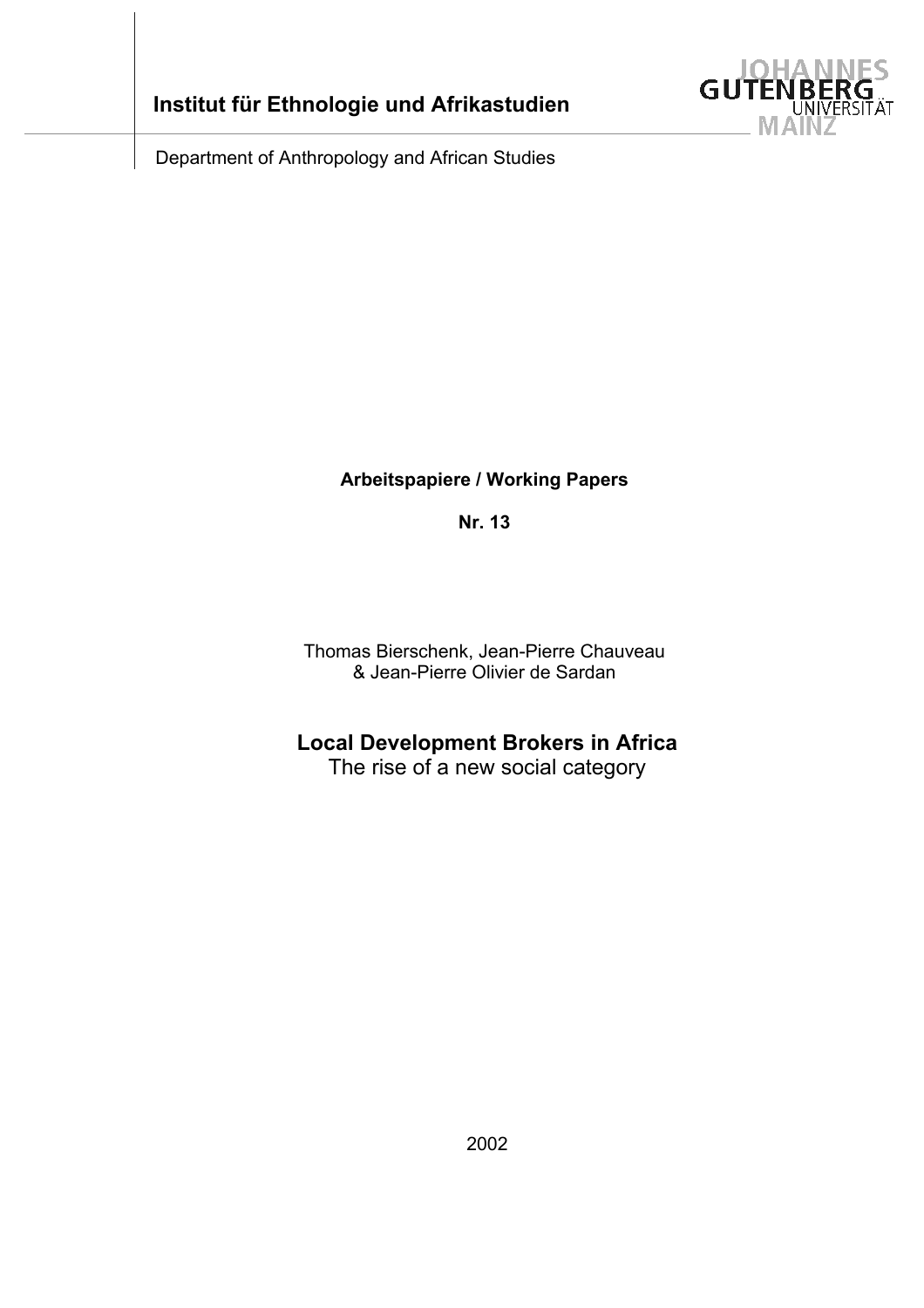

The Working Papers are edited by

Institut für Ethnologie und Afrikastudien, Johannes Gutenberg-Universität, Forum 6, D-55099 Mainz, Germany. Tel. +49-6131-392.3720, Email: ifeas@mail.uni-mainz.de; http://www.uni-mainz.de/~ifeas Geschäftsführender Herausgeber/ Managing Editor: Thomas Bierschenk (biersche@mail.uni-mainz.de)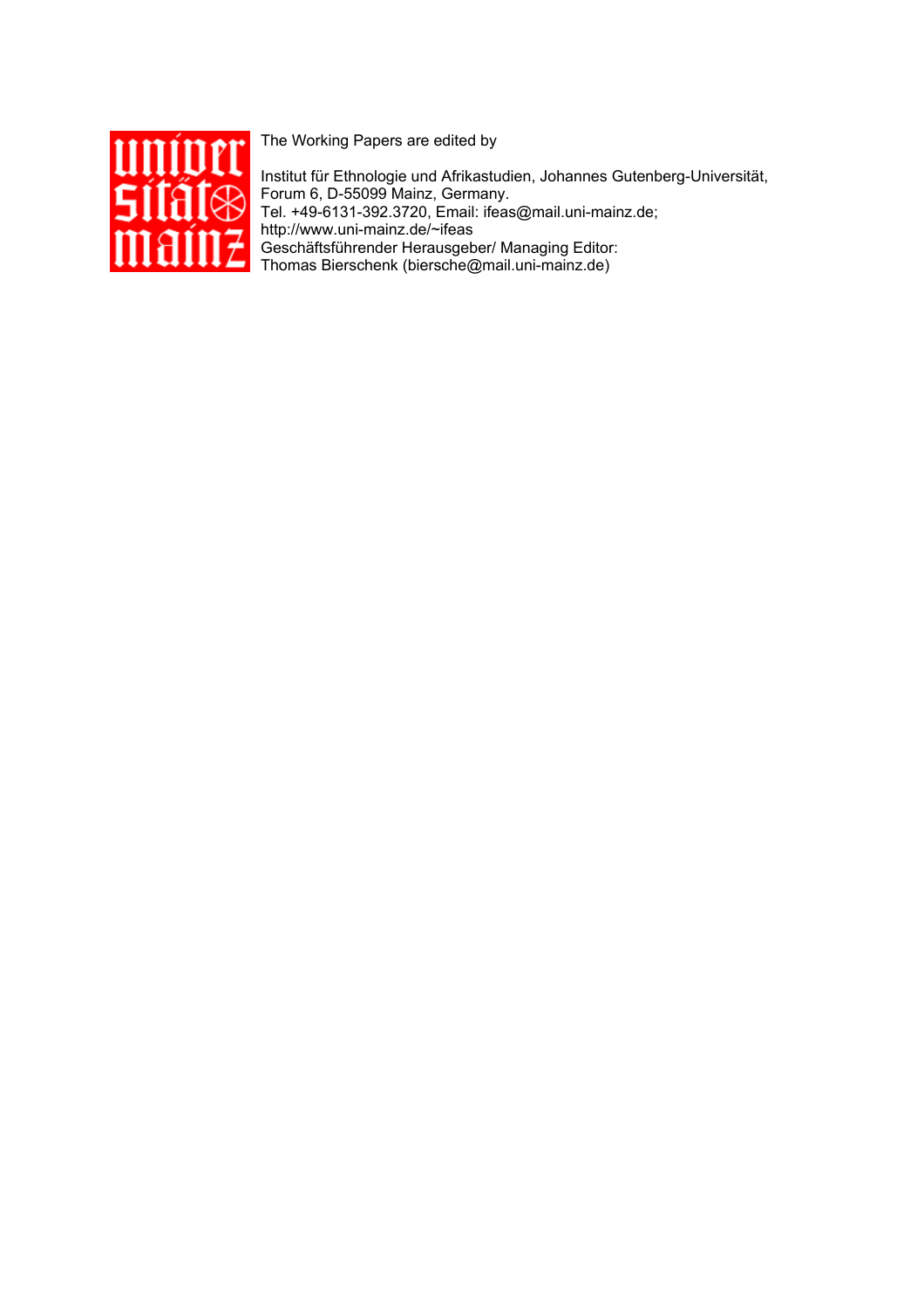# **Local Development Brokers in Africa**  The rise of a new social category

*Thomas Bierschenk1 Jean-Pierre Chauveau2 Jean-Pierre Olivier de Sardan3*

The present article summarizes the main results of an international research project (Bierschenk, Chauveau & Olivier de Sardan 2000). Funding was obtained from the French Ministry of Research and Higher Education, the Centre National de Recherche Scientifique et Technique (CNRS), the Office de Recherche Scientifique et Technique d'Outre-Mer (ORSTOM) under their joint research programme "problematiques du développement", the Deutsche Forschungsgemeinschaft (DGF, Germany), from the German Ministry of Economic Co-operation (BMZ), from the Deutsche Gesellschaft für Technische Zusammenarbeit (GTZ) and by the PROCOPE Programme (of the *Deutscher Akademischer Austauschdienst/DAAD*  and *MRE).* The programme was carried out in the context of the « Euro-African Association for the Anthropology for Social Change and Development" (APAD), which, in 1996, organised a congress on « Negotiated Development: brokers, knowledge and technologies », at Hohenheim University in Stuttgart, (Germany). Cf. Bierschenk & Le Meur, 1996. For a discussion of an earlier draft of this article, we would like to thank most of all the other members of the research team: Nassirou Bako-Arifari, Giorgio Blundo, Jeremy Coll, Honorat Edja, Ankou Kossi, Philippe Lavigne Delville, Pierre-Yves Le Meur, Dieter Neubert, Eva Sodeik and Mahaman Tidjani Alou. We would also like to thank Antoinette Tidjani Alou for help in translating this article into English, Susan Cox for general copy-editing and Evelyn Bott and Karina Waedt for editorial assistance.

<sup>1</sup> Johannes Gutenberg-Universität, Institut für Ethnologie und Afrikastudien, D-55099, Mainz, E-mail: biersche@mail.uni-mainz.de. 2

Institut de Recherche pour le Développement (IRD), Laboratoire des Etudes Rurales, B.P. 5045, F-34032 Montpellier Cédex 1, E -mail : J-Pierre.Chauveau@mpl.ird.fr 3

 $3$  LASDEL, Niamey, BP 12901, Niger, Email: sardan@ird.ne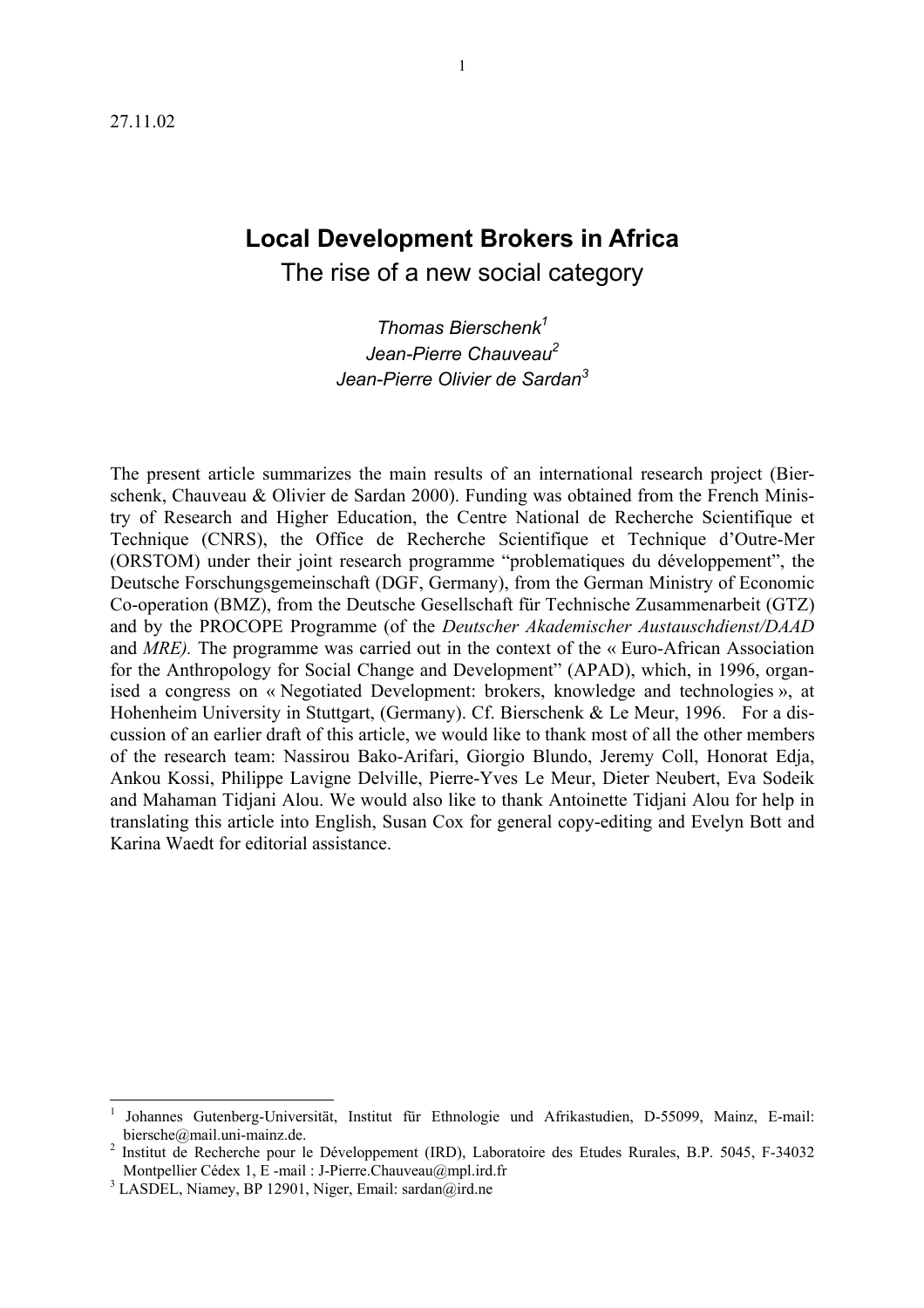# **Local Development Brokers in Africa**  The rise of a new social category

Functions and activities of mediation or «brokerage» are to be found in all societies. They are more or less prevalent, more or less specialized, more or less institutionalised. The phenomenon is particularly common in Africa where it can be observed in a wide variety of areas such as kinship, religion, political organisation or the economy. In the case of Africa, one notes for example the pre-eminence of certain positions of kinship, ties through marriage or based on gender in the relationship between various classes of the kinship system, or when it comes to designating authorised intermediaries between the community, the land and the ancestors or between a marabout and localized groups of his disciples.The «function» of go-between is obviously more explicit when social or symbolic distance coincides with distance in terms of space, as in the case of pre-colonial states in which two levels of «conceptions» could coexist: local political communities and ruling aristocracies, the former and the local communities. In the field of economy, there is a wealth of documentary sources which provide explicit descriptions of various forms of brokerage in exchange activities.

Under colonial rule, in particular, the regulation of relationships between colonial authorities and the local populations was largely dependent on groups of mediators who, from the interpreter to the village or district chief, were supposed to ensure the link between colonial authorities and the local societies. However, in a situation of extreme power differentials, with marked barriers between heterogeneous cultural, socio-economic and political groups and a gulf between local societies and territorial and metropolitan centres of decision, mediators were not confined to the role of transmission belts. They had no qualms about deviating and amplifying the function prescribed by the colonial infrastructure, and influenced the orientation of colonial policy and practice in keeping with their own interests or based on their own systems of political conceptions. (Amadou Hampaté Ba's novel, entitled *L'étrange destin de Wangrin*, based on documentary truth, provides an excellent description of the reality and ambiguity of brokerage.) This explains why the colonial political system and its vestiges in contemporary African states may be defined as «decentralised despotism» (Mamdani, 1996).

After the Second World War, the transition from colonial «mise en valeur» to «social and economic development» policies and their consequent implementation by former colonial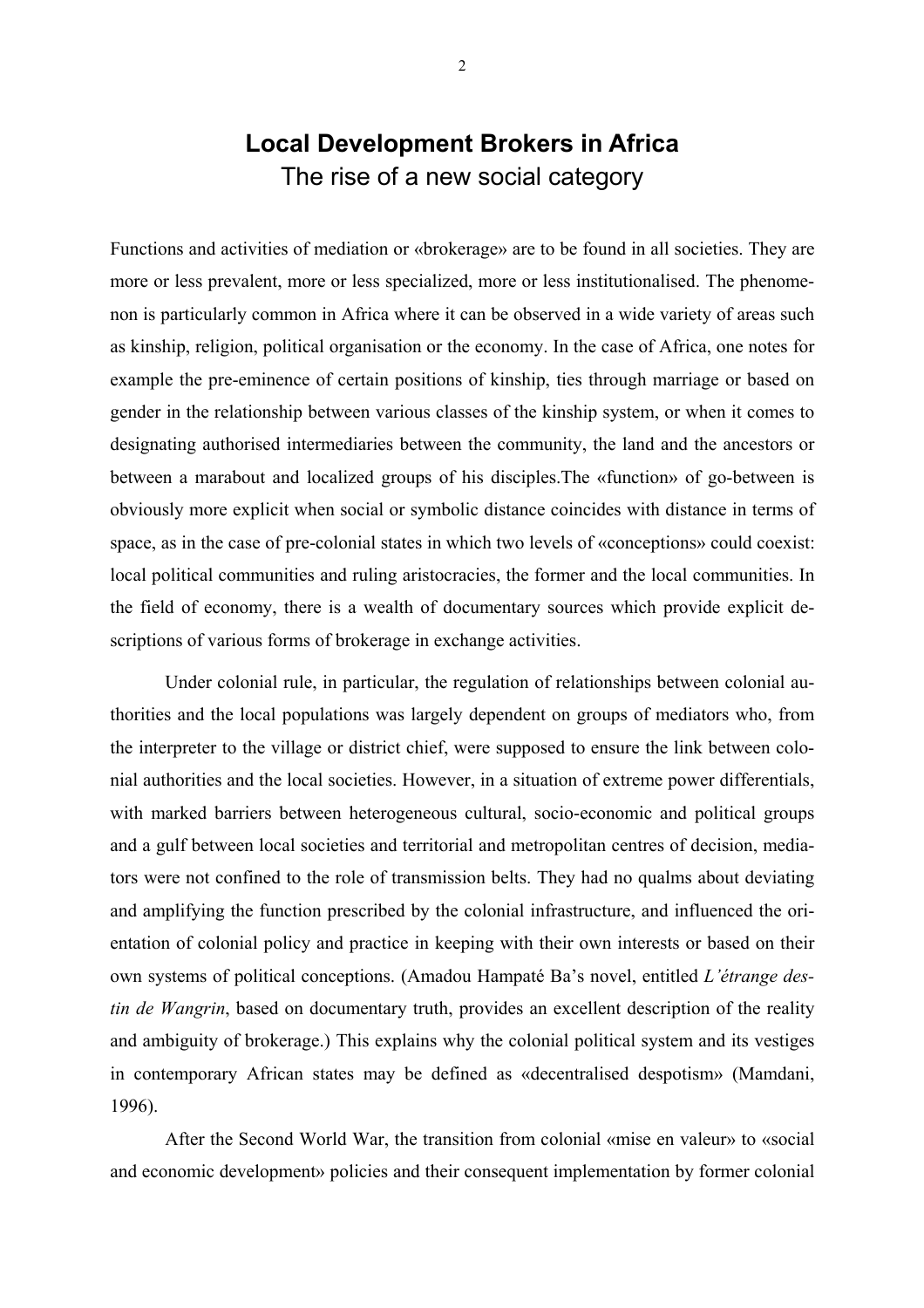centres and international institutions, after independence, have led, progressively, to the unprecedented economic importance of brokerage activities. Development aid, in its various forms (public, and increasingly, decentralised, non-government or private; aid, bonus loan or a loan obtained on the private international market, bilateral or multilateral aid etc.) is now a prevailing reality in many African countries. The image of the «rent seeking» African state and the rent seeking endeavours of the bureaucratic elite and of the commercial private sector in independent African countries are commonplace clichés. They refer to the situation in which the access to power and economic resources is closely connected to the access to the international aid circuits and to control over of its distribution. Strategies aimed at the mobilization and «capture» of some of this development aid «income» have become stakes of vital importance. Moral or normative perspectives aside, this is in fact a «rent», albeit one based on external resources and occurring in a context of poverty, and sometimes of extreme deprivation. The modalities and importance of development aid obviously vary from one country to another, depending on available resources and on the existence or non-existence of alternative national incomes (mineral, petrol, or even agricultural resources – export crops). However, due to indebtedness, even the richer African states (Côte d'Ivoire or Nigeria, for instance) still depend on international financing. The mobilisation of development aid remains an important task for their politicians, who, in this respect, play the role of «development brokers» at the national and international levels. The «structural adjustment loans», seen as constraints imposed on African countries by international institutions, also constitute massive injections of resources into national economies and societies. They generate conflicts over distribution between countries under-going structural adjustment and international financial institutions, and among local interest groups.

These economic and political facts are common knowledge, described and analysed by economists and political scientists in particular. But they have implications of particular interest to sociologists and anthropologists which are less immediately conspicious and which go beyond the usual generalizations about the rent seeking African state. These implications are related to contemporary modes of circulation and redistribution of this «development revenue » and more precisely, to its mobilisation to the benefit of patron-client relationships which constitute the framework underlying as well the internal social relationships of the bureaucratic class as the relationship between the latter and the local populations. There exists (in Africa and elsewhere) a group of social actors who play a specific role in the acquisition of this development revenue and which, until recently, have rarely been singled out for study.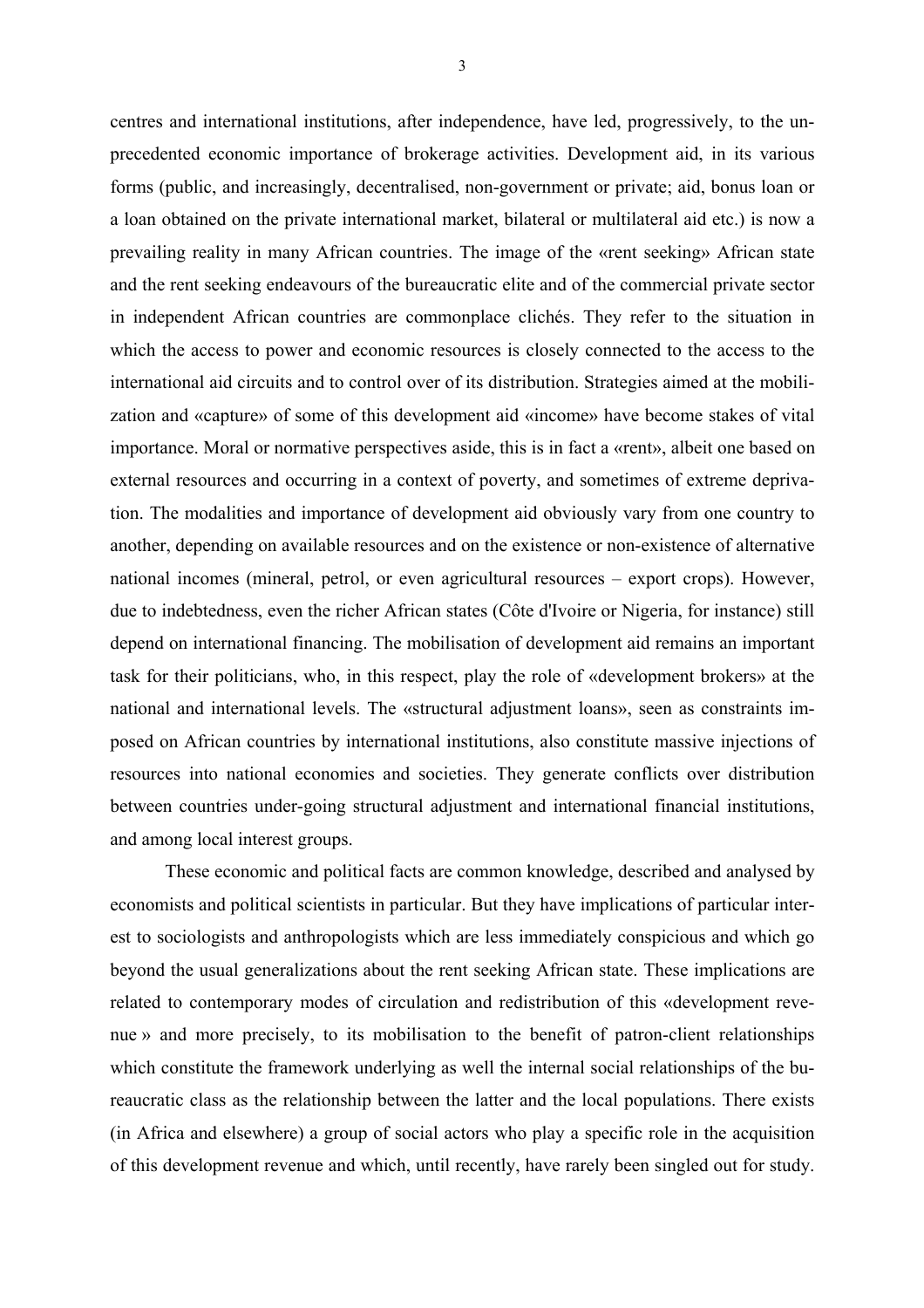The group we are referring to is that of intermediaries between «donors» and potential «beneficiaries» of development aid. We will call them «development brokers». The present article deals with one, hitherto largely unstudied, sub-category of them, e.g. local development brokers.

Local development brokers are the social actors implanted in a local arena (in whose politics they are directly or indirectly involved) and who serve as intermediaries who drain off (in the direction of the social space corresponding to this arena) external resources in the form of development aid. In the case of the development project, which could be seen as the idealtype of the development operation<sup>4</sup>, regardless of the operator (public or private, multilateral or bilateral) in question, brokers represent the project's local social carriers, at the interface between the people (the «target group») aimed at by the project and the development institutions. They are supposed to represent *the* local populations, express its «needs» to the structures in charge of aid and to external financiers. In fact, far from being passive operators of logic of dependence, development brokers are *the* key actors in the irresistible hunt for projects carried out in and around African villages.

The research programme of which certain results are being reported in the present paper was addressed to a socio-anthropological, comparative analysis of this phenomenon of development brokerage, mainly in French-Speaking West Africa (for an East African case study, see Neubert 2000). We have made a conscious effort to avoid preconceived norms, be they positive (brokers as emanations of a «civil society» confronting adversity) or negative (brokers as «parasites» preying on mismanaged aid). The type of research we advocate is characterized, among other things, by wariness in the face of ideological digressions of all types, the high priority placed on empirical studies in the form of intensive fieldwork, and by a constant combination of ethnographic and historical approaches.

The first part of this introduction will attempt to illustrate the fact that brokerage is a particularly important social and historical reality in the structuring of contemporary African societies. The second part of the paper will recall the political anthropological tradition to which the present work is indebted. We will then go on to develop, in the third part, a comparative overview of the achievements and conclusions of this work, seen through the various case studies of which it is comprised and through the perspectives which emerge. The conclu-

<sup>&</sup>lt;sup>4</sup> Despite the declared principle of reorienting aid towards macro-economic adjustment policies, to the detriment of sectoral or regional project financing, the «project» as a form of aid persists in most areas (health, fight against poverty, insertion of young diploma holders, credit, promotion of women, participatory management of natural resources, etc.) Besides, regardless of lip service petitions, NGO projects are not different, or rarely so, from the classic project (cf. *infra*).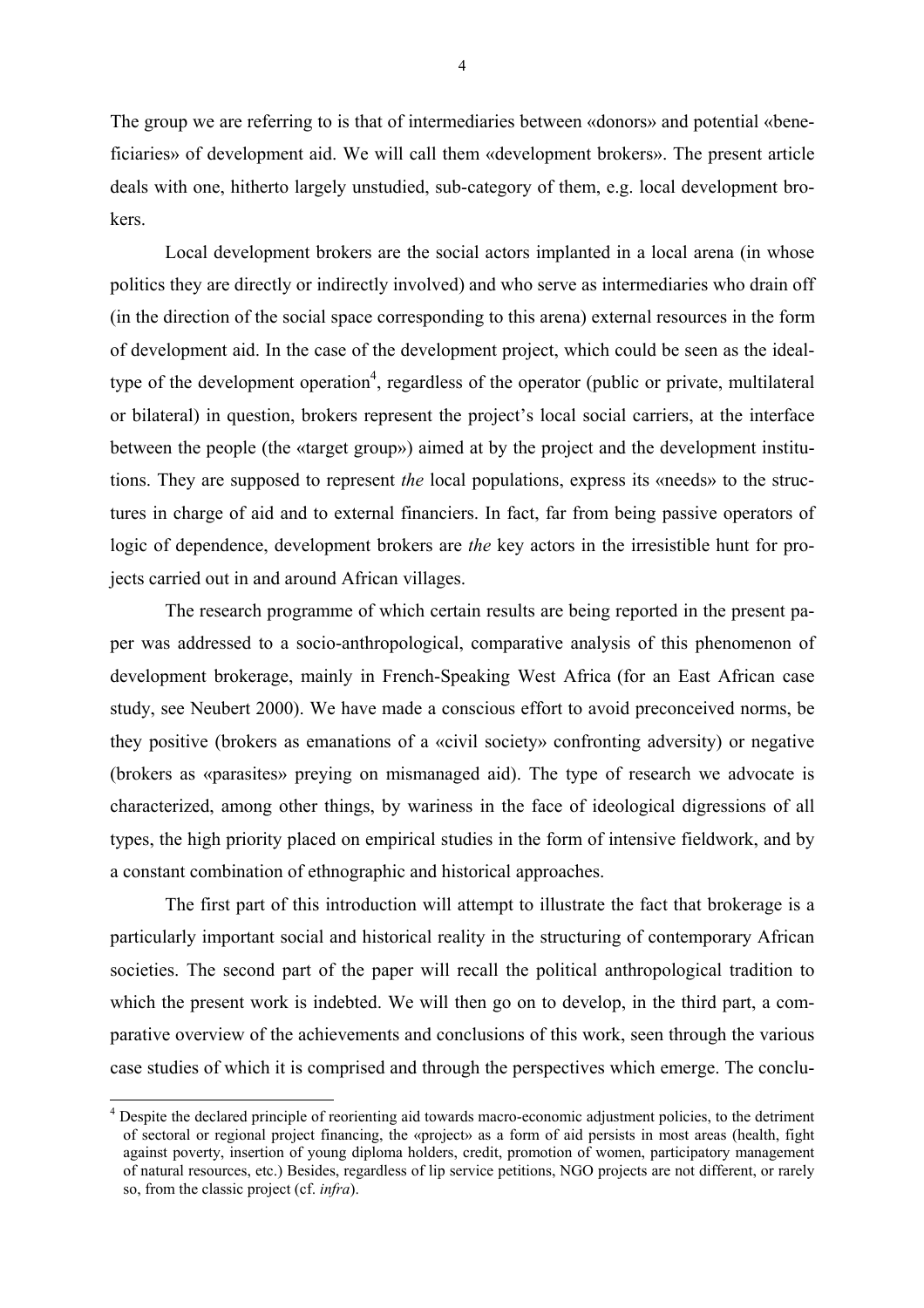sion will emphasize the contributions and solid theoretic potentials of «local development brokers» as regards the more general debates on the relationship between the construction of the state, «civil society» and local forms of power in Africa.

# **The rise of local development brokers in contemporary Africa5**

In order to be properly understood, the contemporary phenomenon of development brokerage must be placed in historical context, and in particular set against the background of on-going processes of state formation in Africa.

#### *State construction in Africa in historical perspective*

It has been pointed out that contemporary African states, until today still reveal many traits of their colonial legacy. Most noticeable is their recurrent recourse to the exercise of a despotic and violent form of power, the relative lack of authority of the state and a systemic reliance on local intermediaries in order to offset their weak local implantation.<sup>6</sup> Some authors have even drawn a parallel, in this respect, to proto-modern European states (Tilly, 1986). As these proto-modern European states, contemporary African states appear extremely fragile, with the constant possibility of the processes of state formation being reversed. It should be noted, however, that fragility of contemporary African states also stems from the fact that their souvereignty and their very existence, in a sense, depends more on the international system of states than on their own internal regulatory powers and capacities at revenue generation (Jackson & Rosberg 1982). In reference to Evers' distinction (1987) between «externally dependent» and «internally dependent» states, the least advanced African states belong to the first category. They are, to borrow the terms of the political scientist J.-F. Bayart (1989), «extroverted». It is especially in this respect that the situation of post-colonial states differs from that of proto-modern European states.

Financially dependent on external sources, the political classes of the least advanced African countries have fed on the taxation of international commercial transit, on the transfer of development aid funds and on other rents, as opposed to internally generated revenues. Regardless of the area considered, «development», and rural development in particular, assumes the shape of a chain of agencies and actors involved in the transfer of resources, from bi- or multilateral donors over national governments to local services of project administra-

 $<sup>5</sup>$  The general orientation of this section owes a lot to the analyses of Bierschenk and Olivier de Sardan (1998a)</sup> on the processes of democratisation and decentralisation in Africa.

<sup>&</sup>lt;sup>6</sup> See on this, among others, Bayart, 1989; Mamdani, 1996; Spittler, 1981; von Trotha, 1994.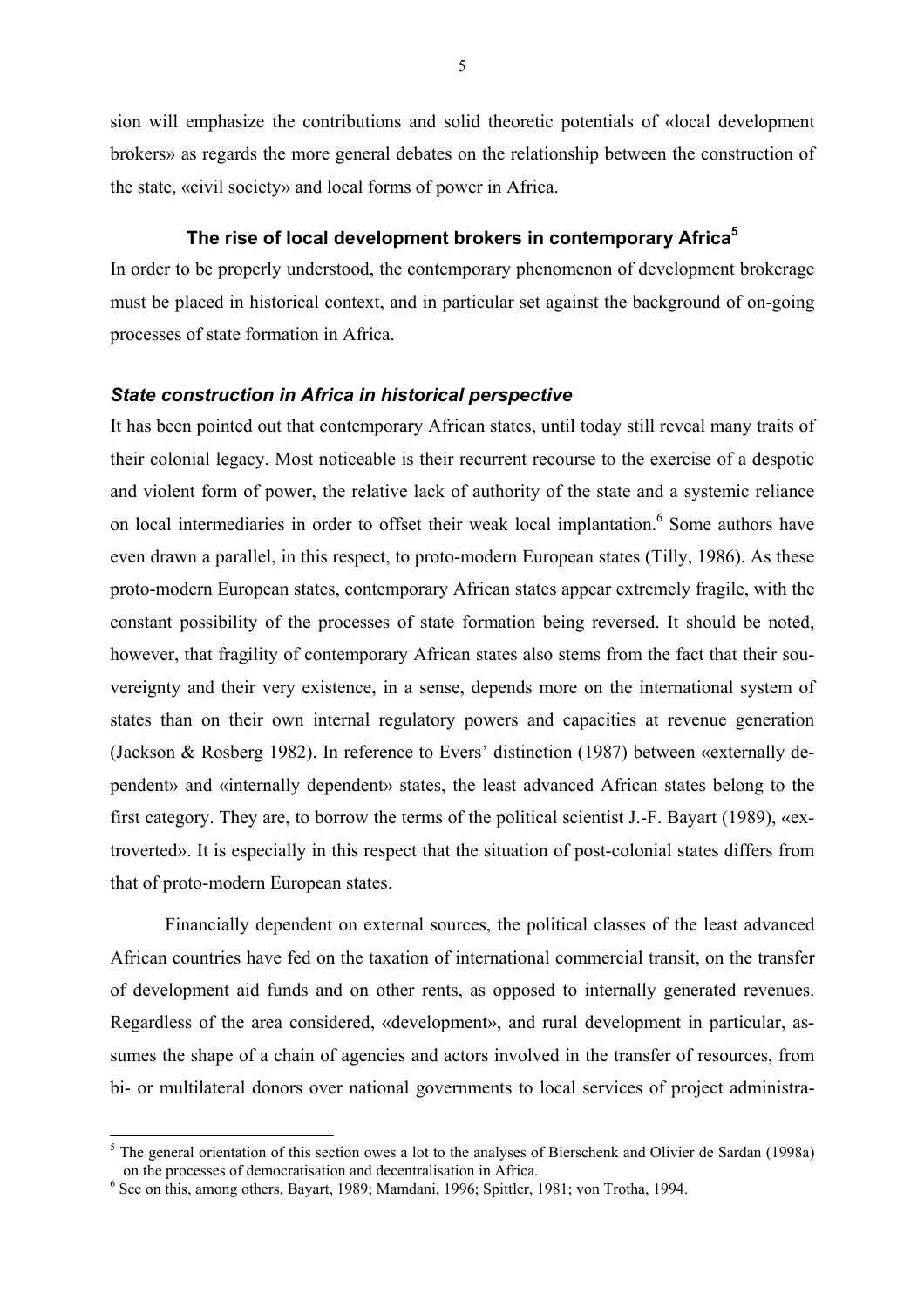tion to «target populations». In fact, since independence, development aid has been a central element in the mediation of state sovereignty in Africa. Instead of seeing the preponderance of patron-client relations in African politics as a deplorable effect of traditionalism, the aid relationship itself has largely contributed to reinforcing the clientelist character of African political systems. Since independence, it is development aid that has allowed for the extension of the state apparatus on national territories. Rural African societies found themselves wrapped up in a network of institutions and organisations related to territorial administration (these sometimes included village chiefdoms), the security forces and technical services (agriculture, livestock, health, education, land management, etc.). These tentacles of the state have been involved for decades as actors and major stakes in local political arenas.

However, the increasing local presence of the state should not be misread as a sign of hegemony of the state over local political arenas. While the representatives of the state are everywhere important actors in local arenas, they are not the only ones. Indeed, local political arenas<sup>7</sup> are characterized by a number of traits which could be summed up as follows (Bierschenk & Olivier de Sardan, 1998a, 29 and *sq.*):

- village power is divided up between political institutions originating in various epochs, based on different principles of legitimacy, on different rules and on different actors – a trait which is captured in the notion of polycephaly;

- the ensuing game of competition and coalition authorises a relative autonomy of local political arenas regarding national history, whose major events obviously leave their mark on the former arenas, which, nonetheless, re-appropriate a great deal of national history through recontextualizing it into village political sense systems;

- the «piling up» (sedimentation) of a variety of local political institutions generates a degree of flexibility and malleability in these institutions and in their mutual interrelations, leaving ample room for negotiation, usually informal, for the different actors who must define required competences and rules of the game;

- this results in the weak and fragmented character of local politics. On one hand, there is the state and its limited capacity to impose norms. On the other, there is, along with official avenues of political authority (such as chiefdoms and district councils), the fact that political power can also be found in the hands of associations and organisations who do not appear, at first sight, to be involved in politics. Besides, it is not uncommon to find local representatives

 $<sup>7</sup>$  For a discussion of the notion of the local arena in anthropology, see Bierschenk, 1988, Olivier de Sardan,</sup> 1995, Dartigues, 1997, Bako-Arifari, 1999.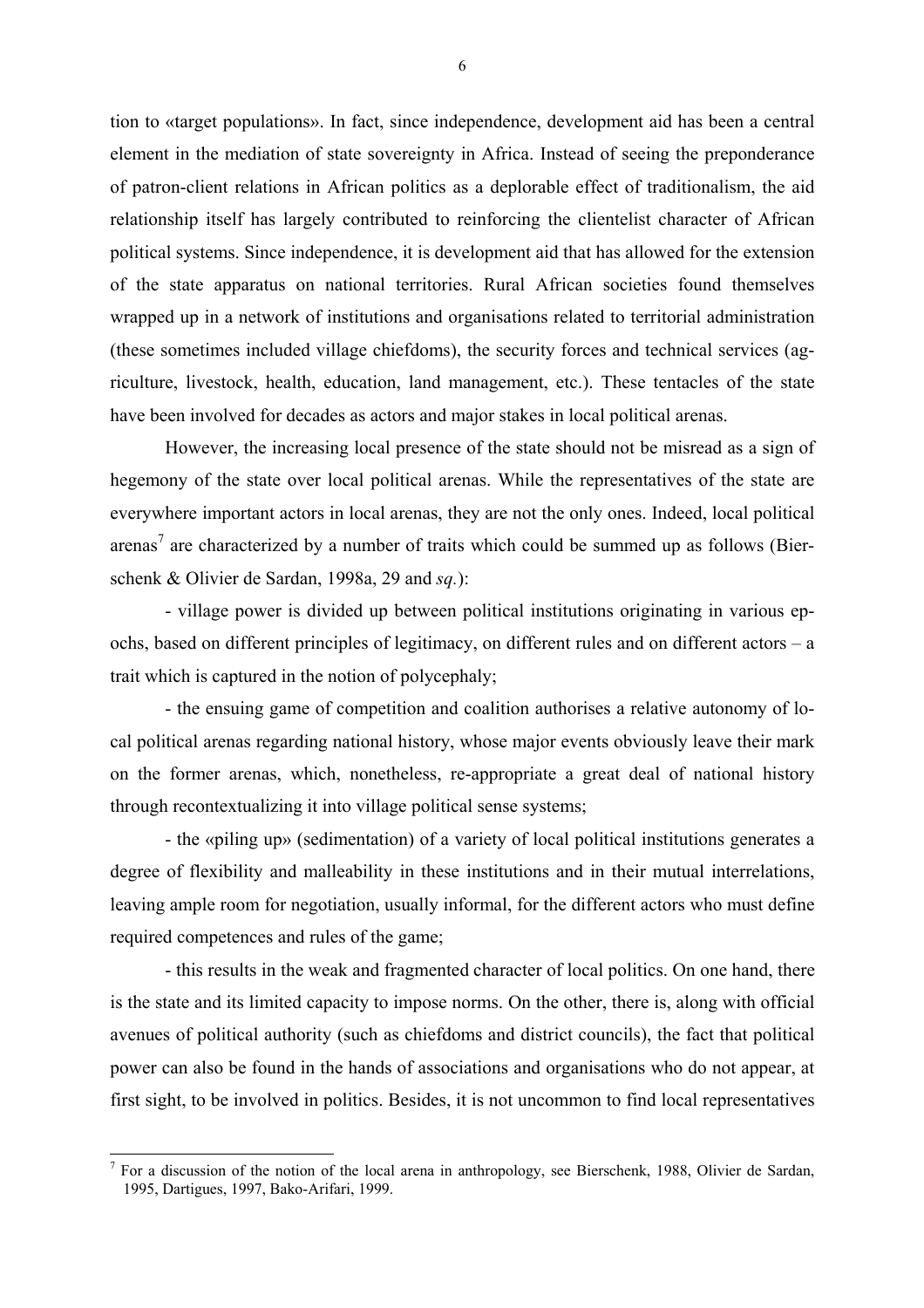of the state, high civil servants and intellectuals involved as members of these «supra-local» associations (mutual savings associations and village member associations, for example).

These local arenas are the fields in which the bureaucratic logics of the central state, represented by the agents from its various services, come face to face with other logics of political action and with various local representatives of politics, authority, sovereignty and power (cf. Bako-Arifari, 1999). The state's capacity to control relationships between villages and the outside world is therefore limited. It can be further weakened by a loss of legitimacy to the benefit of «local modes of governance» and supra-local networks.

The reorientation of the flows and circuits of development aid which has taken place over the last twenty years reinforce this tendency. The new modalities of decentralised aid which are closely linked to the re-adjustment of international aid and to the political and economic withdrawal of the state, lead in fact to a proliferation of intermediate organisations and actors that do not depend only on public authorities.

# *Aid decentralisation and the proliferation of actors and intermediary organisations*

The crisis of the 1970s marked the decline of the prototype of the strong state of early independence, with its over-inflated civil service. This internal factor was aggravated by the loss of the geo-political rent which African states had derived from the cold war, linked to the accessory role they were liable to play to the benefit of one block or the other and to their capacity to shift their alliances. Profound changes have thus intervened in the conditions of allotment, capture and distribution of development rent and international aid: the volume of public aid is on the decline, conditions are increasingly stringent, states are no longer the only beneficiaries. Consequently, one aspect of the «crisis of the African state» is the fact that they are no longer in a position to drain off or control a significant portion of North-South aid flows because donors no longer trust them. A significant proportion of the «development rent» therefore transits via intermediary national networks, separate and apart from the classic administrative and political apparatus, and via circuits of decentralised aid (decentralised development co-operation, town partnerships/twinnings, one-off charity operations ...), in which NGOs, from the North and the South, assume increasing importance (Bratton, 1990; Fowler, 1992; Salomon, 1994; Petiteville, 1996; Sogge, 1996; Neubert, 1997).

The current processes of economic liberalisation and political democratisation are another aspect of the stormy waters being crossed by African states. Accompanying the policy of state withdrawal, international and bilateral donors have put de-statisation and decentralisa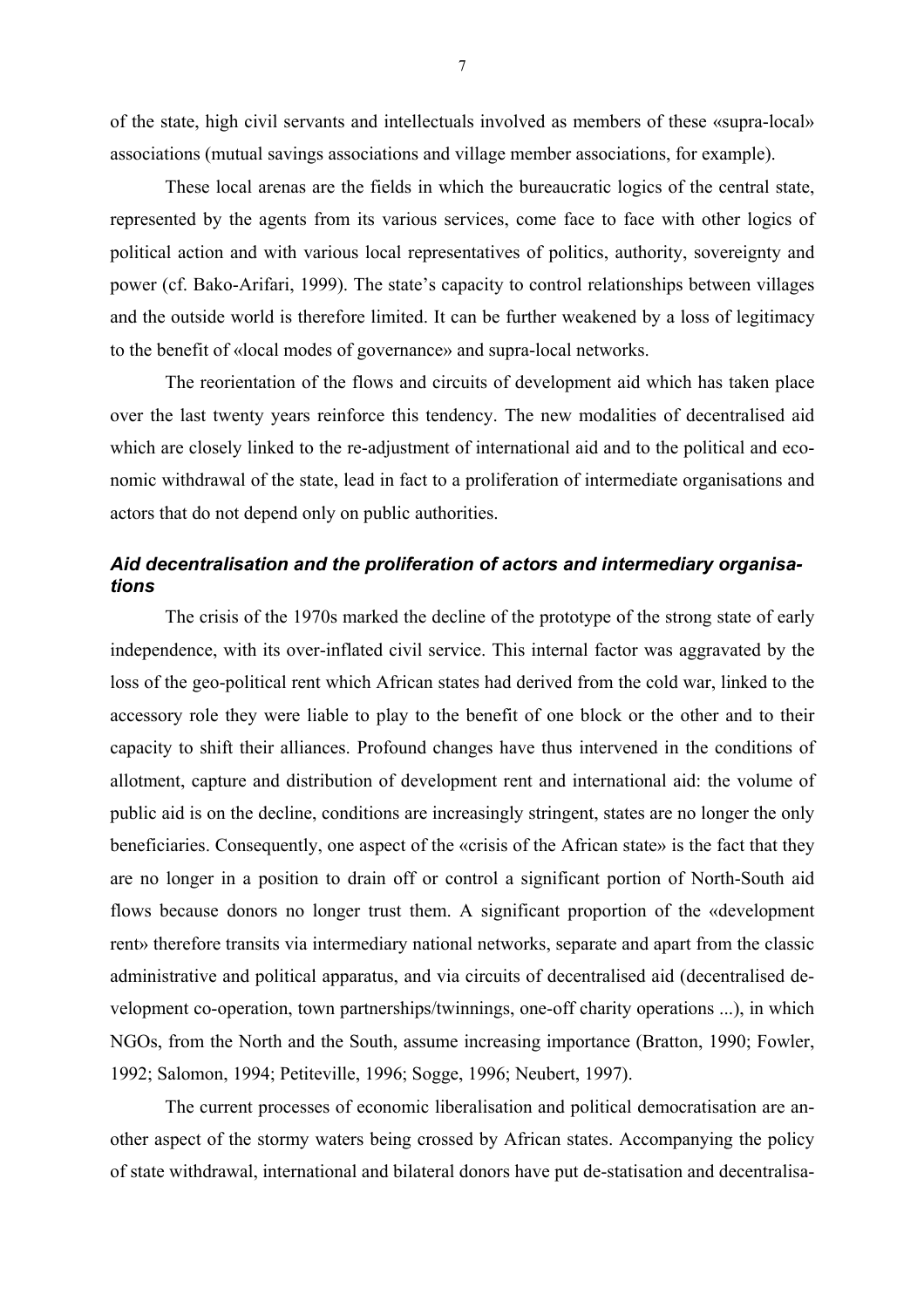tion on the agenda, packaged in the new catchword of «institutional development». Reduction in the number of civil servants, privatisation of economic sectors formerly under state control, abolition of one party-rule and the introduction (at least nominal) of democratic rules in political life have resulted in a «denationalisation» of aid, on the part of donors (local communities, associations, NGOs from the North) and receptors (local communities, associations, NGOs from the South) alike, and its decentralisation in the name of the «participation» invoked by one and all. The reforms imposed on African states and the new modalities of decentralised aid have thus reopened or created fields of action for a great number of intermediary organisations: village associations, co-operatives, producers' groups, user associations, local and regional development associations, more or less politically active agricultural trade unions, village committees related to one project or another, local sections of the various political parties, migrants' or home-town associations, religious associations, ethnic, regional, cultural movements and organisations, youth and women's clubs, savings circles, etc. The logic of the central state is thus confronted with new logics of mobilisation of external resources, quite unlike those formerly in vogue in the national bureaucratic and political class. Intermediary organisations specialised in the capturing of development aid become new actors and represent new stakes which are being added to, without replacing them, pre-existing intermediary organisations and local centres of power.

This proliferation of organisations and associations has led to a massive recruitment of leaders from various social backgrounds. In addition to public service agents posted in the area, and to intellectuals belonging to regional and rural communities, who spearhead the process, the myriad bureaux and committees of various kinds include a significant number of persons left on the wayside by the policy of liberalisation (rubbed off the lists of the public service or of the urban private sector, unemployed diploma holders who have gone back to the land, or ordinary educated youths in search of employment). Last not least, village chiefs and the customary village notables, at least those who are open to «modernity», often involve themselves in this movement.

In this context, development brokers assume growing importance, at the local, the national and even the international level. In Africa, they can be found wherever decentralised aid is present. The geographical distribution of development projects is currently determined to a great extent by the practices of these «barefoot» brokers (cf. *infra*).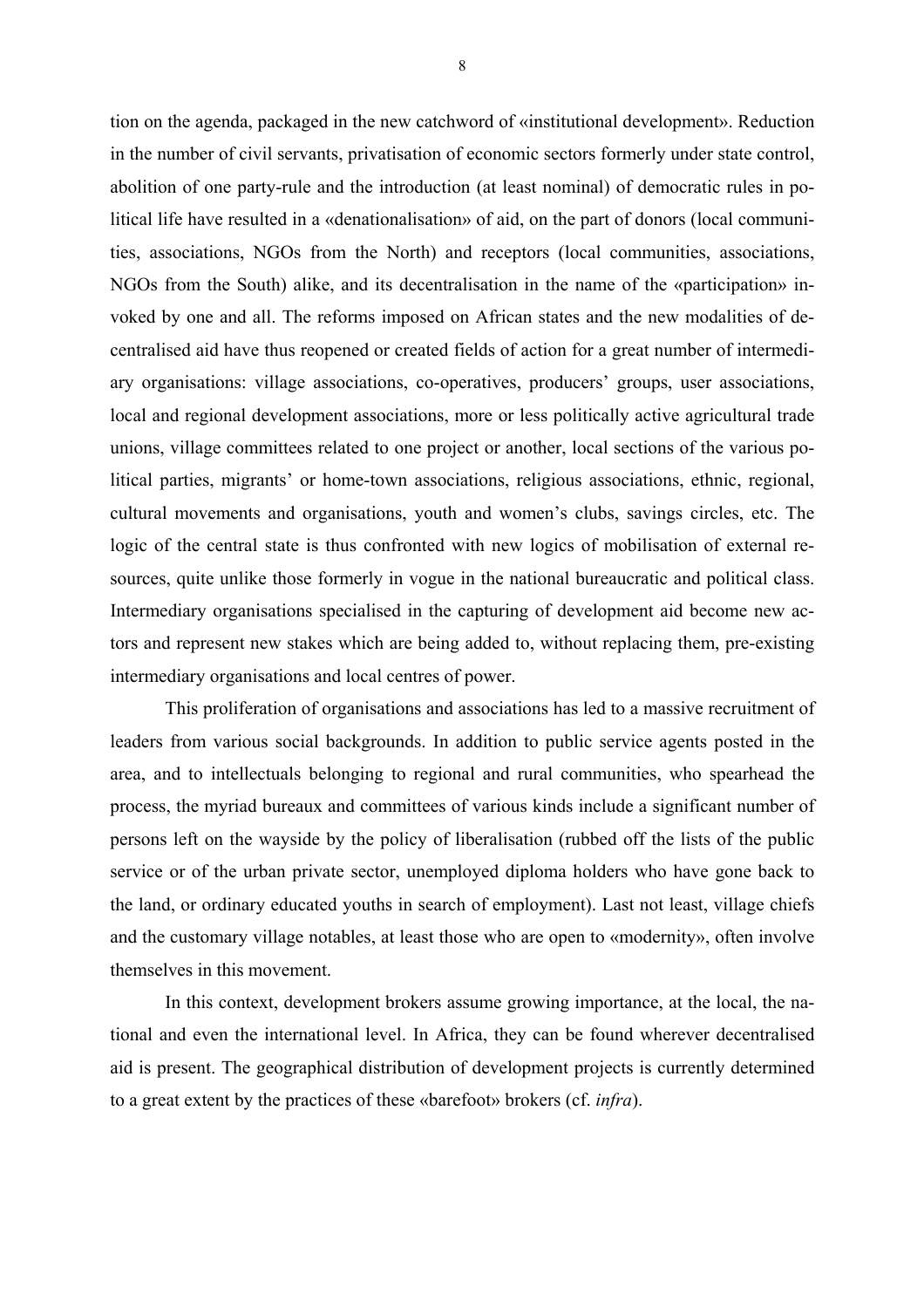#### **Research questions**

The entity often referred to, in currently fashionable development discourse, as «civil society» is often mysterious in nature. It generally connotes the intention to mark a certain distance from the state or a valorisation of «non-statal» forms of collective action. In actual fact, these incessant references to «civil society» usually designate a multitude of associations, local NGOs and groups of all kinds. What is the importance of development brokers in this galaxy of associations? Are they simply contingent elements linked to the fluctuations in international aid trends? Or are they, to the contrary, reflections of a structural recomposition of the relationship between states and their «civil societies» at work through their agency? An empirical study of development brokers thus leads to broader reflections on the relationship between African states, local modes of governance and intermediary organisations.

Hence the following research questions which have served as guidelines for the programme to which this paper is indebted. How are the competences, trajectories and «careers» of development brokers integrated in the local political field? What about the relationship between the leaders of associations, a role often assumed by development brokers, and the classic authorities in village arenas? Has the emergence of development brokers contributed to the transformation of the relationship between African states and local modes of governance which pre-existed the crisis of the state and the new modalities of international aid – for instance by encouraging the further erosion of state legitimacy, by enhancing the autonomy of local political arenas, by contributing to the fragmentation of village power to the advantage of these intermediaries, by conferring on supra-local associations and organisations unprecedented resources and competence in negotiation in the local and national political fields? Finally, does development brokerage really go in the direction, as is usually claimed, of a reinforcement of the «civil society», to the detriment of the state or does it contribute merely to a further clouding of the issue and to aggravating the fundamental ambivalence of the relationships between civil society and the state – especially by encouraging the participation of civil servants, high civil service officers and intellectuals, as well as chiefs and notables, school drop-outs and urban citizens in dire straits in the great hunt for projects to the benefit of «their» villages?

# **Brokerage and mediation as issues in political anthropology**

The interest anthropologists take in brokers is not new. Many authors, mostly from English-speaking areas, have studied intermediaries who take advantage of the position at the interface between two social and cultural configurations. This «classic» socio-anthropological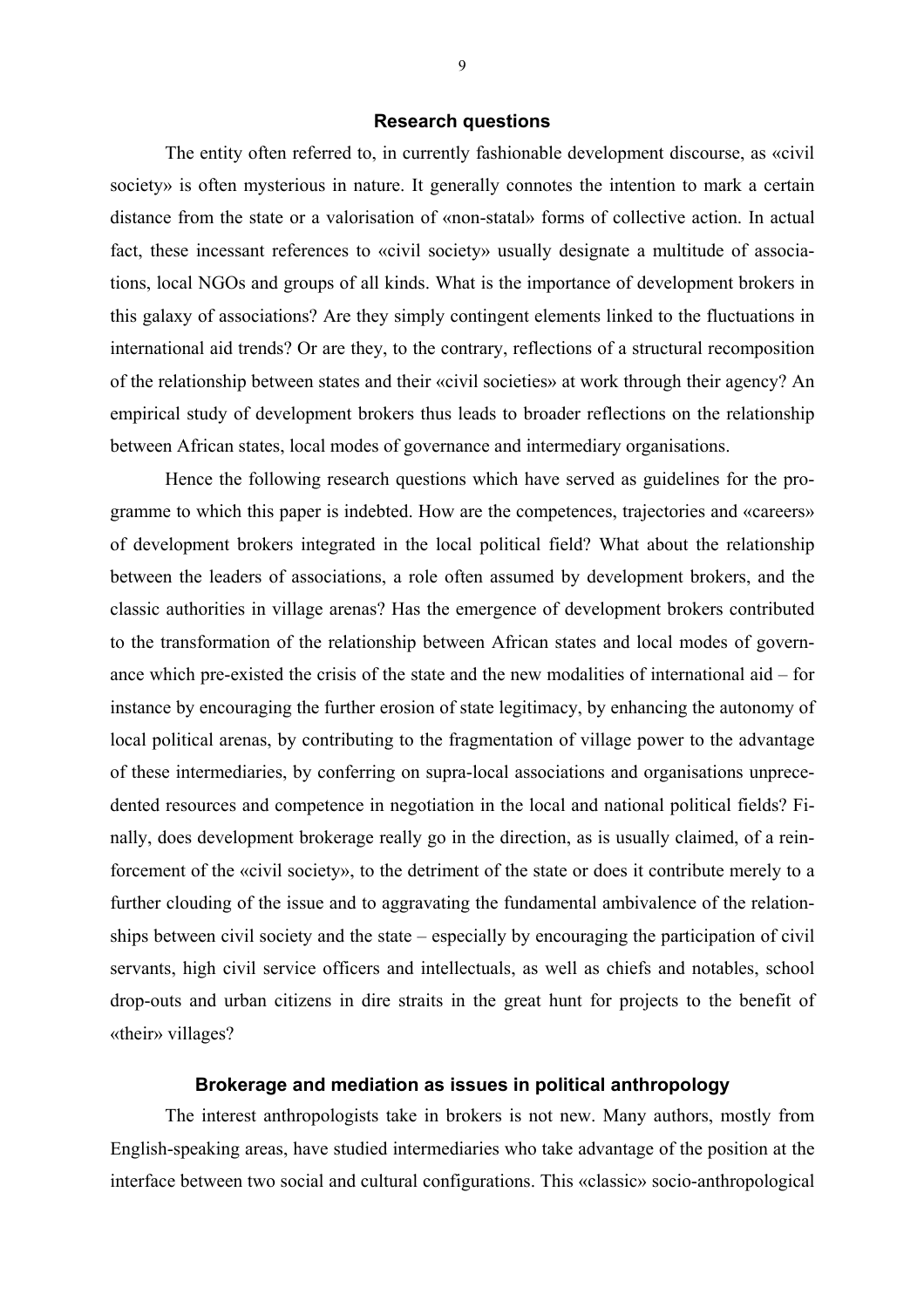literature is characterized by three traits. Firstly, literature on brokerage is based on empirical research conducted essentially in two regions: the Mediterranean area and Latin America – which raises the issue of a possible elective affinity between a research problematic and the specific character of a research field (cf. Fardon, 1990). However, as we will see, the phenomena of mediation constituted an important research theme also in the works of certain British africanist researchers since the end of the 1930s, long in advance of the introduction of the terms broker or brokerage. Secondly, this literature falls essentially under the heading of political anthropology, which was the major field of British socio-anthropology up to the 1960s. As a result, it was interested primarily in political brokers. Later, in the 1970s, the first studies on what we call «development brokers» came to light (the term was not yet in existence). Finally, these works question the structural-functionalist paradigm which held sway in anthropology at the time. They underline the fact that social actors do not simply play roles or execute norms, but are also in a position to carve out room for manoeuvre for themselves in the interstices and margins of systems and structures, in a context marked by nonhomogenous and even contradictory norms. This critical tendency took concrete shape in the form of certain «schools of thought» such as the Manchester school (Gluckman, Epstein, Mitchell, Turner and others) or in interactionist sociology (Goffman, Becker, Strauss ...).

We can distinguish two main perspectives, in function of the importance attached to pressures exerted on brokers by the various power systems in which they play the role of mediator.

#### *Encapsulating and encapsulated societies*

Some authors (such as Gluckman *et al*, 1949; Fallers, 1955; Mendras, 1976) reason in terms of the relationship between an «encapsulating» and an «encapsulated» society (or to revert to another metaphor, between the «top» and the «bottom»), with a clear power differential in favour of the former (see the numerous analyses of «peasant societies» and their relationship with state and urban authorities, etc.). From this perspective, mediation is restricted to the relationship between a single encapsulating and a single encapsulated society. Though competition can exist between several mediators and brokers, these cannot in turn influence any of the power configurations whose relationship they facilitate, which obviously limits their room for manoeuvre.

However, to the minds of other authors (like Mair, 1968; Kuper, 1970; Boissevain, 1974; Cohen & Comaroff, 1976; Gonzalez, 1972), power configurations exist in greater num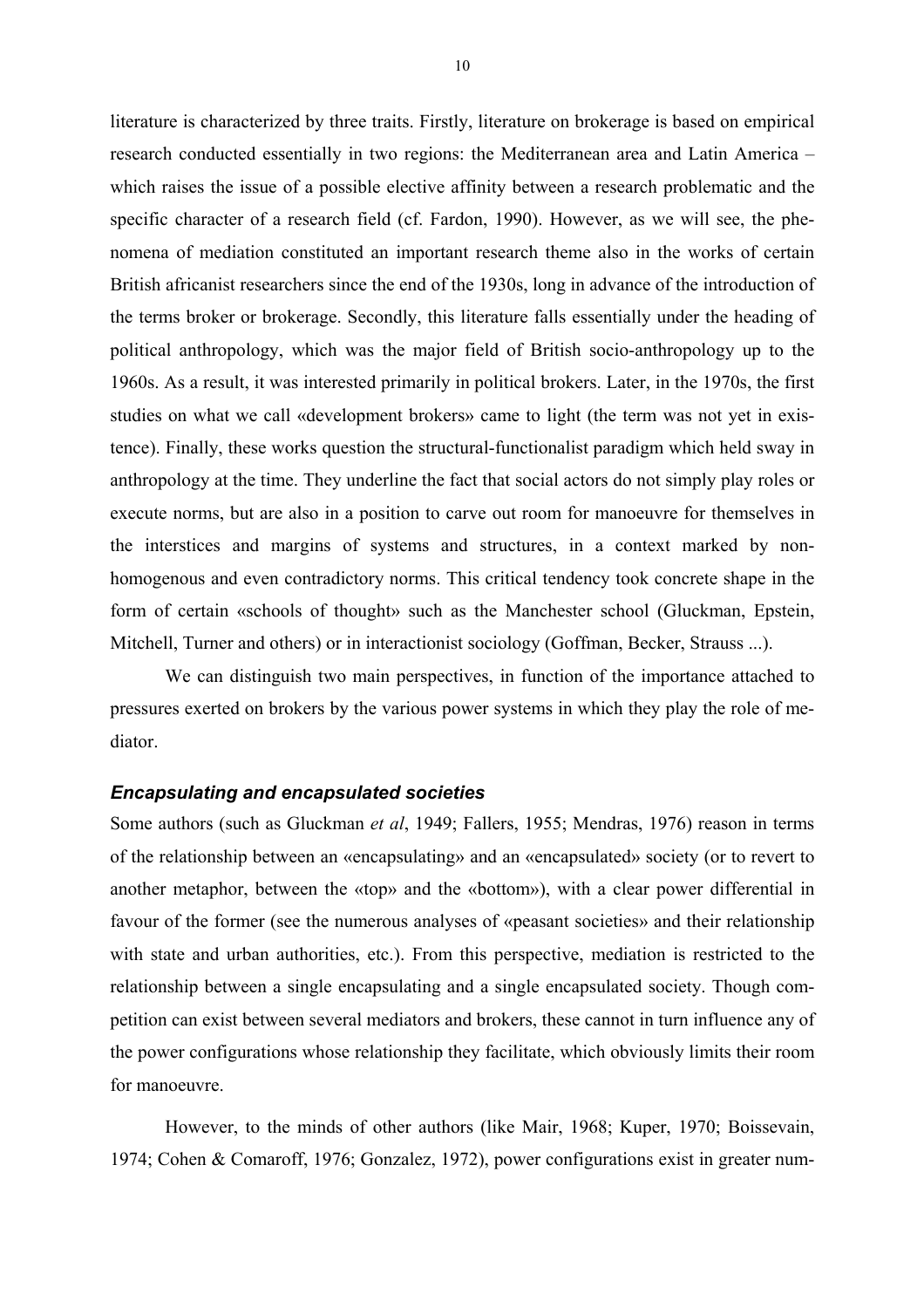bers, are more varied and are more unstable. Divers avenues, paths and trajectories of brokerage exist. Competition occurs, not only among brokers, but also, in a manner of speaking, between structures of authority. In this type of situation, brokers are liable to find abundant room for manoeuvre. They can be thrown into competition, and can, in turn, throw the power configurations into competition.

In fact, authors have progressively abandoned the first perspective in favour of the second. This does not appear to be a mere a change in theory; it also corresponds to a change in the historical situations under analysis. While the first analyses describe more or less locked-in «colonial situations» marked by strict hierarchy and dichotomy, more recent works describe situations marked by greater fragmentation, in which power configurations are, so to speak, «decentred» (some authors speak in terms of «post-modern conditions»). This change in perspective goes hand in hand with a transposition of the category of brokerage from the field of politics proper to that of development, in which the mobilization of political resources interferes with strategies aimed at the capturing of external aid – in keeping with the new tendencies of the developed word which we have outlined above.

# *From the analysis of the position of the chief as «go-between» to the analysis of political brokerage in a situation of complex interrelations*

The paper by Gluckman, Mitchell and Barnes (1949) on the «village chief in central British Africa» may be considered as one of the founding texts of the political anthropology of brokerage, though these terms are not used. These authors outline a research programme on the position of the village chief as a go-between during the colonial epoch. In the introduction, Gluckman underscores the ambivalence of the position of the chief, torn between contradictory principles. Within the village, he occupies the interface between the kinship and political systems. This situation is in itself an ambivalent one, especially when there is a conflict to be settled. This ambivalence is further aggravated by the fact that he must, despite himself, see to the application of the rules of the colonial administration, which he does not approve. He thus finds himself caught between two value systems. The «stress» implied in the position of chief has led another author, Fallers (1955), to insist on the «predicament» of the modern African chief.

Gluckman provides an interesting lead but gives no follow-up on it. The intermediary position of the chief, torn between the demands of the local «traditional» system and those of the «modern» colonial administration, is mentioned without further development. The analy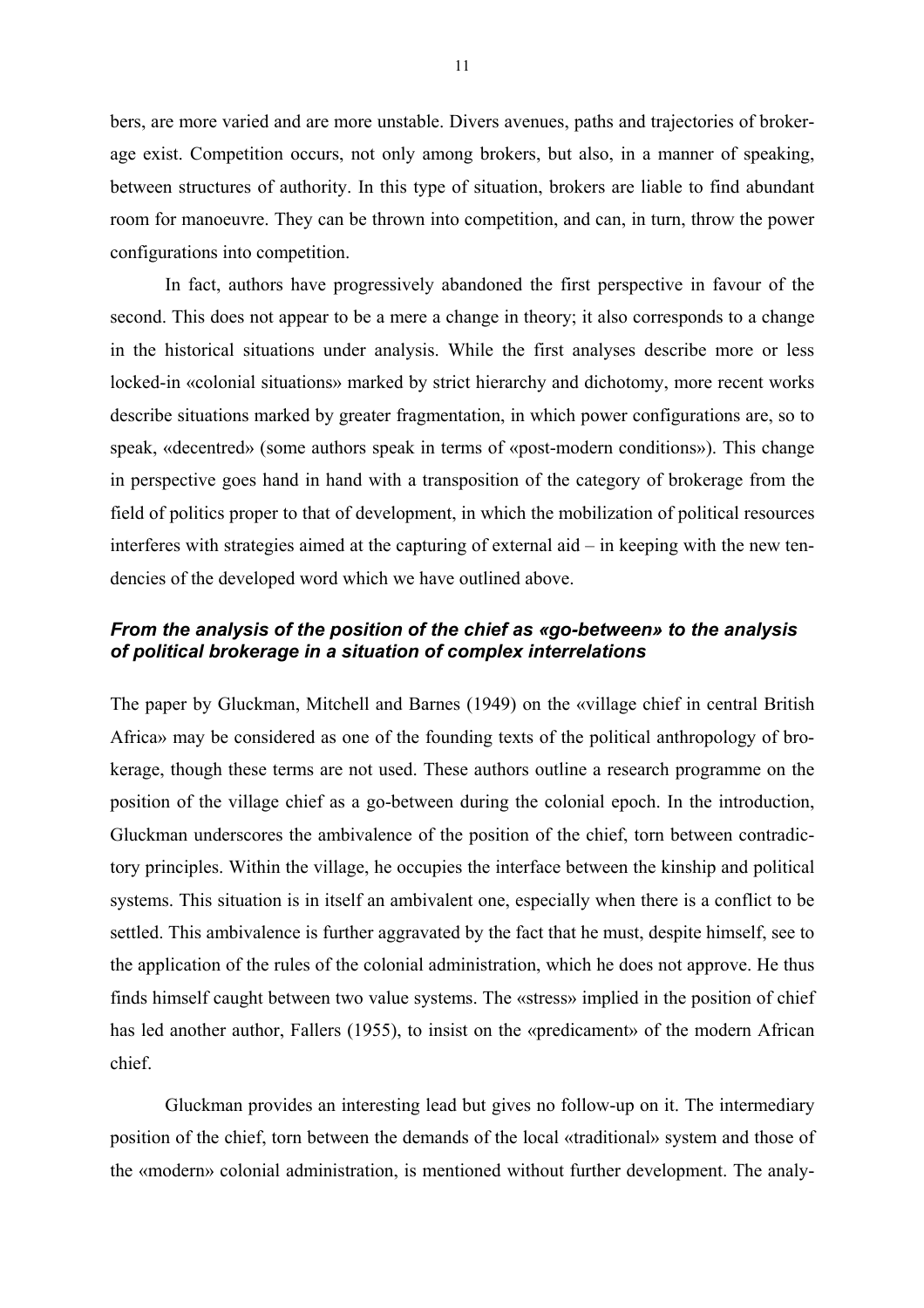ses of Mitchell and Barnes which follow treat only the first type of ambivalence entailed in the position of the chief, that is, linked to his position within the village. Moreover, Mitchell views the position of the chief as a «predicament», that is to say in a passive light: the chief, caught between two systems of rules, norms and values derives no benefit whatsoever from his role. Hence, he is not a broker in the sense employed later on in anthropological literature (and in this paper) and as formalized by Boissevain (1974), who defines the broker as an active mediator between two social units who benefits from this mediation.

Kuper (1970) makes a blatant criticism of Gluckman's neo-functionalist perspective – which can be encountered elsewhere throughout his work –, and proposes that analysis be centred instead on the room for manoeuvre available to the chief who can use his position as go-between to his own advantage if he knows how to play the cards he has in hand. In fact, this could be read as an unacknowledged repetition of an approach proposed earlier by Lucy Mair in several of her papers (Mair, 1968) concerning political change in Africa. Her anticipation of future developments (and of certain themes of this paper) in the field of mediation and brokerage is reason enough to dwell for a moment on its main contribution.

As of 1936, in a paper on «chiefdom in modern Africa», republished three decades later in a collective work on «Anthropology and social change» (1968), Mair points out that the chiefdom is not an isolated institution, but that it should be considered in relation to all other institutions whose combined effects delimit the sphere of influence of the chief. Submission – of the chief to colonial power or of his subjects to him – is not the only key for interpreting the chief's relationship to colonial power; there is also the fact that colonial powers have to rely on the chiefs'. Mair considers this to be a situation in which the chief must evaluate and take into consideration the «room for manoeuvre» available to him (a key concept in her work, along with that of «small-scale societies», see Mair 1968). For example, insofar as the colonial administration, albeit indirectly, undermines the former local infrastructure through which the population controlled chiefs, the latter are in a position to derive certain advantages from their position as mediators with the colonial authority. However, the chief must also pay attention to the risks of becoming too unpopular with his subordinates and with the colonial rulers. Since, reciprocally, colonial civil servants are also placed in a dual situation; they must, simultaneously, defend the chiefdom in the name of indirect rule, and colonial subjects against possible extortion by chiefs. Mair describes a situation made complex by the fact that chiefs, who usually inherit their positions, are considered by their subordinates both as symbols of unity against colonial power and as potential tyrants, liable to take undue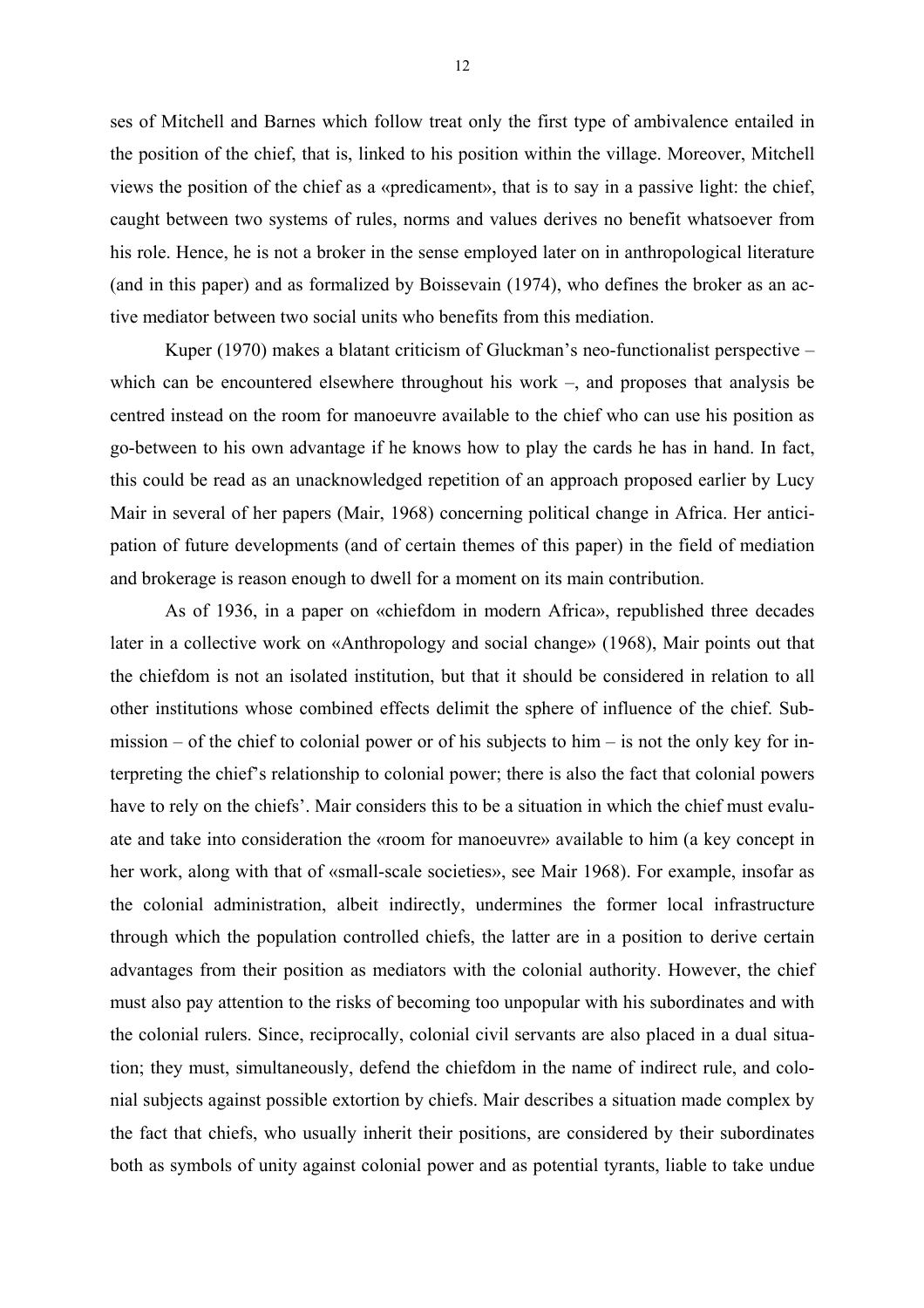advantage of their position as intermediaries. Besides, chiefs also face competition from other intermediaries between the local populations and the encapsulating society, e.g. from those persons having acquired an important position in trade or those exercising «modern» professions (ancillary civil servants, technicians, school teachers etc.).

In the context of transfer of power from colonial states to the newly independent African states, the «dual» position of the chief, at the interface between the colonial government and their subordinates, becomes even more complicated with the emergence of new African political leaders, who come forward as spokesmen of the populations according to «nontraditional» criteria, and even as opponents to the hereditary legitimacy of chiefs. This «impossible situation» experienced by chiefs, as described by Mair, is not merely the result of their intercalary position, but is due instead to active political competition between former and current actors in the political field in which patron-client relationships play an important role. However, Mair is more interested in the patron-client relationship inside the local power structure than in its transversal dimensions.

As Mair sees it, this competition is not necessarily to the detriment of chiefs, to the extent that, on one hand, the new leaders and educated civil service officers (she insists in this respect on the role played by the associations they create) are also liable to spring from hereditary chiefdoms, and, on the other, the new African governments are tempted to use chiefs and their clients according to the preceding colonial model. This brings us face to face with two new problems which we will consider later on. The first concerns the relationship between customary and modern elites, liable to swing between competition and alliance (Mair anticipates here on «mutual assimilation» of the elites as analysed by Bayart (1989), who sees this as a general characteristic of African states). The second involves the instability of the broker's position. Brokerage is not a status which one attains once and for all, not even in the case of chiefs, viewed by the colonial authorities as the «natural representatives» of the populations. In order to face up to the possibility of constant rearrangements of the power configuration, political brokers are perpetually obliged to take initiatives and thus evolve into «political entrepreneurs».

This reformulation of Gluckman's problematic, in an approach which centres more on actors than on structures, can be found in the abundant socio-anthropologic literature on patron-client relationships, on the increase since the 1950s, with authors like Eric Wolf (1966) on Latin America, Frederick F. Bailey (1960) on India, and Sydel Silverman (1965) and Jeremy Boissevain (1962, 1969) on the Mediterranean.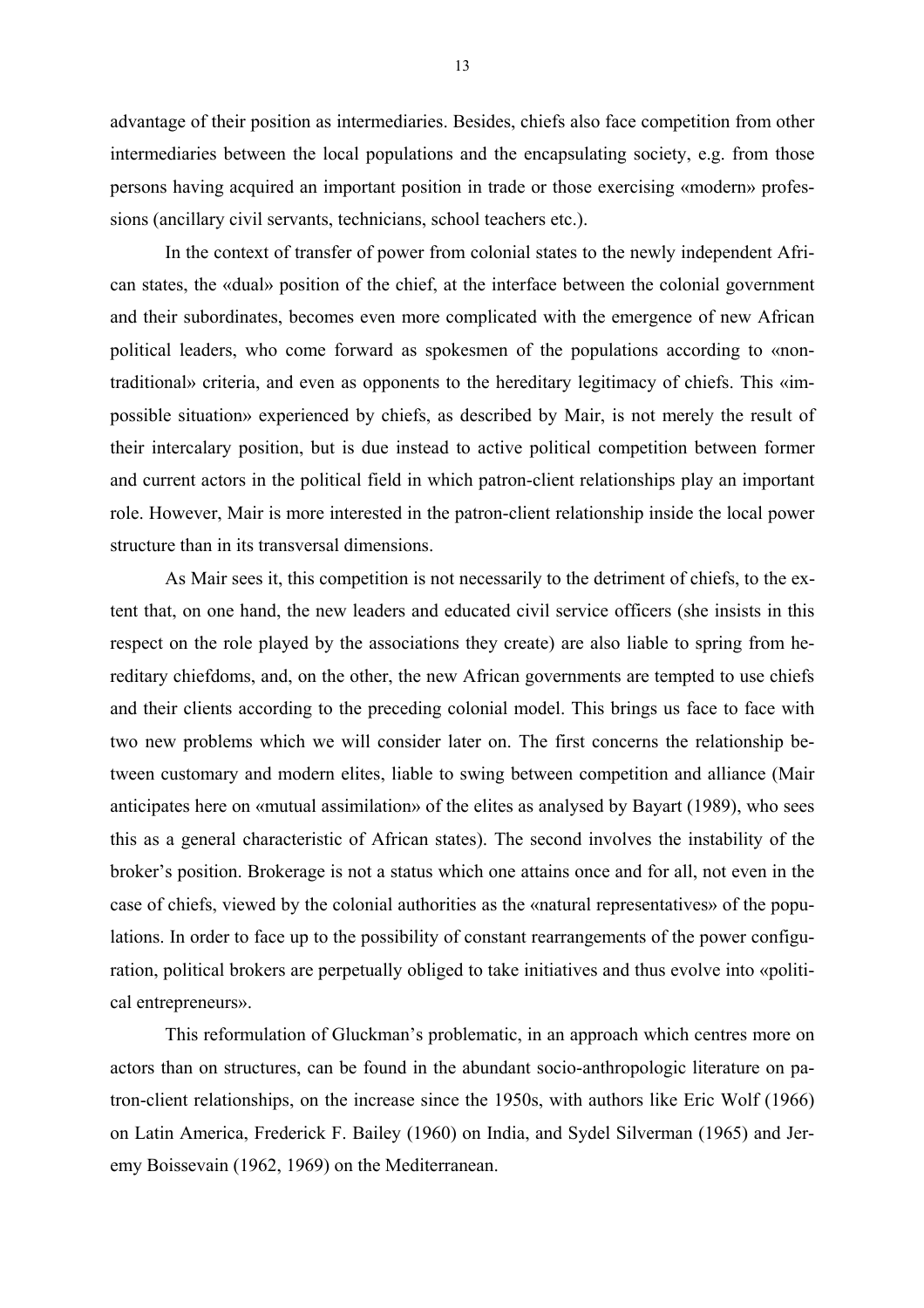These authors consider patron-client networks as the by-product of a specific situation of domination. A dominant central political instance – in this case the modern western-type state – dictates general norms which it is not in a position to impose on local societies. Though the state intervenes in the local arenas, it relies more on patron-client relationships than on its own universalistic bureaucratic rules. This reinforces the apparent arbitrariness of its interventions. State intervention on the local level thus suffers from a wide margin of nonpredictability. The creation of patron-client links between the administrative apparatus and certain actors issuing from the local social arenas allows, on the other hand, for a certain reduction of the non-predictability of state intervention.

It is precisely this aspect that the French sociologist Henri Mendras develops in his theory of the peasantry (1976) which contains a very concise, but unacknowledged synthesis of the English-language literature on clientelism and brokerage, which might be summarized as follows:

- Relationships between the encapsulating society and peasant society invariably generate intermediary roles and functions; in general, there exists a variety of relays between these two societies, which taken together comprise a mediation system.

- Intermediaries occupy marginal positions at the intersection between these two societies (more recent literature has used the term «interface», cf. Long 1975, 1989), which allows them to be members of one while being recognized by the other, or at best, to be recognized at the same time as members of both societies.

- Double membership opens a field of action (or room for manoeuvre: Mendras agrees on this point with Kuper's objection to Gluckman) in which the broker can engage all sorts of strategies. The main strategy used by the intermediary is to position himself as a «screen» instead of serving as a communication channel between the encapsulating society and peasant society. This allows him to control uncertainty on either side of the interface. Developing this idea of Mendras, we could call intermediaries «gate keepers» who guard the entrances in two directions, leading to the peasant society and to the encapsulating society. They are in fact engaged in watching two gates at the same time.

- The trust placed in intermediaries in one society is used by the same to acquire confidence in the other society and vice versa. Ultimately, it is because the dominant actors from the encapsulating society believe that he acts on mandate by the peasants that he gets attention from authorities and, reciprocally, he is mandated by the peasants because they believe that the authorities listen to him.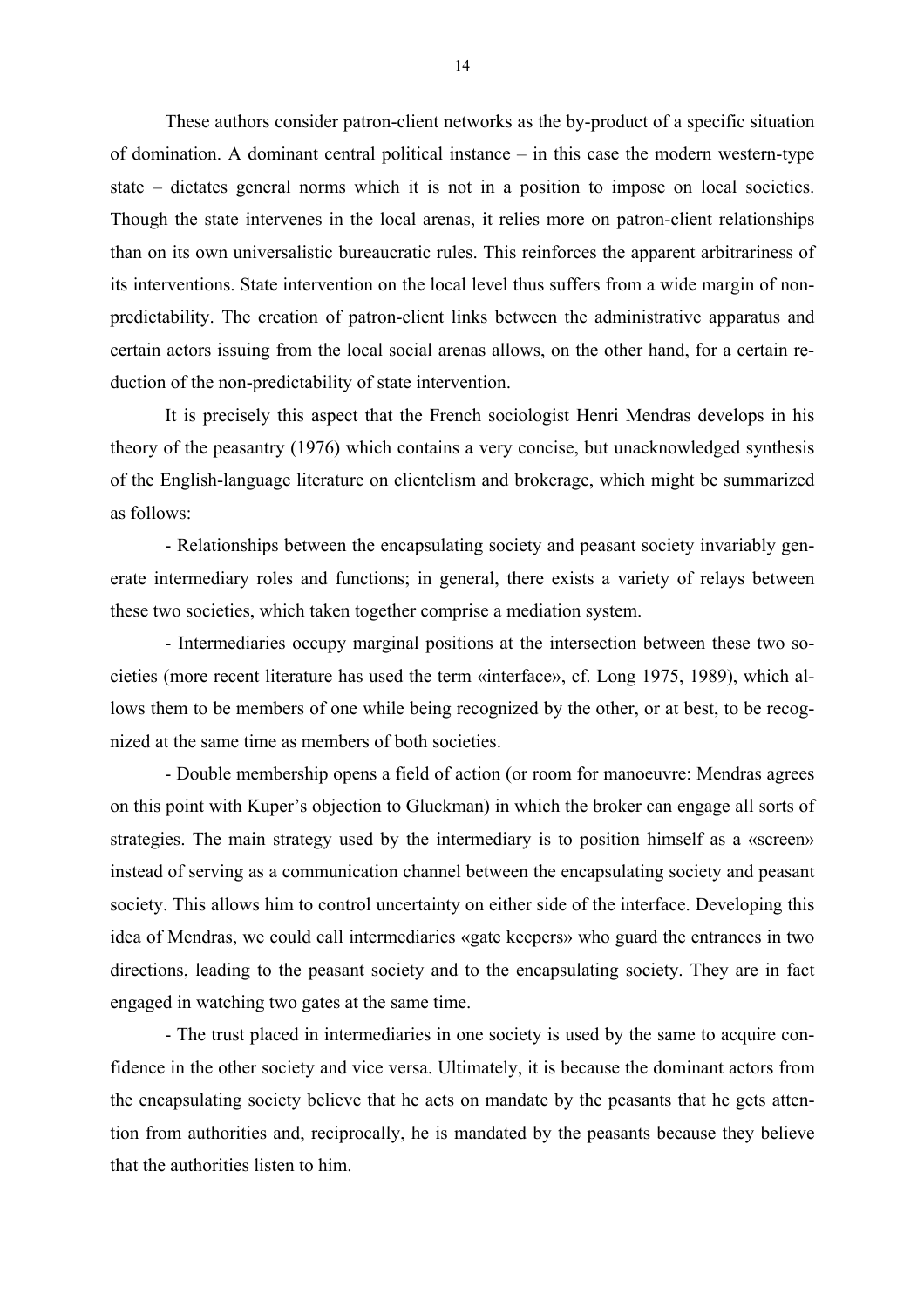- One main function of mediation within the group and between the group and the outside is the transformation of the sense of things and of actions, by giving them different meanings and sometimes contradictory functions, adapted to each universe. We will come back to this idea, referred to as «management of meaning» by Cohen & Comaroff (1976).

- In rural French society, this role of intermediary was assumed by « notables » whose position was characterized, on one hand, by a combination of several registers of power (social, economic and political power; external and internal levels of legitimacy) and, on the other, by a personalisation of their relationships, which is typical for face-to-face societies. Anthropological literature in English develops a similar idea: Mendras' rural French notable bears a striking resemblance to the Melanesian *big man* described by Marshall Sahlins (1963).

- The privileged sphere of action of these notables is not so much the village as the intermediary zones between districts and the administration of the province – we could call this the local politico-administrative system, which Swart (1968) and Bailey (1969) refer to as *local-level politics<sup>8</sup>* .

A number of the ideas expressed by Mendras were formulated several years earlier by Jeremy Boissevain. His book on «The friends of my friends: networks, manipulators and coalitions» (1974) contains perhaps the most complete and clearest analysis of brokers as a social category. The term «brokers» is used explicitly by Boissevain, as opposed to Mendras. An entire chapter is devoted to the subject. Boissevain proposes as the baseline of his analysis a distinction between «first degree resources» (such as land, money, workforce, etc.) and «second degree resources», entailing a nurturing of strategic contacts with actors who, for their part, control first-degree resources. Boissevain's proposes that actors who control first-degree resources be referred to as «patrons» and that those who control second-degree resources be referred to as «brokers».

Given the similarities in the analyses developed by Boissevain and Mendras, it will suffice us to mention four aspects of the former's analysis, of particular interest to this subject.

- Boissevain frees the concept of «broker» from the distinction between the encapsulating and the encapsulated society, and from the premise of an inequality in the distribution of power this implies. In the general sense as proposed by Boissevain, brokers act at the points at which social forms intersect with one another, and are not necessarily integrated into a given social hierarchy.

<sup>&</sup>lt;sup>8</sup> On the role played by notables in modern-day France, see Grémion's (1976) fundamental work.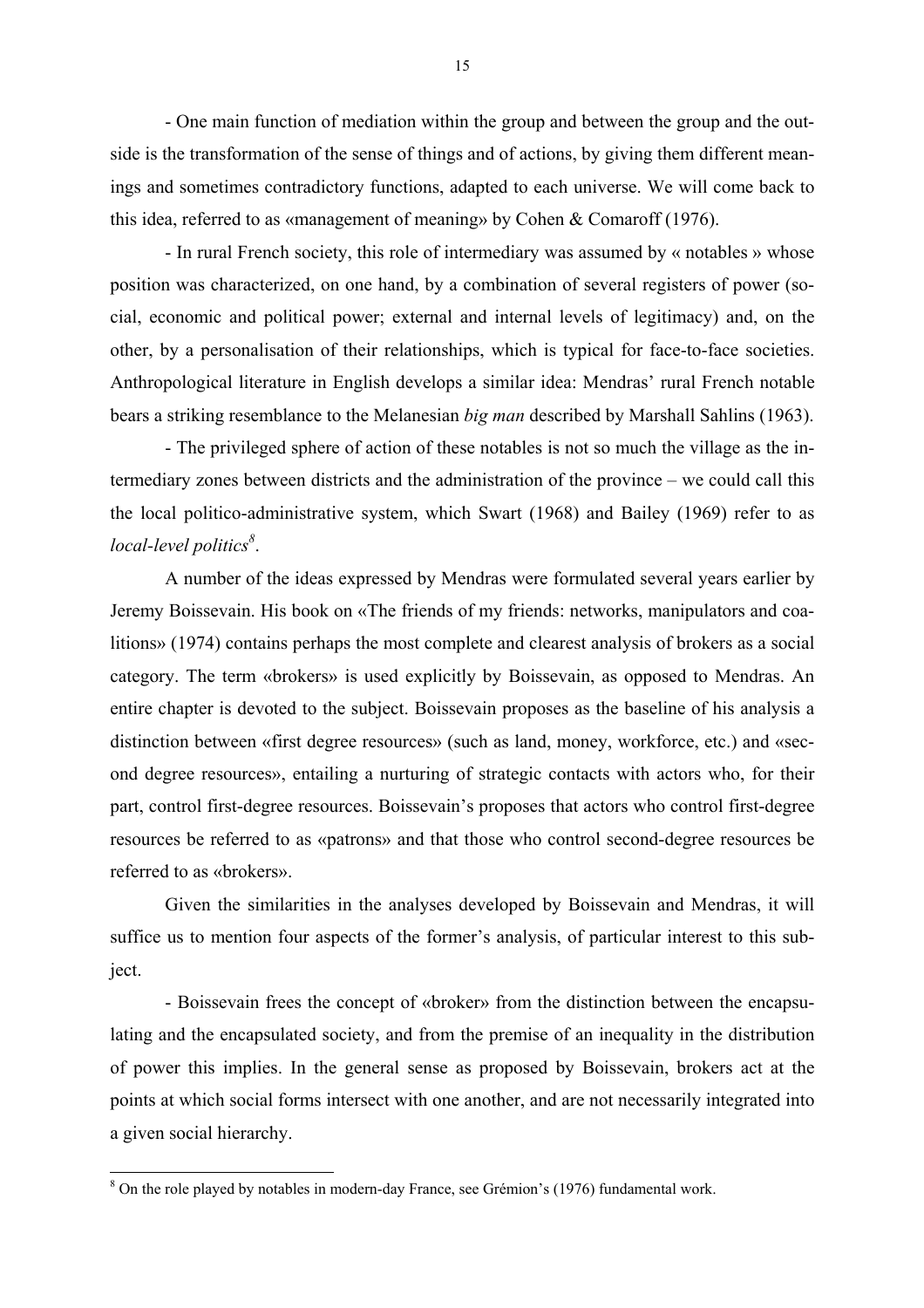- He sees the broker as an «entrepreneur» who actively manipulates people and information on his own initiative: «A broker is a professional manipulator of people and information who brings about communication for profit» (Boissevain, 1974: 148). Brokers have no personal control over «first degree resources» (land, jobs, subventions, credits, specialized knowledge, etc.), but they have strategic contacts with those who control these resources: «A broker's capital consists of his personal network of relations with people» (ibid: 158). Brokers are network specialists.

- As an entrepreneur, the broker sets out to gain a benefit: he expects a «commission» for his role in the transmission of information. It must be stated that, to Boissevain's mind, this commission, regardless of the economic metaphor which he employs, is not generally remuneration in cash, but a return of services. The commission is not usually paid at the very moment the broker begins his mediator activity, but rather at some point before or after this. The rule of the game is «communicate now and pay later», or «pay now and communicate later»; if we consider the communication networks he controls as the broker's capital, his «credit» is the way in which other people evaluate this capital. The broker thus makes a merchandise out of other people's expectations, anticipations and hopes – about the potential services they can expect in the future. This is why the commission is rarely stated precisely and even more rarely paid in money and in whole at the time of the transaction. If this were to happen, the accounts would be closed and no special relationship of indebtedness would continue to exist between the two parties. It is in the interest of both parties to keep the communication channels open, by under-paying or over-paying at the time of the transaction. Hence, the broker's strategy is to remain vague about commission rates and to keep partners in the dark concerning the actual extent of his network.

- Finally, Boissevain shows that the broker can always try, at a given point, to transform his relational resources into first-degree material resources: a position in the administration, land property, political influence ...

#### *From political brokers to development brokers*

 $\overline{a}$ 

While the model of brokerage has by now gained wide acceptance in political anthropology, it has been rarely used in the anthropological study of development. In this area, three older case studies and their theoretic contribution seem of particular interest.<sup>9</sup>

<sup>9</sup> We could also mention Seeley (1985) who uses the notion of *broker*, in her unpublished doctoral thesis, but without further development. See also Seeley, 1987.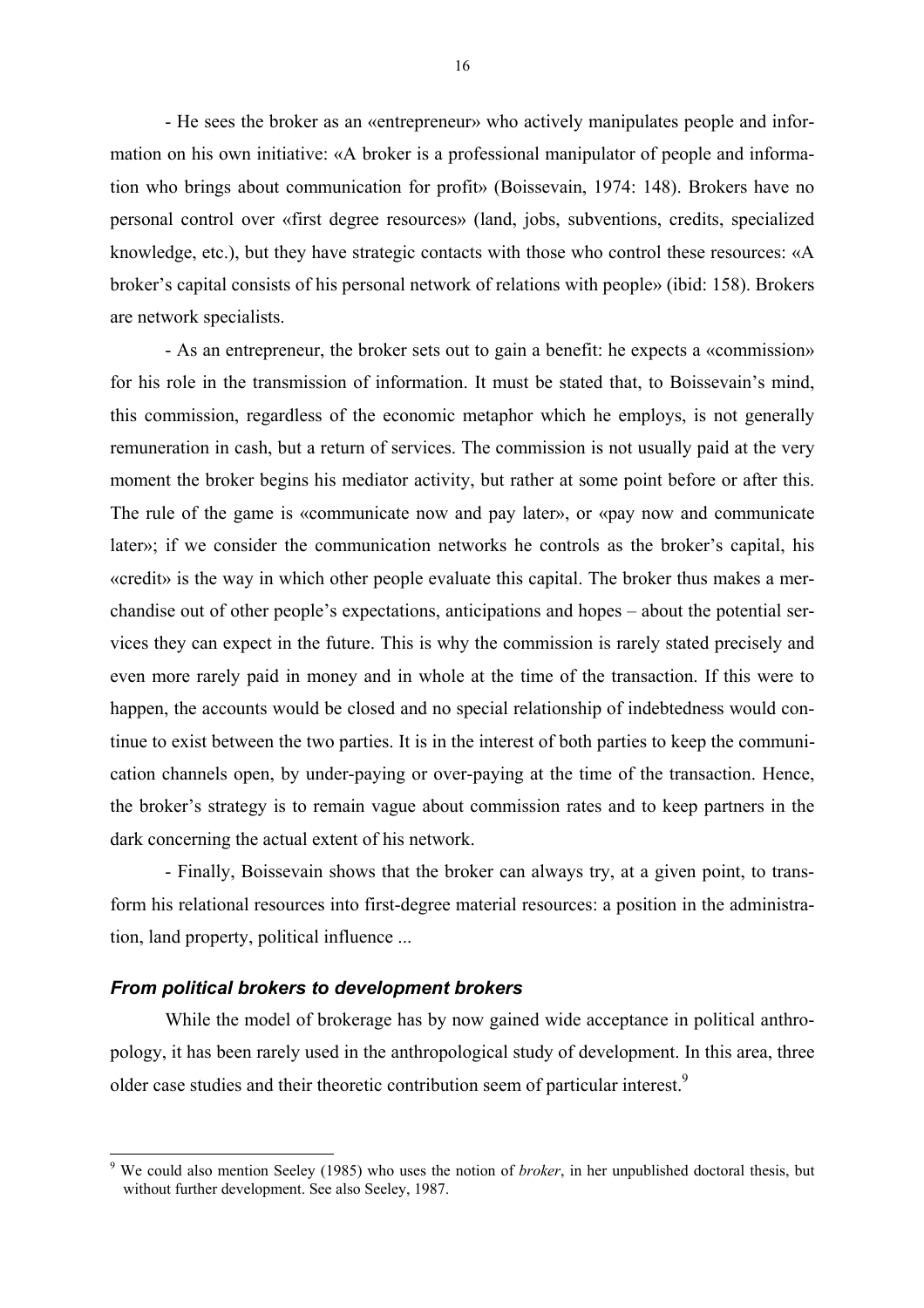In an article on «The management of meaning», Cohen & Comaroff (1976) propose a comparative analysis of political behaviour in the case of marriage among the Tshidi in South Africa, and a case of brokerage which links the peripheral province of Terre Neuve with Canada's political centre. This study provides a perfect description of a typical development brokerage situation in a «developed» country: Cohen describes the case of a merchant from a small sea-front town who built his political career thanks to his ability to drain off government funds in the direction of his region.

This brings us back to familiar themes and, especially, to the entrepreneurial aspect of brokerage activities which play their part in determining the role of the broker, and which set it apart from other types of intermediation. The broker's strategy consists in making his services, and himself, indispensable. As indicated in the title of their contribution, the authors highlight two aspects of brokers' strategies: management of meaning, on one hand, and the various strategies aimed at valorising their own activity, on the other. The brokers translate the discourses and actions of given actors in terms which make sense to partners situated far away at the other end of the brokerage chain. He plays on the fact that he belongs to both worlds, by emphasizing either his closeness to the local actors or his control of universes situated beyond their reach and scope of knowledge. He takes pains to portray himself as «the man who makes things happen». At the same time, he employs a legitimating rhetoric which portrays him as devoid of personal interest, motivated only by the well-being of the community.

The second text is a brilliant analysis by Nancy Gonzalez (1972), dating from the end of the 1960s, and concerning an association of entrepreneurs and persons from liberal professions for the development of the town of Santiago de los Caballeros, second most important town in the Dominican Republic. The association's main activity is the draining-off of funds in the direction of this town; funds from USAID and other important donors like the Ford Foundation or the World Bank. Gonzalez describes members of this association as brokers at the interface of two worlds. They are well integrated into the political elite of their country through family ties, affinity, friendship or business partnership. When the situation so requires, they willingly express third world, anti-imperialist and anti-American opinions. At the same time, they have an excellent command of English (the majority having studied in American universities) and, in the presence of foreign visitors, they distinguish themselves by their life-style (and that of their wives), which is very American in many respects: clothing, manner of speech, practice of certain sports, house parties ... «So Americans feel at home with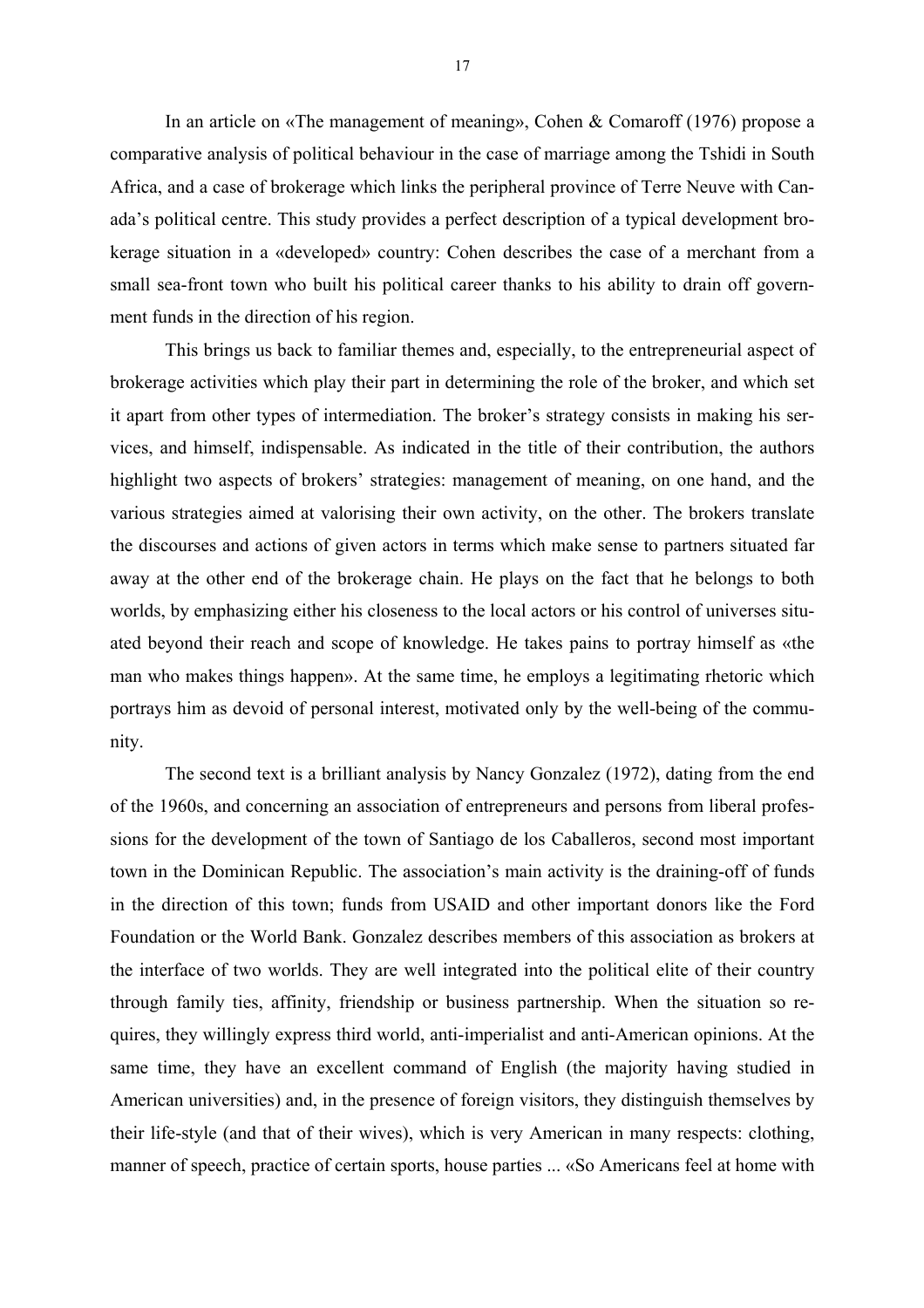them, and take this feeling of well-being as a sign of the honesty, intelligence, competence and political philosophy of this group» CHECK ORIGINAL (Gonzalez, 1972: 198).

These strategies are so successful that, in a certain sense, American donors end up as the hostages of this group of brokers, especially since their Dominican counterparts cleverly convey the idea that other non-American organisations and institutions are ready and willing to support their association. In other words, this is a situation in which international clientelism or distribution of power remains diffuse, to say the least. And, Gonzalez concludes, if we suppose that in the relationship between patrons and clients both parties derive some kind of advantage, it becomes difficult to distinguish the patron from the client, or indeed the exact meaning of these two terms. The patron is also liable to become as dependent as the client on the pursuit of the relationship. This observation can be applied directly to the situation of many African villages (for example, in Senegal or Burkina Faso) where NGO donors who wish to start a project are registered on a kind of waiting list.

Finally, Carola Lentz's (1988) study of the Amerindian mountain community in Ecuador shows how villagers are capable of bending and redefining development project originating from the outside. Owing to their mastery of the developmentalist jargon, villagers managed to attract a project from the Adenauer Foundation. This project, for the construction of a community centre, had aroused the interest of migrant villagers as it corresponds to their conception of a civilized village. In fact, many villagers have turned to seasonal migration, and for them the village is no longer considered as a space in which to produce, but as a refuge in times of crisis and as a pole of social and ethnic identification. To the contrary, a cattle rearing project which was closer to the interests of the locally settled population was successfully boycotted by the migrants through a subtle manipulation of local political institutions.

#### **A comparative analysis of African development brokers**

While our empirical case studies took place in a wide variety of contrasting situations, the research programme did not pretend to provide a comprehensive sample of the enormous variety of such cases in Africa. However, they offer a basic comparative background which helps in the identification of certain constants and variants, and allows us to outline outstanding tendencies of development brokerage in Africa. We will thus examine the main criteria for those who want to enter brokerage as a «career», as well as various aspects of the career itself, before looking at the integration of brokers into the local political arenas, and at the relationship between brokerage and other forms of mediation. Finally, we will sketch out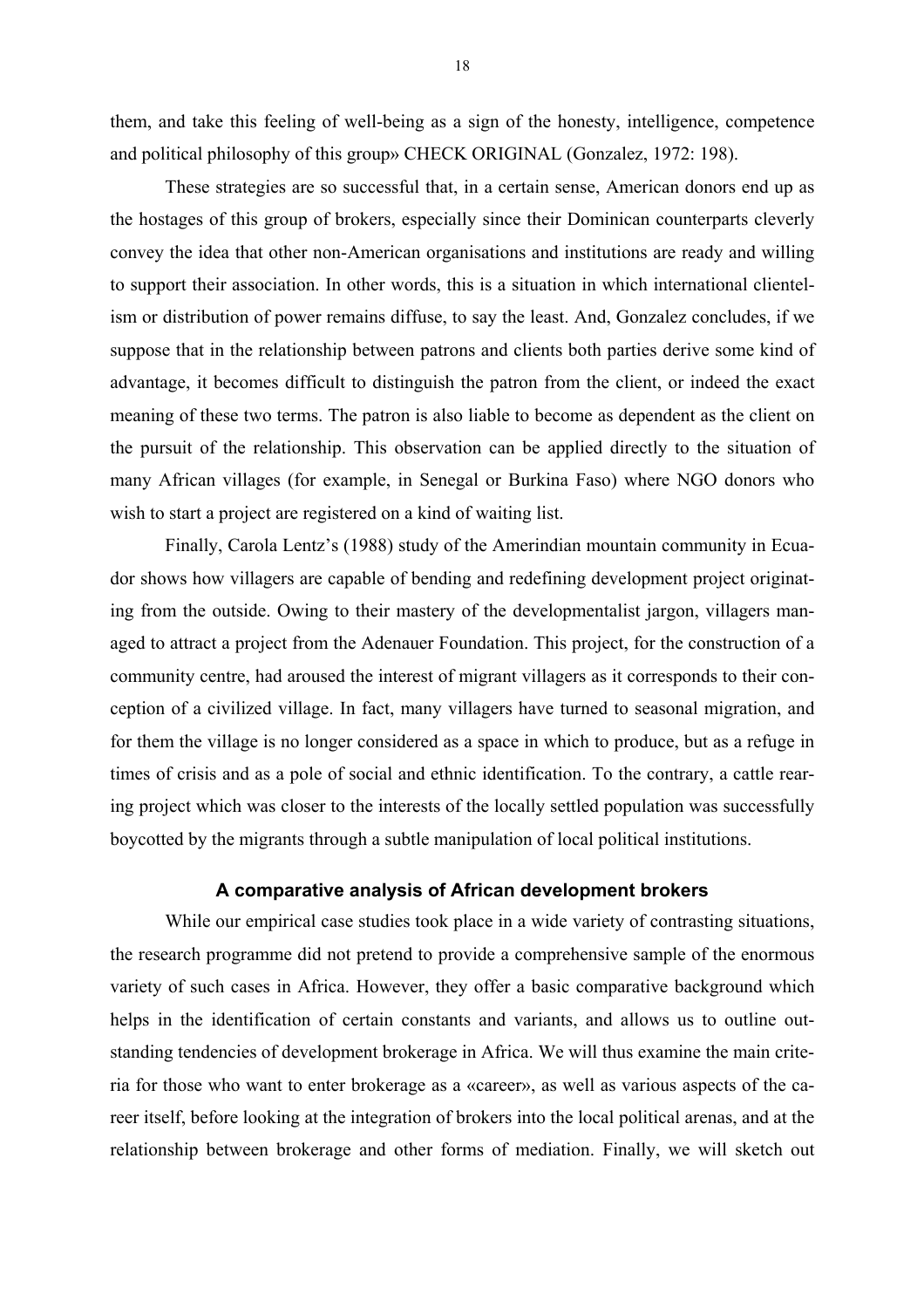some of the contours of a social geography of development brokerage, especially in Frenchspeaking West Africa, where most of our case studies were carried out.

#### *How to become a development broker: discoveries and opportunities*

Development brokerage obviously requires certain types of competence, in particular rhetorical, organisational, scenographic acting and relational competences, which we dwell on in a moment. Yet, there is of course no organisation and no school to provide information in preparation for anything resembling a career in development brokerage. The first thing to be observed from case studies is that indispensable competences are acquired «on the job», through practice, based on informal experience.

To become a broker, one does not need to acquire formally programmed competences, for instance comparable to those of an apprentice craftsman. The case of Timidria, studied in Niger by Tidjani Alou (2000), is very instructive in this regard: «these brokers despite themselves» have taken the imperceptible step that leads from humanitarian and political activism (in the broad sense of the word) to developmentalist activism, without there being any clear signs of a deliberate strategy.<sup>10</sup>

Thus, the «career» of development broker is not necessarily the result of the deliberate and patient execution of well-elaborated plan, it has more to do with «discovery». We might even speak of «procedural discovery» as opportunities present themselves, and are being taken up, in the course of action. This is not to say that there is no premeditation whatsoever – activist or associative intentions, for example –, but initially it is not usually centred on brokerage activities *per se*. There are other conditions, over which the future broker does not exercise complete control, which are essential to his orientation in this direction.

It is therefore important to note that our use of the term broker does not refer to a concrete status or to any official, or informal position in an institution, or to an emic notion calling on conceptions which exist at a conscious level, in the awareness of the persons involved. No one gets promoted to the status of broker, nobody defines himself as a broker. This is a concept that exists solely for the sake of analysis. It means very little, maybe nothing to actors (except those who read our work, and even then ...). But it allows us to distance ourselves from the self-representation of actors and thus to produce analytical insights of the way actors, who are not able to perceive themselves from this angle, behave. We therefore propose

<sup>&</sup>lt;sup>10</sup> We think that Tidjani Alou (2000) prevails over Sodeik (2000) on this point when he affirms that intentionality is necessary to enter brokerage. Other authors have referred to «reluctant brokers» (see Geschiere, 1982, a point took up by Lavigne-Delville (2000) and Le Meur (2000).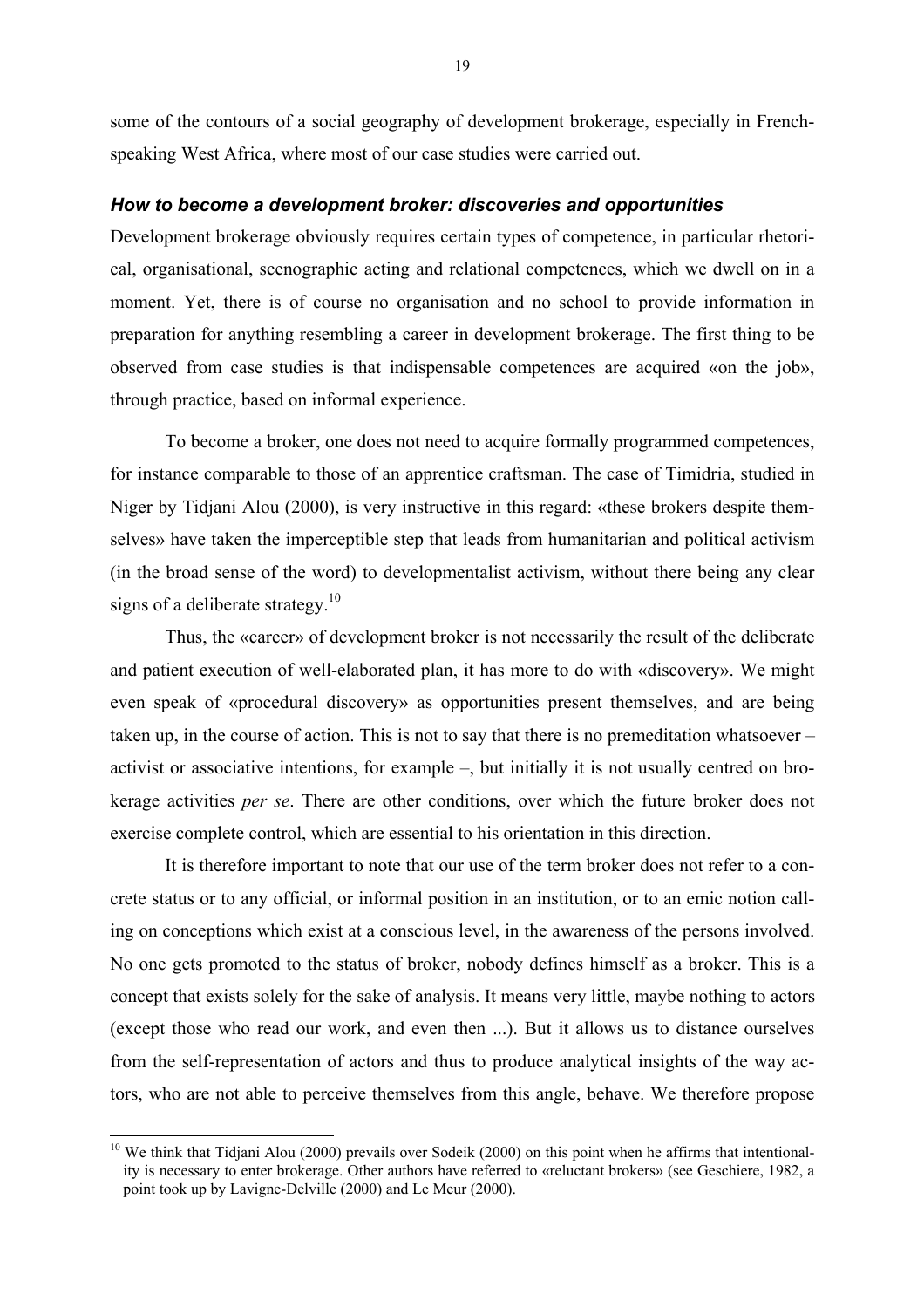to distinguish between: (a) the labelling involved in our definition of brokers as agents of the «development configuration» (see Olivier de Sardan, 1995: 7); and (b) the positions these agents occupy, as seen from their own viewpoints and from that of their various partners. It is important to underline this distinction in order to avoid normative confusion. In particular, the use of the term broker does not (at least not necessarily) imply that brokers manipulate on the sly, or that, they are really cynical intermediaries wearing a mask. We are not accusing these NGO leaders, development agents, peasant association chairmen, association activists, facilitators, co-ordinators, politicians, clerks, (some of the many statuses which produce brokers as defined in this paper) of personal insincerity or of a Machiavellian spirit, of deliberately dissimulating their latent function as brokers under a more presentable guise. Hence our insistence on drawing the reader's attention to a possible misinterpretation that we might have provoked unwittingly. Nevertheless, the resources of decentralised projects constitute a stake that can, of course, generate opportunist, self-interested manoeuvres (Blundo, 1994). It might even be argued that sincerity, or even faith in development (in its various forms: participatory, humanist, critical, management oriented, etc.) is an important quality in a broker, who has to believe in the cause he defends: this role would be ill assorted with lucid cynicism (see, Neubert 2000).

In a sense, the development broker does not (cannot) recognize himself as such, nor is he recognized as such by other people. In the same way, a «career» in brokerage is rarely the result of a deliberate plan. Nevertheless, it has a *de facto* existence, as we will see if we accept to view it from the angle proposed in this paper. Of course, actors who have broker potential are able to spot the opportunities offered by decentralised aid. This constitutes, in fact, the main difference between contemporary forms and the aid regime which predominated up to the 1980s. But various detours are required in the course of apprenticeship, as there are no road maps and no road-signs on the way to becoming a broker.

This on-the-job learning seems to require two preconditions. The potential broker must have at least some contacts with development projects. Sodeik (2000) demonstrates convincingly that brokerage is not possible in a zone that does not have projects: the «snowball» effect has to be set in motion. It is only through frequent contact with projects that one can learn, little by little (even if this learning is not perfect; it is enough for a beginning) about their codes, expectations, modes of action, resources. This, among other things, explains why persons who were formally employed by projects as co-ordinators, sometimes manage very well as brokers. However, this is not enough. The future broker also needs to call on experi-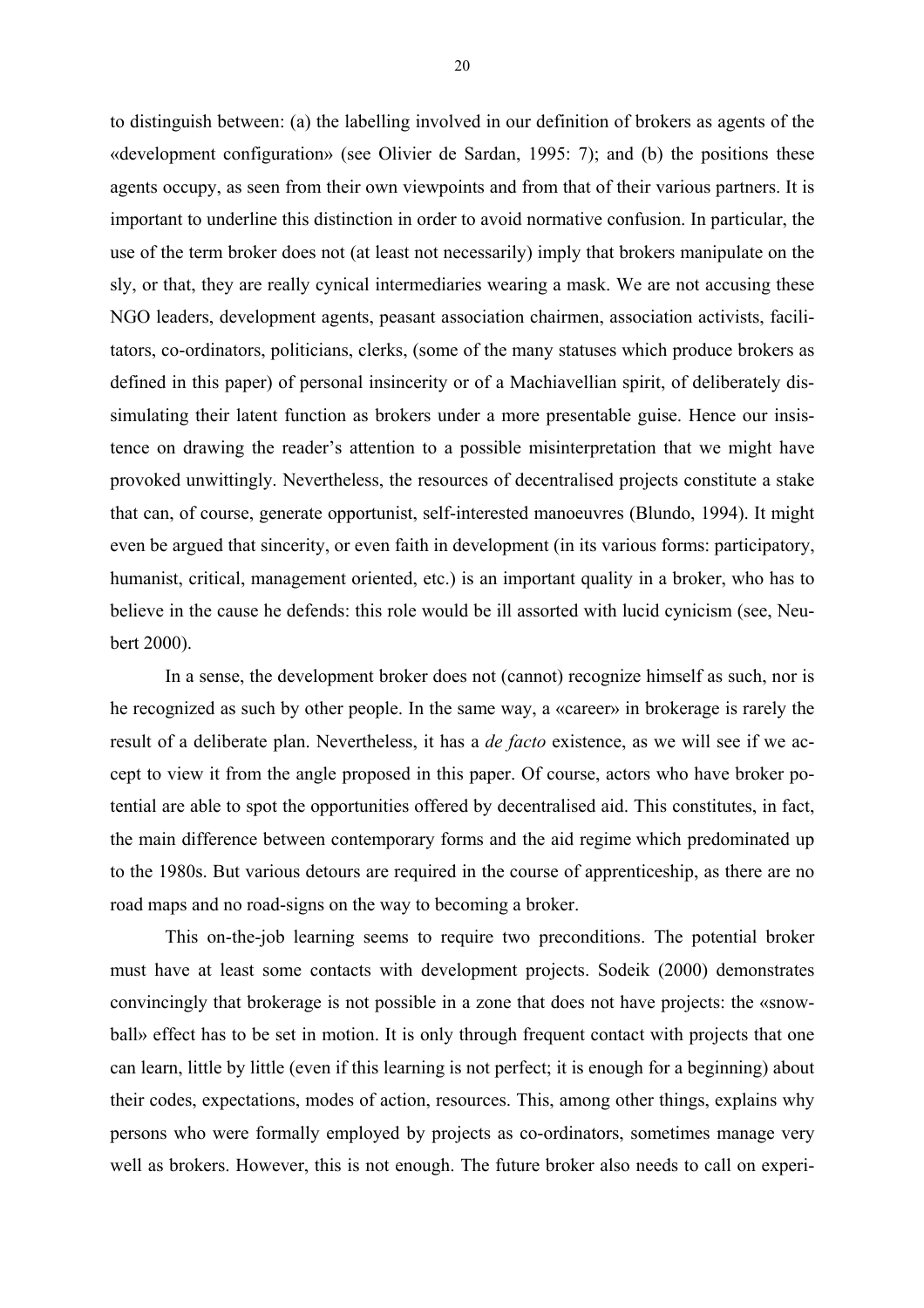ence acquired «elsewhere», that is outside the village, whether in the educational circuit (secondary school or university: see the studies by Coll, 2000; Le Meur, 2000; Bako-Arifari, 2000; Edja, 2000; Tidjani Alou, 2000; Kossi, 2000), in the urban universe of salary earners (see Le Meur, 2000; Lavigne-Delville, 2000; Kossi, 2000; Mongbo, 2000), in the world of politics (see Coll, 2000; Bako-Arifari, 2000) or as activists in associations (see Coll, 2000; Tidjani Alou, 2000). At any rate, travel is essential (see Blundo, 2000).

These different universes have obviously one thing in common: they familiarize the future broker with contexts «other» than those found in the village, thus providing him with the know-how, appropriate jargon and behaviour which enable him to adjust to partly heterogeneous cultures, and which can be reinvested or recycled in brokerage. We could also say that the broker thus learns how to change roles, or how to go from one «universe» to another. Finally, we could also say that he learns to play the game according a variety of rules, which allows him to profit from the ambiguity around each rule.

But the classroom, the enterprise, the political party and the association are also avenues through which more specific competences required by the development broker can be acquired. We distinguish four main registers of competence which are need by all brokers, to which may be added two additional ones specific to «big time» professional brokers or those on the way to this status.

#### *Four plus two: registers of competence*

The most obvious of these registers is rhetoric. The broker has to be able to speak the «development language» (see Olivier de Sardan, 1995: 165, and Olivier de Sardan & Paquot, 1989), on one hand, and the peasant language, on the other (in the case of the field of rural development), and must be an expert in translating from one language to the other. This is obviously due to the fact that the broker holds a position situated exactly at the interface (see Long, 1989) between the development configuration, on one hand, and local societies, on the other. He must master the linguistic and cultural codes in question. Mastery of the peasant language is not the main problem faced by a local broker who was born in the milieu, as is usually the case (although there are cases of «newcomers» who, after leaving school or having returned home from migration, take pains to distinguish themselves from the «natives», or who find themselves stuck with foreign behavioural traits and modes of speech acquired abroad: the ironic remarks they provoke is an eloquent testimony to the fact that such persons can never gain access to local development brokerage ...). It is the acquisition of the «development language» which is more subject to risk, and calls on a specific individual predisposition for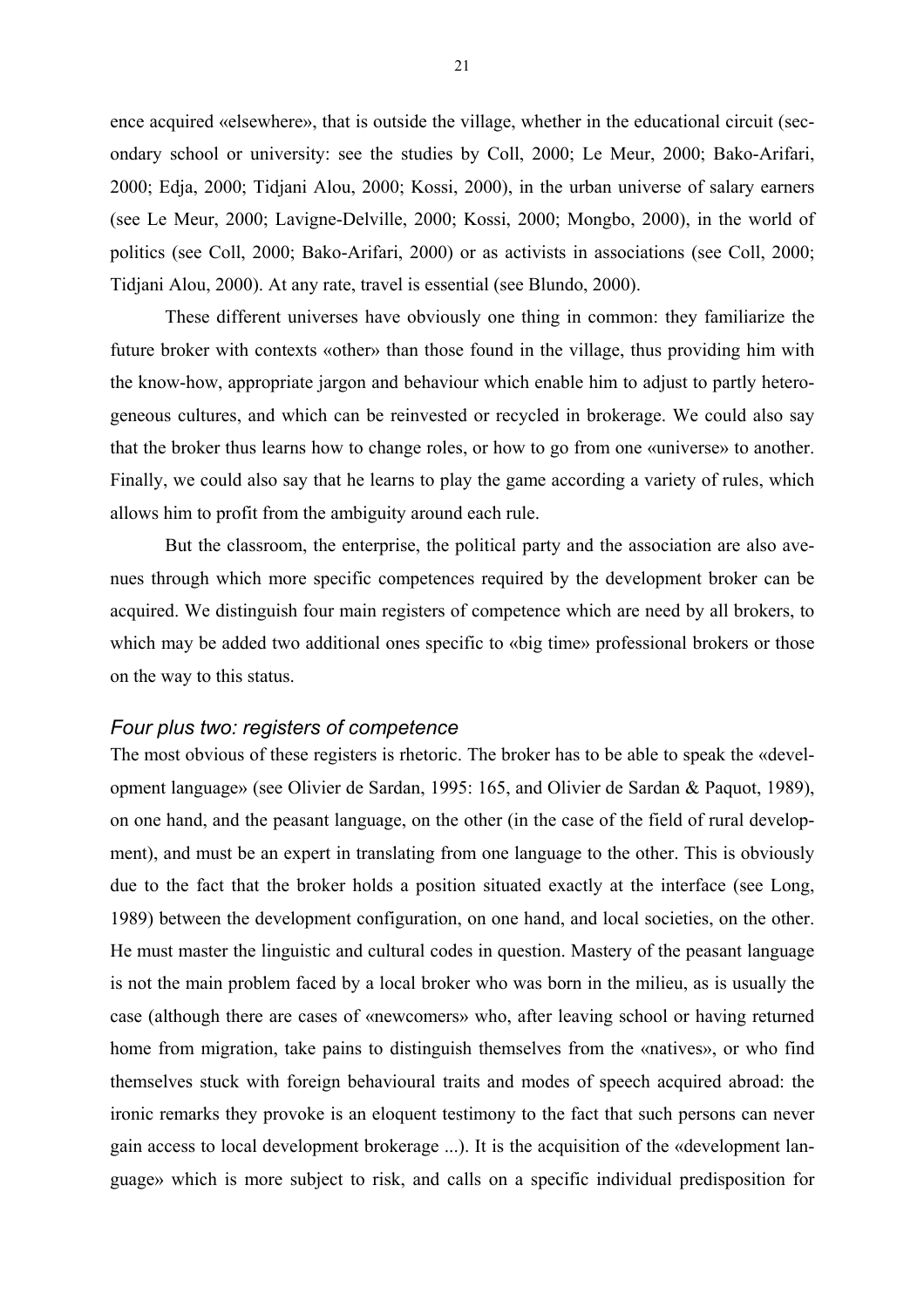learning on one's own (we will recall that there is no school in Africa which provides training in this domain). This does apply to high civil servants and persons with university education who have acquired professional knowledge in this field (cf. Bako-Arifari, 2000; Kossi, 2000). But in this case, integration into the local milieu can be problematic, as we will see later on.

The second register is organisational competence. The broker must be able to manage an association or an office, manage multiple tasks and co-ordinate activity (see Tidjani Alou, 2000). Promoter, federator and/or capturer: these are the three feathers in his cap. As is often the case, the broker must create organisations, either by providing the idea or by putting himself the groups or associations in place which are liable to become the presentable partners so desperately sought after by development institutions. The typical process (indispensable for NGOs) is the creation of local groups at the «grass-root» level, that is by a group of peasantproducers, usually on the initiative of a peasant-leader (see Blundo, 2000). But this is not always the case: certain groups are created from the «top», on a local (see Mongbo, 2000) or national (see Tidjani Alou, 2000) basis. If he is not a promoter, the broker must enter into relationship with groups already in existence; he must become a federator (capable of bringing a sufficient number of groups and associations together in order to attain the critical mass that certain donors demand: see Coll, 2000; Blundo, 2000), or a capturer (capable of integration, in agreement with its co-ordinators, such and such a group or association into his «portfolio»).

There is a third specific capacity, which we will term scenographic competence. Every projects needs a «show window» (see Bierschenk & Olivier de Sardan, 1997: 448; Neubert, 2000; Sodeik, 2000) likely to entice the potential donor, and to delight the evaluations expert on his missions. This showcase could be an «exemplary» initiative (such as the vegetable garden mentioned by Coll, 2000), which can be visited, or of which a picture (possibly touched over: cf. Kossi, 2000) can be shown. But it could also be a «show», well rehearsed and presented with good taste (cf. Mongbo's, 2000 amazing description of the very elaborate performance presented by the village of Gilten to him in his capacity as representative of a national NGO). Many of the warm welcomes villages reserve for visiting foreigners from the development universe are related to this dramatic competence. Placing the village needs at centre stage, dramatizing its enthusiasm towards development, or showing the advantages of aid already received is no easy task. How difficult, is *a contrario* proven by the numerous indifferent welcomes which a foreigner often receives and which put the skilfully staged welcome ceremonials into an even brighter light. But the play can also be staged for local part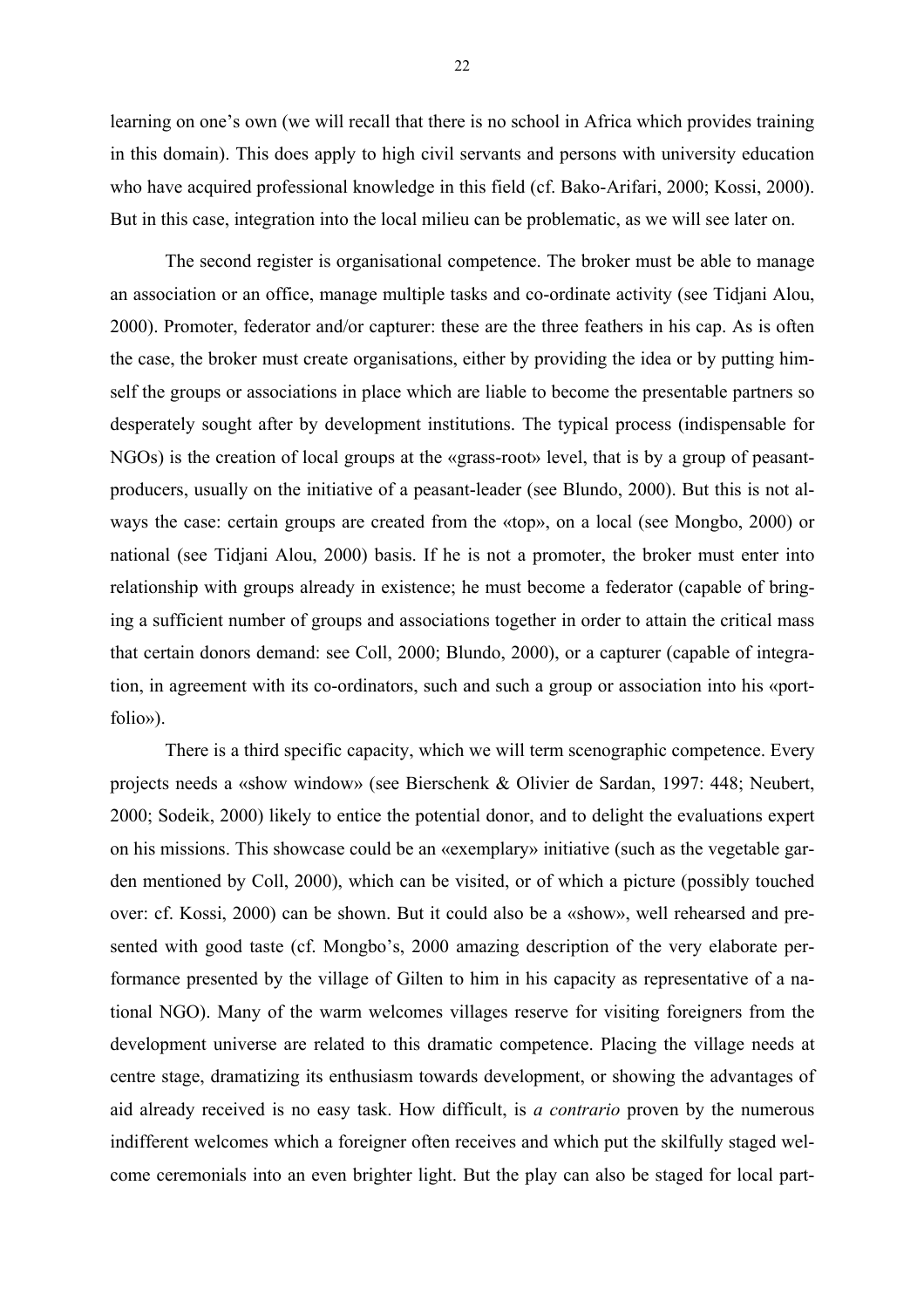ners, for example when a village manages to attract an important politician as a visitor (see Blundo, 2000). Dramatic and rhetorical competences are sometimes combined as in the case inaugurations and harangues. This can even go as far as calling on the «art of make believe», mentioned by Blundo (2000) in reference to de Certeau, to the extent that presenting a dynamic village organisation, a group of enterprising local producers, or an innovative «local project» to a partner from the outside is really a «construction of reality» in keeping with the expectation of the partner in question (see also Neubert, 2000).

The fourth register is relational. A broker must be able to appeal to peasants and development experts alike and be able to negotiate with both. He must build up his «clientele» in both senses of the word: he must «sell» his services on all sides, and must obtain and maintain gratitude at both ends. The establishment of a personal network of relationships – of a relational capital – among donors and peasants alike is a hallmark of success sported by the accomplished broker (see Blundo, 2000). At the same time, brokers are generally very careful about barring access to their network, so as to maintain their monopoly over the interface (cf. the personage of Gougi in Coll, 2000). Brokerage and patron-client relationships are of necessity inextricably linked.

To this list of four «basic» competences, we could add two supplementary ones which are the hallmarks of particularly skilled brokers, those who have the know-how which allows them to practise on their own: the ability to «set up a project» (see Tidjani Alou, 2000) and the ability to gain direct access to donors by short-circuiting intermediary levels (see Coll, 2000 and Le Meur, 2000). These are competences of professional brokers or brokers on the verge of professionalisation (despite the fact that they usually maintain their «official» profession). Many brokers do not enjoy this type of autonomy and are obliged to call on specialized external competence, for example at the initial stages of a project (see Edja, 2000).

Generally speaking, these competences taken together require a set of personal qualities (a type of «talent») as well as acquired experience. The village is not a favourable context for this type of experience, hence the necessity of a detour via the outside world for the future broker. Experience as a political activist or as an activist in a civil society association is usually of vital importance: it develops, at the same time, rhetorical, organisational, scenographic and relational competences. These talents can also be put to good use in the accomplishment of the primary task in brokerage, which conditions success: expressing the «problems» («needs») villagers have in adequate terms so that they coincide with the «solutions» («support») development institutions intend to propose (see Blundo, 2000 and Neubert, 2000). In-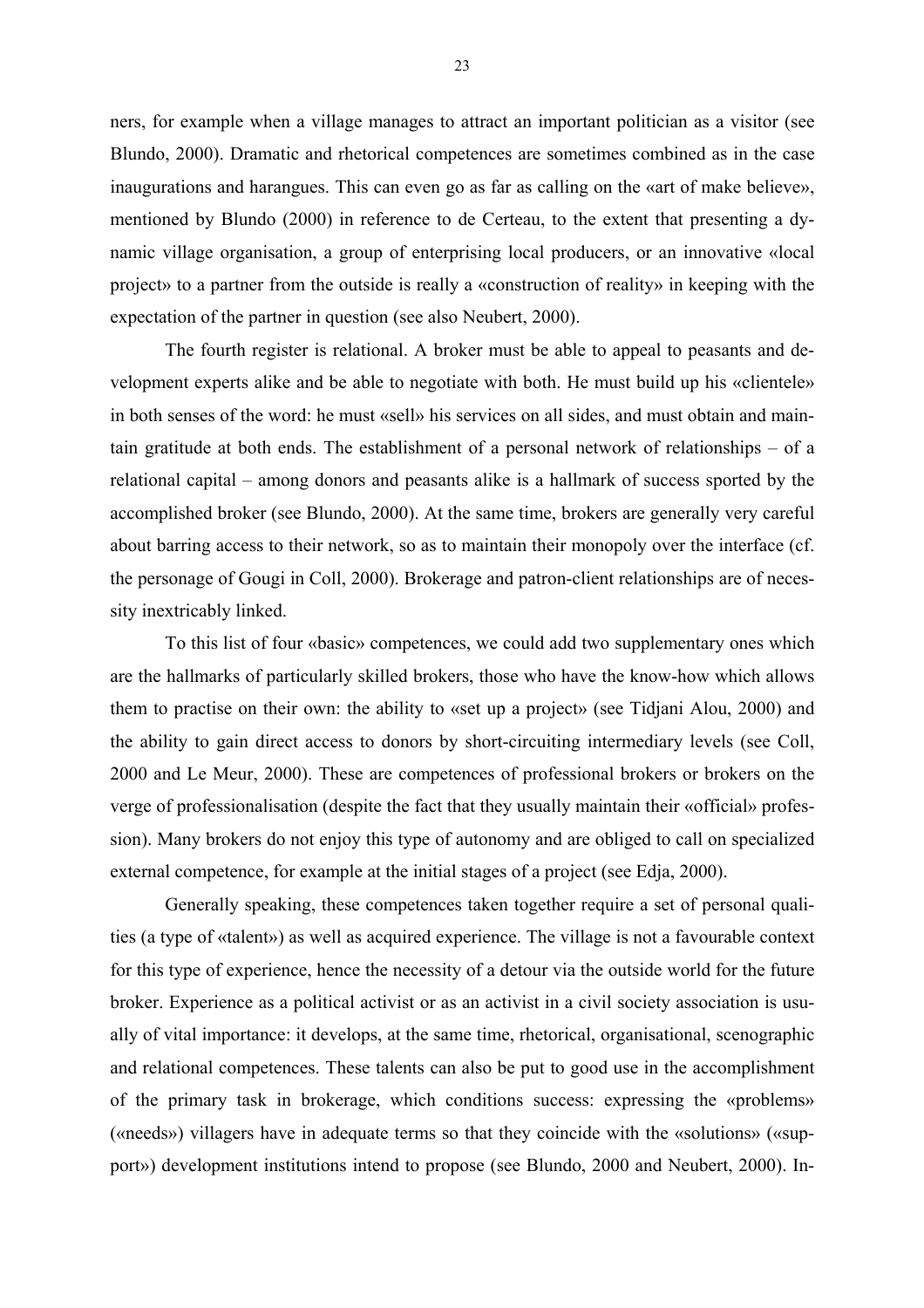deed, it often happens, contrary to the somewhat naïve conception of participatory projects, that the broker's real talent resides less in his ability to «sell» initiatives originating «at the bottom» than in his ability to respond to the dynamics of «project availability» in the development world. We need to underline, once again, that this is not really a question of «perverse» behaviour on the part of brokers, but rather a «perversion» originating in the development configuration itself.

#### *Brokerage as a career*

It would be better to use the word «career» in the plural to the extent that brokerage covers a wide variety of job types and functions. A wide variety of profiles can be encountered in the continuum going from bare-foot brokers, general practitioners and amateurs, operating at the village level, at one end, (see Blundo, 2000) to «big time brokers», specialists and professionals, operating at the regional level (see Bako-Arifari, 2000 on the President of Iri Bonsé), at the other. The same actor sometimes advances from one pole to the other. In this case it is a question of trajectory.

# *Social Trajectories*

In fact, brokerage is often a passageway or a stage in a social trajectory, usually marked by upward mobilization. Becoming a broker can be, in itself, a form of social promotion, or a step upwards leading ultimately to social promotion. This could take the form of an internal promotion (the «petty» broker becomes a «big time broker», who has, in general, become a professional) or of external promotion (in which case brokerage is abandoned for another career, usually politics). But we need to keep in mind that the broker is situated at an interface and as such is usually in an unstable position, essentially dependent on a fiduciary<sup>11</sup> capital, which can be immediately withdrawn in case of a loss of confidence in the broker, on one side or on the other. In this sense, the broker's career is reversible. He does not have a permanent institutional status, acquired once and for all (see Blundo, 2000; Tidjani Alou, 2000). This derives from the informal character of the broker's position.

Another possibility is to use brokerage to supplement a professional or political career centred for the most part outside of brokerage (cf. Kossi's, 2000 sketch of the professional, and the portrait of the politician N'Diaye in Bako-Arifari, 2000).

 $11$ 11 In the same sense in which certain political scientists (Putnam 1993 on Southern Italy; Hyden 1994 on East Africa) or institutional economists define the «social capital» (diametrically opposed to Bourdieu's definition) as a capital of confidence.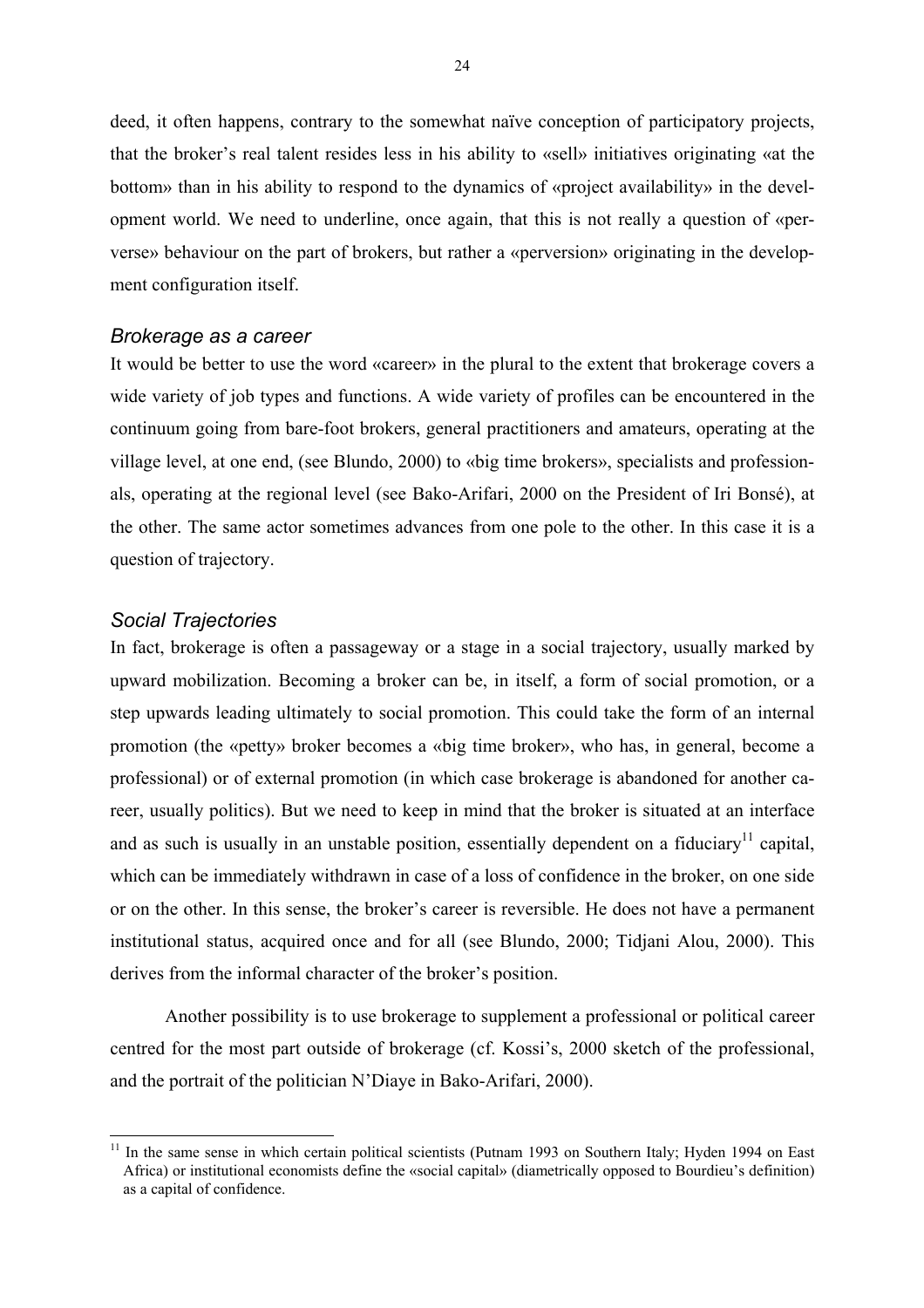#### *The function of brokerage and collective brokerage*

But there are numerous cases in which what we encounter is brokerage rather than brokers. The function of broker can also be exercised in passing, over a short time or part-time by a given actor on the local scene, such as a visiting «development worker» or civil servant in his spare time (see Edja, 2000), without entering brokerage as a career, even on a temporary basis. This brokerage activity «by the way» is usually inserted in collective brokerage frameworks, and can be encountered in two guises: the «broker's club» or the «brokerage chain».

The brokers' club or the fact that brokerage function is assumed collectively by several actors in symbiosis is a prevalent social formula, possibly due to the fact that donors have a strong preference for groups and associations. Three institutional forms are particularly frequent: the national NGO (see Tidjani Alou, 2000 on Timidria in Niger); the hometown association or association for village development which it has by now usually become (see Bako-Arifari, 2000; Lavigne-Delville, 2000); and the federation of (village/peasant/producers) associations» (see Blundo, 2000 and Coll, 2000 on Senegal and Mongbo, 2000 on Benin). It is in fact usually the «managing board» of a NGO, an association or a federation which could be called a «brokers' club». Mongbo (2000) speaks in terms of a brokers' «trade union», and even of a «god-fathers' association». But, for collective brokerage to exist in truth and in fact (cf. the frequent cases of phantom boards, with the president as its only member), this association of several actors needs to be really functional. This gives rise to a relative specialisation of the actors in the brokers' club, which could either be a specialisation in terms of tasks (see Mongbo, 2000 on Gliten and his two «hunting dogs», e.g. the proposal specialists, and the two actors who guarantee the projects' acceptance in the village; or in terms of donors (see Kossi, 2000 for the case of Enouli the  $1<sup>st</sup>$ ) or according to the type of project. Those actors who have contacts on the outside (state, NGO, embassies) occupy strategic positions and usually emerge as club «leaders» (see Mongbo, 2000; Edja, 2000).

Another formula, of a more vertical type, is the brokerage chain (cf. Edja, 2000), in which the local broker networks with other actors situated in contiguity (at the district level, for example, whether state agents or NGO representatives). This connection is liable to extend a long way, and might progress from a Malian «village leader» to the headquarters of a multinational NGO like CARE in Atlanta or from a European charismatic community to the president of a 6S group in Burkina Faso. The brokerage chain, in which the function of broker is integrated in a regional, national or international network, reveals that patron-client relation-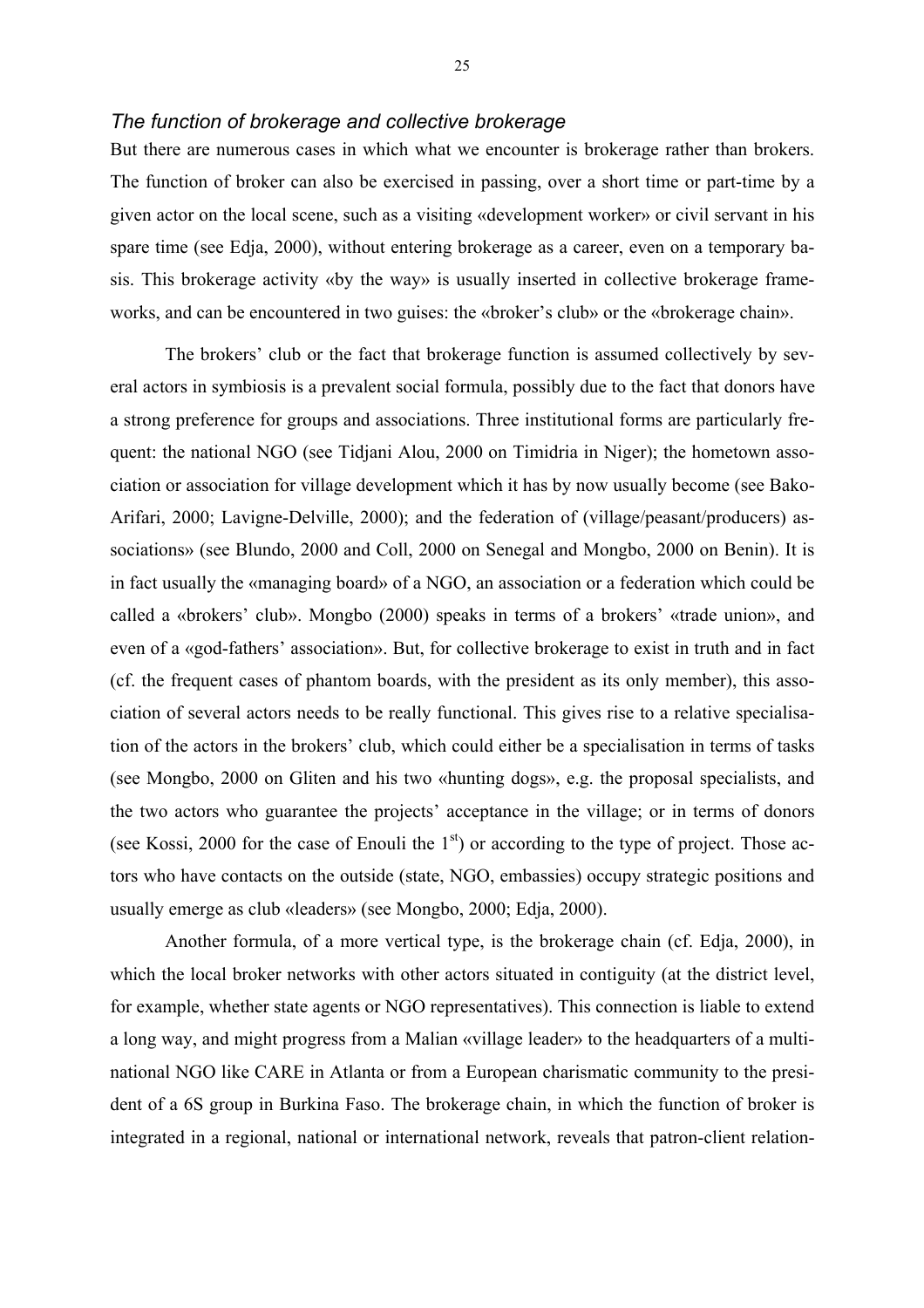ships are not the privilege of aid beneficiaries but can be easily observed within and among development operators and institutions.

However, brokerage is a highly competitive universe, which confines complementarity within certain limits. An apparently recurrent type of instability is connected to a specific dynamic of brokerage expansion on the local scene: the broker who intends to increase his «portfolio» of peasant groups is forced, at a certain point, to work with assistant and subordinate brokers. In other words, he must get involved in the initial stages of a connection (see Coll, 2000). This incurs the not insignificant risk of seeing the brokers under his control break loose in order to work on their own, or against him. Another possible configuration consists of strategic alliances among local brokers, involving a mixture of collaboration and competition (see Le Meur, 2000).

### *Brokers in the local political arena*

Obviously, the broker is not situated in an amorphous social milieu. He intervenes, as mentioned above, in local political fields the structures of which are currently recomposed under the impact of new forms of decentralised aid. But this does not result in the abolition of preexisting centres of power. In the context of the new aid conditions, linked to the erosion of state legitimacy at the local level and to the reinforcement of the autonomy of local political arenas, brokers and the supra-national institutions they supervise become particularly important. Brokerage contributes to this process of recomposition, and the broker contributes, in his own interest, to the fragmentation of power in the village. The associations and supra-national organisations to which he is affiliated or which emerge as «collective brokers», have unprecedented powers of negotiation in the context of the local political field.

Brokers are thus able to bring about a relative modification of the local balance of political power, by creating a bias to their advantage or by provoking hostility. At any rate, the broker has to take existing local power centres into consideration. The corresponding strategies of the broker could usefully be grouped into four types.

#### *Strategies of anchorage in the village*

Being more or less of an outsider in the local political game, because he is young (a social junior) or because he has travelled, the broker can use the resources he brings to the village to develop a patron-client network there which allows him to gain social status and recognition in the local arena (see Le Meur, 2000). In a variant of this strategy, certain brokers use the capture of development aid as a means for gaining monopoly control of legitimate develop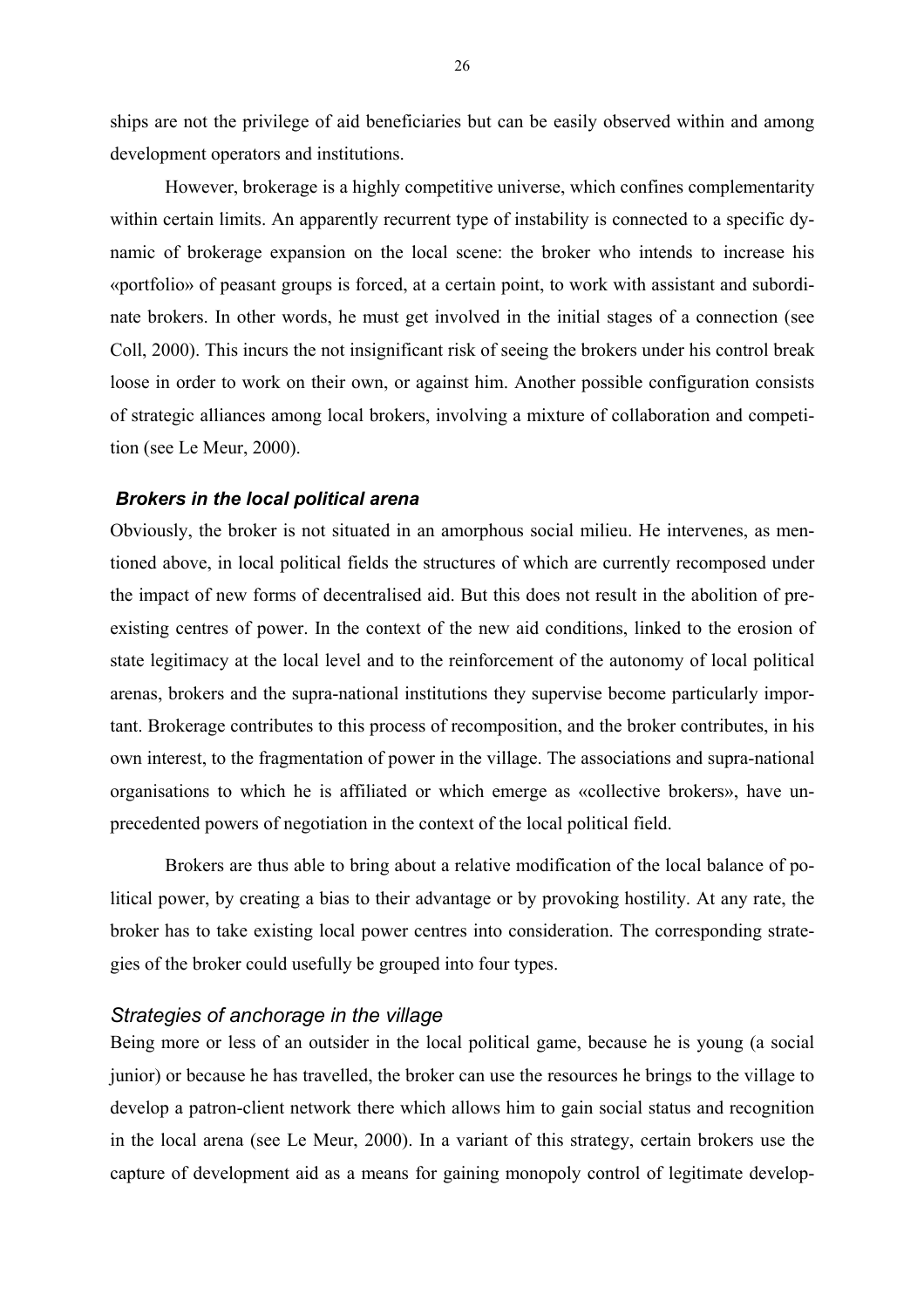ment, thus opening the path for the creation of a specific patron-client system (see Lavigne-Delville, 2000).

# *Strategies of enhancing village power*

Diametrically opposed to this choice, there is the strategy of «traditional» local notables, locally well integrated, who use brokerage to increase their audience and their capacity for action. Because they do not have the necessary competences, or not enough, they are obliged to operate through a brokers' club which they sometimes bring into existence or even direct (see Blundo, 2000; Edja, 2000).

#### *Strategies of neutralisation*

Some brokers, though originating in the village, have become outsiders to local political games thanks to the position they have acquired, and have no obvious political ambitions on the local level; the stakes they aim at are situated elsewhere. However, to succeed as brokers they either have to ally themselves with the political actors of the village and/or neutralize potentially hostile local forces. Those who preside over hometown associations of migrants in France or in the capital city (see Kossi, 2000 for Togo) often find themselves in this situation. They frequently come up against suspicion or even hostility on the part of elders or «traditional» aristocrats back home, who they must «inveigle» either through actions which the latter approve (such as the construction of mosques in Pulaar and Soninke regions, as described Lavigne-Delville, 2000) or through continuous signs of respect and attribution of «honorific» positions in village development associations (see Kossi, 2000). Though neutralisation is possibly a cover-up for strategies of anchorage and could well be the first step on the way to becoming a local notable, it often serves as a means of bringing about a peaceful cohabitation between «people in power» and «people in development» at the village level. Those who hold a dominant position in one field agree to be a marginal figure in the other, and vice versa. Tacit consensus thus removes, if only for the time being, potential obstacles which could impede brokerage activity.

# *Strategies of regional anchorage*

This represents another level of action. In the context of the regionalist logic of politics (see Bako-Arifari, 1995), brokerage may be advanced to the regional level (thus mobilizing relatively important investments) in the aim of obtaining or increasing a personal or electoral clientele (see the portrait of N'Diaye in Bako-Arifari, 2000). Development brokerage is in this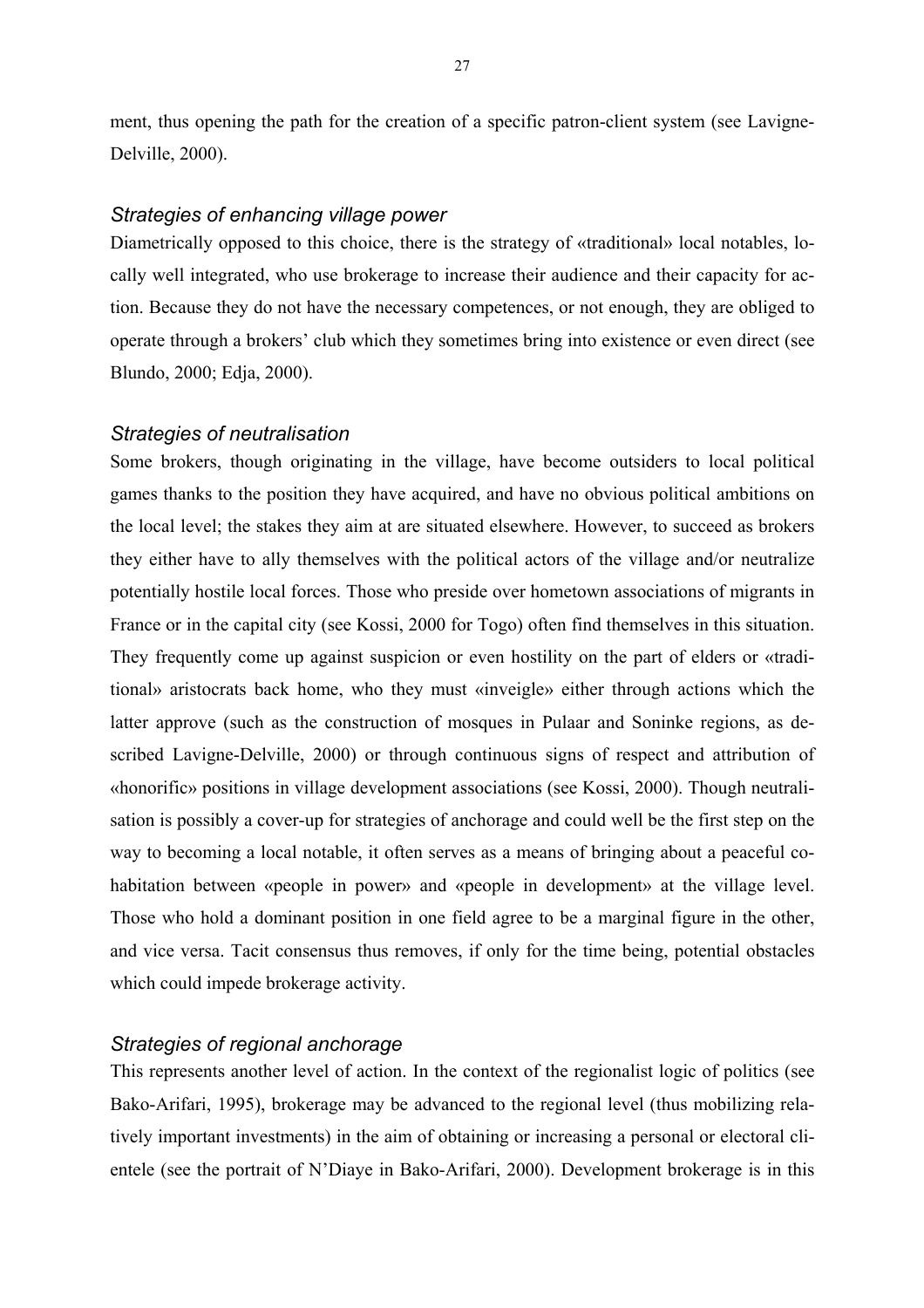case just one of the strings being pulled by the politician, the dividends of which could be added to resources captured from the state for the creation of infrastructure, for example, (these resources being limited, and constantly on the decline, development brokerage tends to become increasingly important).

# *Straddling*

Over and beyond the strategies mentioned above, brokerage and politics tend to entertain a wide range of «selective affinities»: brokerage implies the recourse to political means in order to force acceptance or to eliminate possible hostility (as we have observed, experience as an activist is an asset for the future broker) and political activity generate the recourse to brokerage as a means of proving one's influence (as in the case of certain notables). These affinities exist owing to the fact that the political notable, like the broker, is also mediator. But this does not preclude competition. Brokerage and politics straddle each other. Blundo (2000) gives a detailed description of this situation in Senegal and draws up a list of similarities and differences between local political elites and development brokers (see also Coll, 2000 and Le Meur, 2000).

Consequently, struggles for influence, complex patron-client networks and alliances are to be found at the heart of these two functions. The public interest («the welfare of the village») is the basic standard of legitimacy. All parties concerned play on collective identity, when it is not a matter of creating it and putting it centre stage. They thus evolve into «identity entrepreneurs», albeit under various forms. In some cases, straddling is used by a single actor, a notable or a broker, who cumulates a position in the financing of development project with political responsibilities. In other cases, straddling leads to a confrontation between brokers and local political authorities – when strategies of neutralisation fail, or when one party trespasses on the grounds of the other, or when consensus is interrupted in the presence of an important stake. But in any case, the diversification of the sources of influence and power and the increase in the number of parties generated by aid decentralisation encourages the straddling of politics and brokerage, and, consequently, struggles for influences and the search for new compromises.

The incessant processes of negotiation arising from development brokerage are made even more complex by the existence of other forms of mediation entertaining the same type of relationship based on affinity/rivalry with brokerage as observed in political mediation.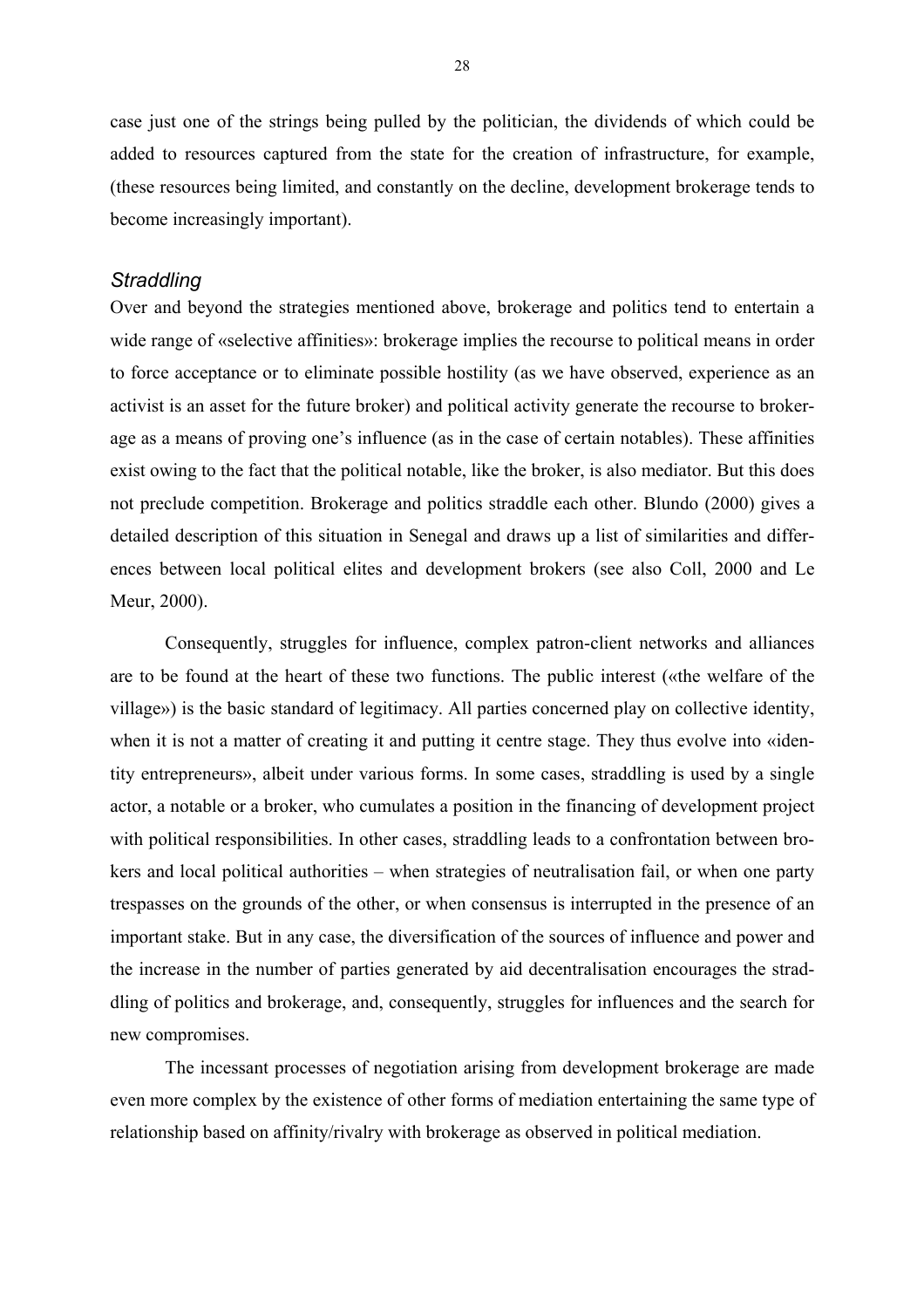#### *Development brokerage and other forms of intermediation*

In fact, there is no clear line separating brokerage from other forms of mediation. The characteristic specific to brokerage (draining off a portion of the «development rent» in the direction off one's village or region) is sometimes superposed with or indistinguishable from other forms of capture and/or transfer of other types of rent. Moreover, development brokerage makes use of other social networks of mediation already in existence. Finally, we could also mention the specific position of project agents, which is often underscored in case studies, and which is of particular importance to the current situation of development brokerage.

#### *Development and other forms of rent*

We have already seen the case of the local political leader (village chief or mayor), whose usual function (among others) is to ensure the link between the state and the population. We have also observed that at a certain level of celebrity or a certain level of control of networks in the high spheres of administration, local political leaders are liable to capture certain state resources (the construction of a school, the choice of a regional «capital», etc.). But there are other actors capable of doing the same: *prefets*, for example, or even agricultural technicians or extension agents (cf. the example of CADRERS in Benin under Kérékou, in Mongbo, 1995; Bako-Arifari, 1995). Similarly, the draining-off of the «migration rent» (remittances of Malian migrants residing in France sent to their home villages) sets off phenomena which bear a close resemblance to development brokerage (see Lavigne-Delville, 2000). The appropriation and use of the cotton rent (partially collectivised in the form of a «collective refund» to the producer's association) also bears some resemblance to development brokerage (cf. the financing of the Bankora/ACOODER rural development co-operative in Benin: Bako-Arifari, 1999).

Three other types of rent (in the broad sense of the word) cut across rural Africa (and across African towns, to a certain extent), producing results comparable, in some ways, to those arising from development, with which they come into contact. As in this latter case, to captures these rents one has to turn to intermediaries. The development rent aside, these rents include migration rent, state rent and the cotton rent.

#### *Brokerage and pre-existing social mediation networks*

Interface positions in the village are not only exploited to capture rents. Many other interface positions exist between the village and the outside world: religious leaders (priests or imams, catechists or prophets, pastors or deacons ...), civil servants posted in the village (school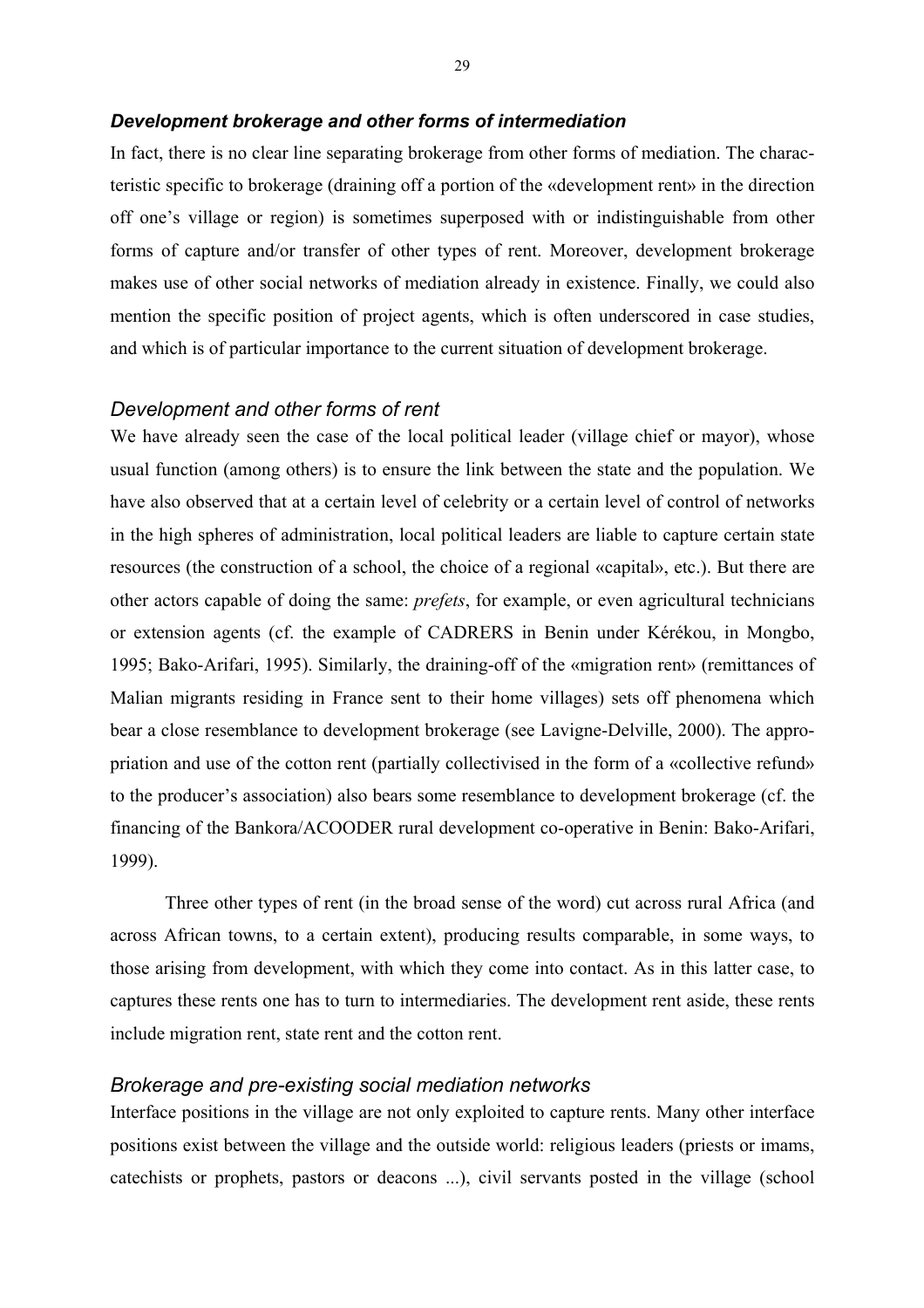teachers, nurses, extension agents ...), merchants, political activists, people from the village who have succeeded, retired persons who have resettled, migrants who have remained in contact, young drop-outs in charge of certain functions in local co-operatives, professional agricultural groups, etc. Each of these positions usually has a double network of relationships, one in the village and one outside. Each person occupying a position at the interface is liable to activate this double network, either occasionally or on a more permanent basis. Interfaces constitute a type of relational infrastructure on which potential, temporary or regular brokers can depend. As is well known, an existing network might be used to convey other social, symbolic, political, or material resources than those it was meant to convey. Development brokerage networks are no exceptions to the rule and can either use existing networks or create new ones. For example, the importance of religious networks in development brokerage has already been underlined (Long, 1968; Bierschenk & Olivier de Sardan, 1998b; Laurent, 1997).

# *The typical case of the project agent*

But there are certain professional intermediaries who have particularly strategic links with local development brokerage. This has been illustrated time and again in the fieldwork on which this paper is based. We are referring to rural project agents and other project workers. Theirs is a profession exercised at the interface par excellence.<sup>12</sup> They are supposed to diffuse («vulgarise») technical knowledge originating from the outside in the direction of the local populations and to sustain (or promote) local dynamics. Employed by «projects» situated in town and directly dependent on foreign donors, they live in the village (in which they were born, in some cases). There is a pinch of brokerage, so to speak, involved in this profession. Some agents go even further, and either become involved in brokers' clubs or networks or become full-time brokers, who, in their new function, make use of the know-how and network of relations they had acquired as project agents (see Edja, 2000; Coll, 2000). In these days of participatory development, a paid project agent, commonly known as a «community» agent, is almost sure to be a promoter of local collective structures, regarded as essential to «selfdevelopment». Even though the «promoter» of a peasant organisation is not necessarily a broker (see Neubert, 2000; Sodeik, 2000), many of them are or become brokers, in deed if not in words. In this respect, the relationship between project agents and the «peasant leader», seen against the backdrop of brokerage, is indeed a strategic one.

<sup>&</sup>lt;sup>12</sup> Cf. Olivier de Sardan & Paquot, 1989; Koné, 1994; Lühe, 1996.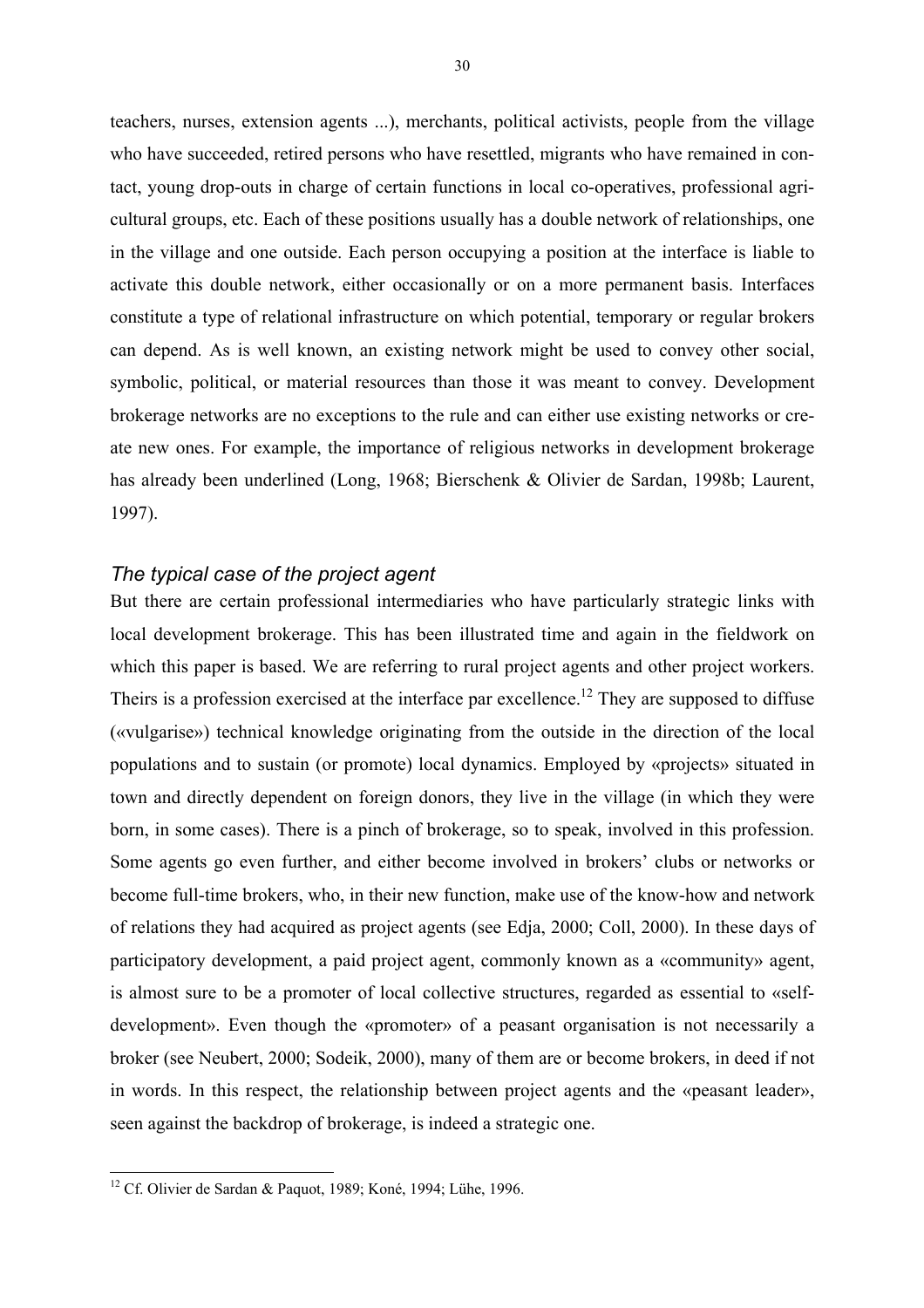#### *The unequal distribution of brokerage in West Africa*

Development brokerage is not usually aimed at as a career. This is due to the fact that it can only occur when mediation between the «world of development» and local arenas is made possible or fostered by a certain economic, social and political climate. As Sodeik (2000) points out, there are pre-conditions for the emergence and «facilitation» of brokerage. These conditions being unequally filled from one country to another as well as from period to another, brokerage does not assume the same importance in all countries at all times. Senegal is, for example, the typical paradise for NGOs and decentralised aid (see Blundo, 2000; Coll, 2000), especially when we aid capture to the migration rent coming from abroad (Lavigne-Delville, 2000). This also applies to Burkina Faso, where the abundance of aid to local projects has led to the creation of a structure in charge of aid co-ordination within the central administration, or to Eastern Africa (see Neubert, 2000) and perhaps to the majority of English-speaking African countries, which seem to have arrived earlier than French-speaking countries on the scene of development brokerage (Bratton, 1990). Conversely, there are other countries which do not have comparable circuits of aid diffusion in which to «plug» brokerage activities. This is the case of Benin (before 1989, see Bako-Arifari, 2000; Edja, 2000; Mongbo, 2000; Sodeik, 2000), not to mention Niger (Tidjani Alou, 2000), at least up until recently.

Besides, the conditions of development brokerage also vary from one region to another in a given country. Conditions are not the same in the peanut-producing basin and in far-off emigration zones in Senegal (Blundo, 2000; Lavigne-Delville, 2000), they also differ between the south and the north of Benin, depending on the existence or non-existence of other forms of rent with which development aid can be combined (pineapples in the South, see Le Meur, 2000; cotton in the North, see Edja, 2000). The lack of a significant economic stake constitutes, according to Sodeik (2000), one of the main reasons behind the absence of brokers in a region on Northern Benin, despite the fact that «potential» brokers do exist. But there exist other types of resources which are not directly productive but which could be mobilized in neighbouring zones in North-Benin (Bako-Arifari, 2000).

Lastly, the distribution of brokerage varies considerably in terms of time, due, in particular, to the recomposition of the national political landscape. The process of democratisation and the advent of multi-party politics have in some cases set off brokerage in countries under formerly authoritarian regimes (Togo, cf. Kossi, 2000; Benin, see Bako-Arifari, 2000; Le Meur, 2000; Mongbo, 2000; Sodeik, 2000; Edja, 2000; Niger, cf. Tidjani Alou, 2000).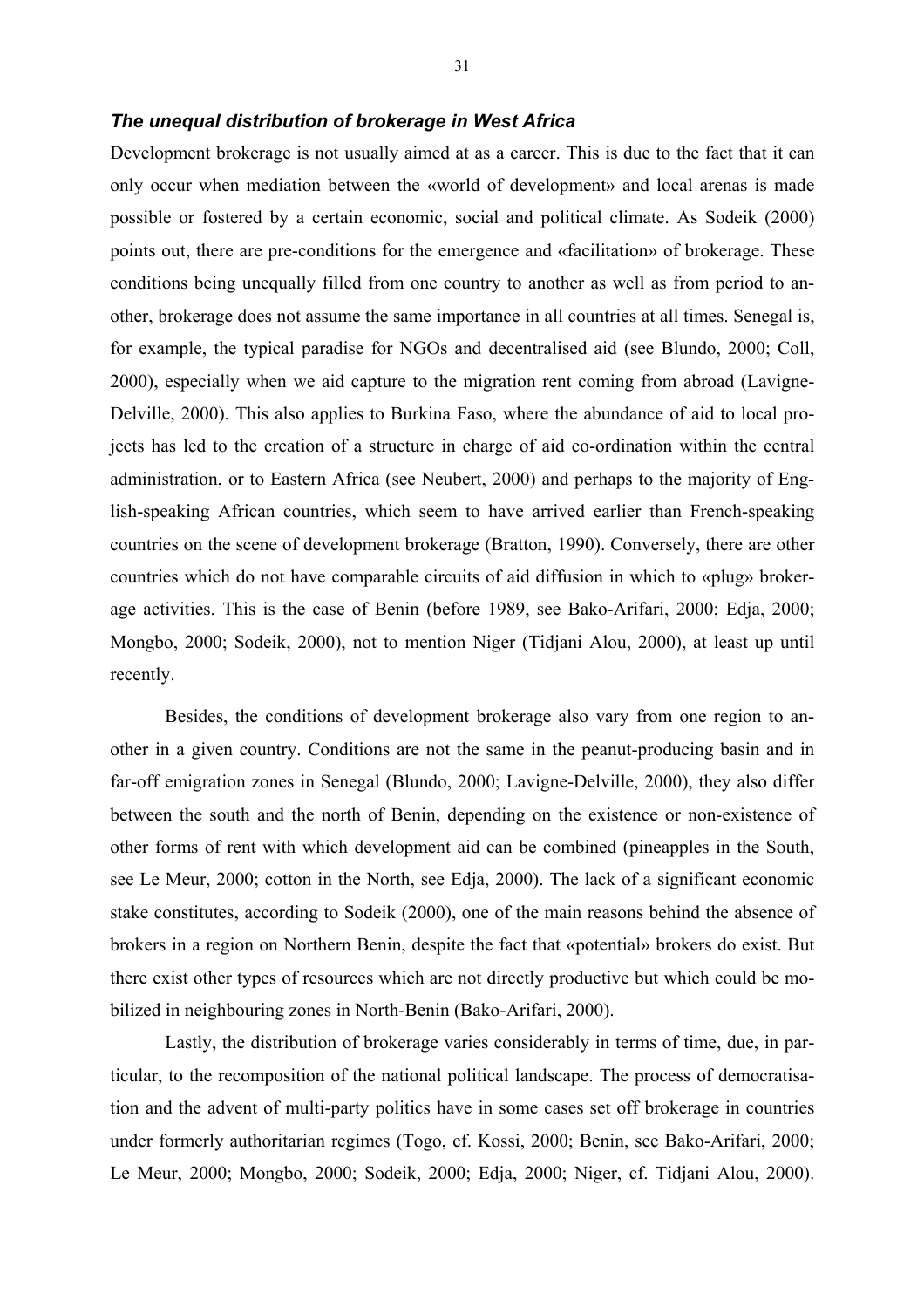However, in certain countries like Benin, recent forms of brokerage, viewed retrospectively, are thriving on pre-existing hometown associational networks and on the opening-up of the local political game which was already promoted by the former regime (Bierschenk & Olivier de Sardan, 1998a, 1998b).

Hence, national and regional conditions of brokerage are extremely diverse and subject to variation. We have not been able to establish, on the basis of the case studies carried out by our research programme, any clear correlations between the conditions of the economic, social and political environment and the emergence and diffusion of brokerage. Besides, the fact that our case studies were carried out in a limited number of countries (a large number of them in Benin and, to a lesser extent, Senegal), with a very heavy concentration in French-Speaking West Africa, does not allow for a sufficient identification of the parameters governing the unequal distribution of brokerage in Africa. However, we could attempt an identification of the main parameters, as long as we do not try to establish mechanical determinisms between the process of brokerage and the conditions in which it occurs, seeing that the individual or collective broker also contributes to creating the conditions for brokerage, by his activities in intermediation or through the communication he/they establish, even when conditions happen to be unfavourable at the outset (see Kossi, 2000; Tidjani Alou, 2000).

Economic metaphors like the brokerage «market», brokerage «supply» and «demand» and «encounter» are useful in describing the conditions of this unequal distribution, on the condition that we keep in mind that supply and demand are social constructs and constructed meanings. We might say that brokerage supply, e.g., the amount of flows, the conditionalities attached to them, and their accessibility by local actors (see Sodeik, 2000) as well as brokerage demand, that is the predisposition in local actors to seek external resources, and the existence of certain intermediaries disposed, at least potentially, to take on these functions, are subjected to a whole range of influences variable over time. The same could be said of the conditions of their encounter, that is of the type of mediations brokers set into motion. As mentioned above, these are liable to be associated in unequal parts with other rents (migratory, state, agricultural), but also with certain administrative practices or different types of political regimes.

As far as brokerage supply is concerned, the development apparatus varies considerably from one country to another. English-speaking African countries, for example, benefited from non-governmental aid and organisations, in particularly that related to Christian charity (Long, 1968; Moore, 1996), at an earlier date than French-speaking countries (Bratton, 1990).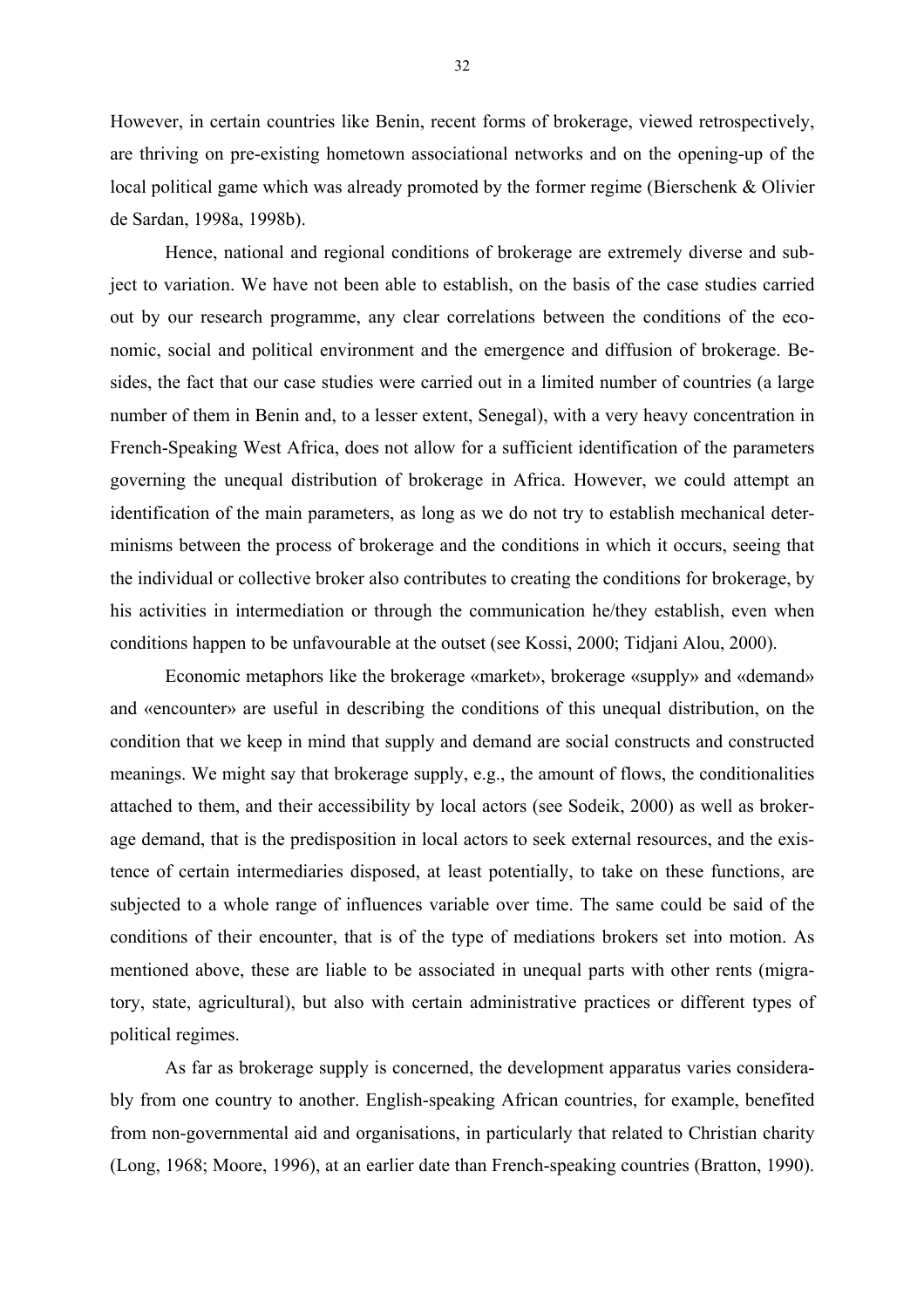They also benefited from a greater degree of decentralisation, even in the case of authoritarian regimes (Barkan *et al*, 1991; Lucas, 1994). Some countries are better than others at capturing decentralised aid flows. We have already mentioned the case of Senegal and Burkina Faso. In cases like this, the decentralised aid supply generates brokerage. The question is whether the abundance of supply is necessarily a decisive factor determining the emergence of brokers. The demand for brokerage can also create the supply of decentralised aid, as demonstrated by Kossi (2000) for Togo, Mongbo (2000) for Benin and Lavigne-Delville (2000) for Senegal. In this case of demand creating supply, classic circuits of development aid controlled by government agencies usually usually serve during the initial stages of the brokerage process.

As far as the demand for brokerage is concerned, the question is whether or not it is possible to identify across countries, regions and local societies, particular predispositions for the search for external resources and the emergence of intermediaries. It would certainly be not prudent to look for cultural affinities with brokerage. In fact, some of our field cases (see in particular Le Meur, 2000; Lavigne-Delville, 2000; Blundo, 2000; Edja, 2000) stress the importance of the processes of upward social mobility as the context in which brokers emerge, or at least the strategies of reinforcing the local anchorage of their own positions. This would support Barkan's hypothesis (Barkan *et al*, 1991) according to which associative action, of which brokerage is an example, requires a relatively fluid social structure. However, research by Coll (2000), Blundo (2000) and Lavigne-Delville (2000) has shown that brokerage can also thrive in societies which are very hierarchical, without being necessarily monopolised by groups of high social status. For example, Tidjani Alou (2000) shows that in Niger brokerage arises from the mobilization of traditionally dominated groups (black Touaregs).

Hence, the variables presiding over the distribution of brokerage should rather be looked for in the contexts under which supply and demand of brokerage encounter each other, and not elsewhere. It is these situations (or changes in situation), as opposed to the sociocultural characteristics of local societies or the quantity of aid flows, that explain the extension of brokerage in a given country or region at a given point (even if, these other, sociocultural elements, must also be taken into consideration). This could be an economic crisis which a local society experiences, a deterioration of the conditions of agricultural production, political marginalisation (see Kossi, 2000; Mongbo, 2000) or, frequently, changes in the modes of political regulation between local societies and the state. In particular, the intervention of the state and its agents, in an attempt at gaining the support of local political and eco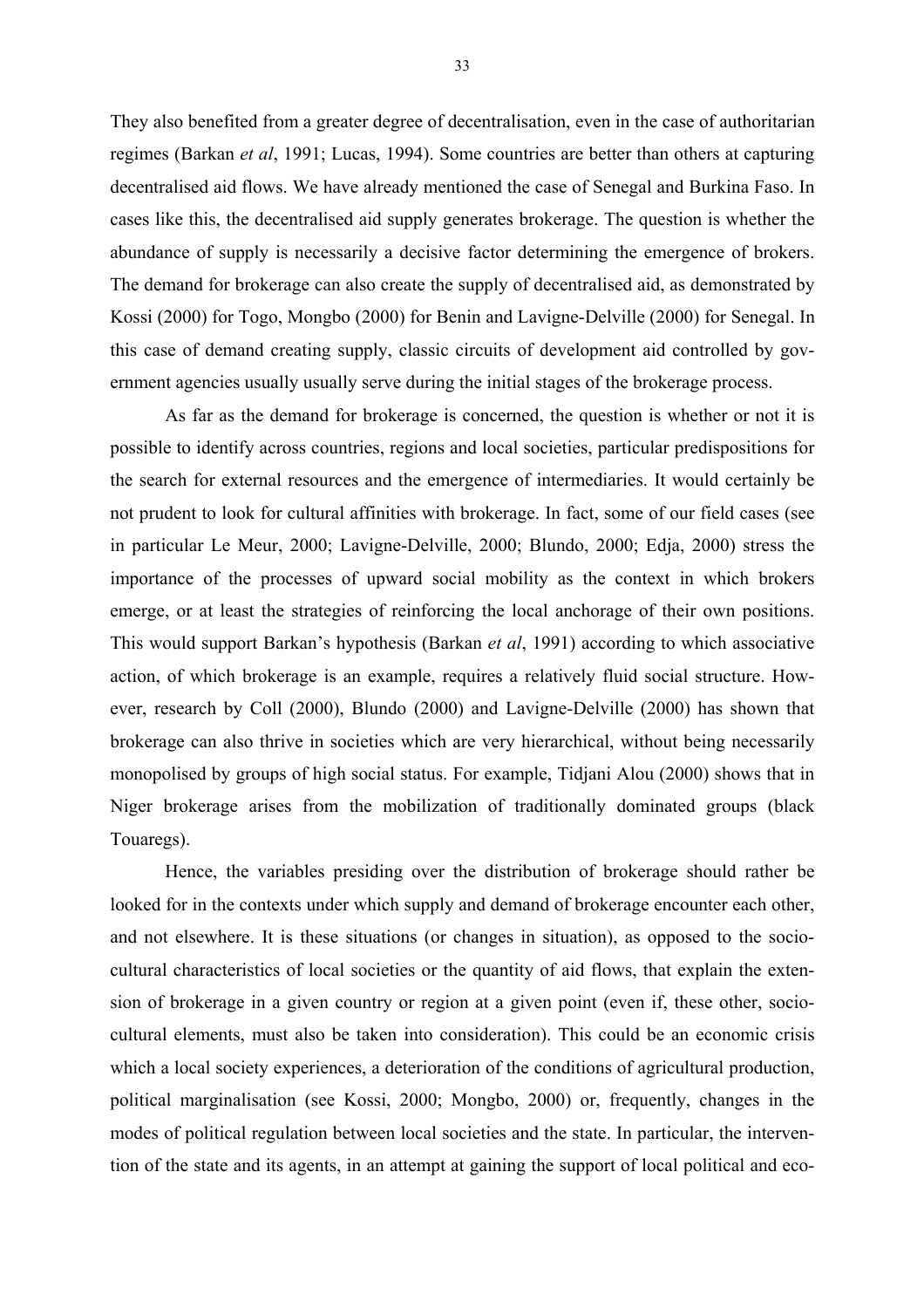nomic elites, far from being an impediment to brokerage, is liable to promote it (see Bako-Arifari, 2000 for Benin; Barkan *et al*, 1991 and Lucas, 1994, for Nigeria; Woods, 1994 for Côte d'Ivoire; Geschiere & Gugler, 1998 from a more general perspective). In fact, this seems to us to be the «overdetermining» element in the emergence and consolidation of brokerage: the local anchorage of the state and the process of its construction through the regulation of competition among its elites. This accounts for the phenomenon of «straddling» between the function of broker and other socio-political roles, and between aid brokerage and strategies aimed at «capturing» rent either from the state, from migration or from (cotton) rebates**.**

In this light, it is important to accord special attention to the decentralisation reforms currently under way in (French-speaking) Africa, following upon the Senegalese experience which has already become history and which is quite enlightening in this regard (see Blundo, 2000), and upon the even more dated practice of decentralisation in most English-speaking countries (Barkan *et al*, 1991). These reforms simultaneously enhance the importance of development brokerage and modify its practice. Town and regional partnerships (twinning) and so-called decentralised co-operation (spearheaded by local communities in the North) are no doubt the first fruits of this process. At the level of average-sized and small towns in Africa, and in rural areas as well, local elected representatives will be faced with the challenge of becoming more enterprising, or, in other words, of becoming development brokers. Rather than observing, as has so far often been the case, a certain form of complementarity and at times of rivalry between «traditional» notables and development brokers, political and brokerage functions might well have to be increasingly combined (see Bako-Arifari, 2000 for the personage of N'Diaye in Benin, who thus becomes a model destined to be reproduced and integrated locally).

For want of a decisive conclusion on the parameters underlying the unequal distribution of brokerage in Africa, we are left with the following points which we wish to underline. The first point to be taken into consideration in an anthropological analysis of this phenomenon concerns economic (and quantitative) factors liable to provide a better orientation for fieldwork by putting it in relation to general aid conditions. The second point is the need for a more systematic recourse to comparative research which would allow for a better evaluation of the role played by the various parameters discussed above. Nevertheless, despite the risk of repetition, we need to remain extremely cautious in the face of the temptation to establish automatic relationships of cause and effect between the process of brokerage and the attendant socio-economic conditions. The relevant question is how does the individual or collec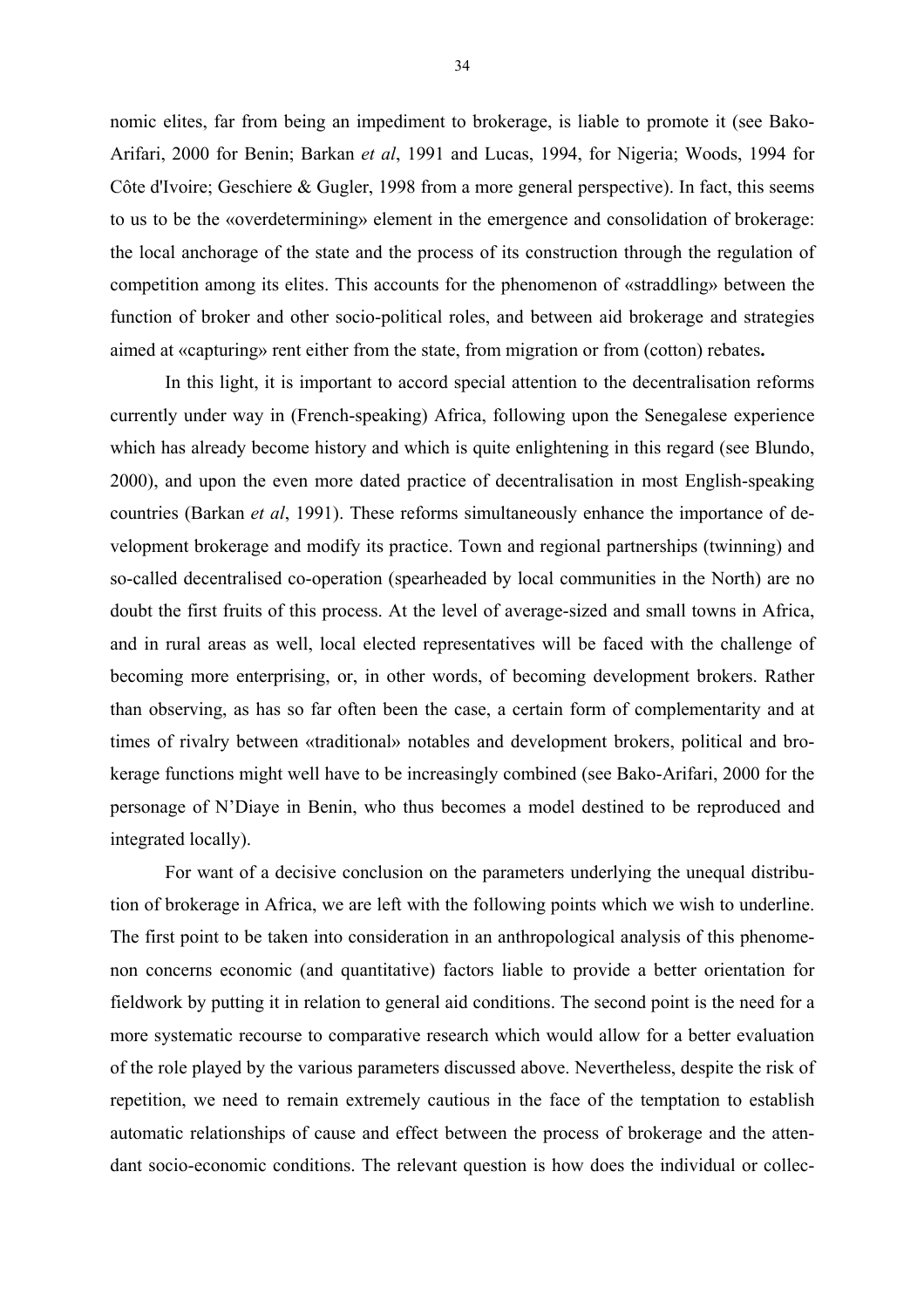tive broker contribute to creating the conditions of brokerage through his activity of intermediation and his mobilization of communication networks, and how does he, as a result, exert influence, in turn, on the environment?

#### **Conclusion**

Obviously, this paper, and the research programme from which it is derived, lays no claim to having provided an exhaustive treatment of national situations, of all aspects of aid or of the various levels of analysis of social change. Hence, as mentioned above, the absence of case studies on certain French-speaking countries (like Côte d'Ivoire or Burkina Faso) and even more so on English-speaking African countries is an obvious deficiency to our comparative ambitions. We could also mention the absence of case studies on urban areas, notwithstanding the fact that a quick perusal of the literature available comforts our opinion that the overall logics of the configuration as a whole, as it emerges from our observation, would probably stand up to the test of research in urban areas as well. Moreover, our emphasis on the project form of aid is guided by the fact that the local impact is easily observed, while the effects of more global policies («structural adjustment», budget aid, programme aid can only be observed as a background. Besides, there is still a lot to be done in terms of increasing documentation and studies on the effects of new forms of aid on systems of production and systems of exchange. Another original extension of this analysis would be to take the entire brokerage network into consideration and to include its outgrowths in countries and organisations in the North.

This could result in a broader base of comparison, by also taking the diversity of development aid «sub-cultures» observable in regions and continents other than Africa into consideration. Are the well-established practices of NGO activism in Latin America (Koschützke, 1994; Deler *et al*, 1998), or the political context peculiar to brokerage enterprises in Asia (Ockey, 1992; Nelson, 1994) liable to modify the analyses presented in this paper or are they liable to highlight other particularities of the situation in Africa? Do the lobbying activities observed in industrialized societies prefigure the future of development brokers in Africa, exemplified by the pressure exerted by African organisations for the defence of artisan fishery on certain European Community institutions (Chauveau & Samba, 1999)?

Despite these obvious shortcomings of our research programme, our case studies of brokerage allow us to analyse long-term trends in African societies and in particular the processes of nation-building. An empirical study of development brokers leads us therefore to a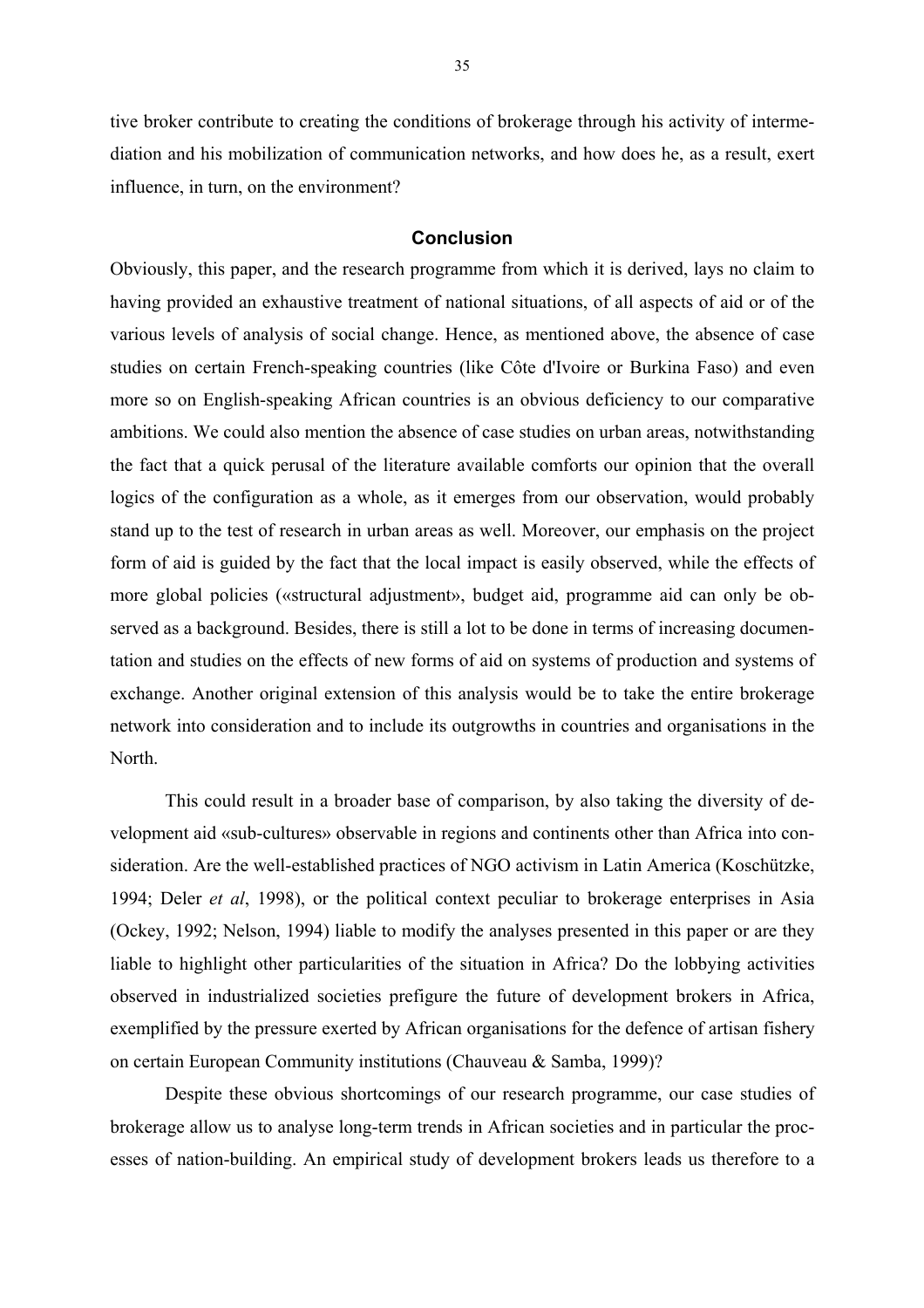broader reflection on the relationships between African states, local modes of governance, and intermediary and associative organisations, in which development brokers are actors of great importance. By following their emergence, the trajectories and the strategies of brokers, our case studies show that the seemingly bounded entities of the state (at both the local and central levels), of «civil society» and of formal local political organisations are in reality traversed by networks, are overlapping and are marked by phenomena of alliance and rivalry, which renders these «bounded» categories less efficient as means of understanding the nature of the changes under way.

It would therefore be highly misleading to interpret development brokerage as a praise-worthy initiative of members of the «civil society», in their stand against «bad governance» and the monopoly of the state apparatus over external aid. The new modalities of development aid do not constitute a total break with the existing relationships between the state and local authorities. They rather integrate pre-existing configurations and reinforce their tendencies. It is not aid decentralisation which has caused the withdrawal of the state. However, it has served to further weaken the state's control over the relationships between villages and the outside world. Indeed, it has encouraged the loss of legitimacy by the state, increased the autonomy of local political arenas, contributed to the fragmentation of power at the village level to the advantage of new brokers, and lastly, it has conferred on associations and supralocal organisations unprecedented resources and competences of negotiation in the local and national field of politics.

The results of empirical studies encourage us to keep in mind the structural ambivalence of the relationships between the «civil society» and the state, on one hand, and local power configurations, on the other. They pinpoint the fact that civil servants and intellectuals, who make up the administrative and political elites of the state, are more active than ever, directly or through associations, in brokerage, and that this activity is for them a source of increased legitimacy, both within state apparatus and in political arenas at the village and regional levels. Reciprocally, development brokerage constitutes a political launching pad, on the local and sometimes even the national level, for new notables. Moreover, there is no proof that the state and its local agents are incapable of renegotiating and recuperating in the field a part of the legitimacy lost on paper, as suggested by several studies on decentralisation (Bierschenk & Olivier de Sardan, 1998b) – especially since, in recent years, donors have introduced certain nuances into the doctrine of systematic withdrawals of the state.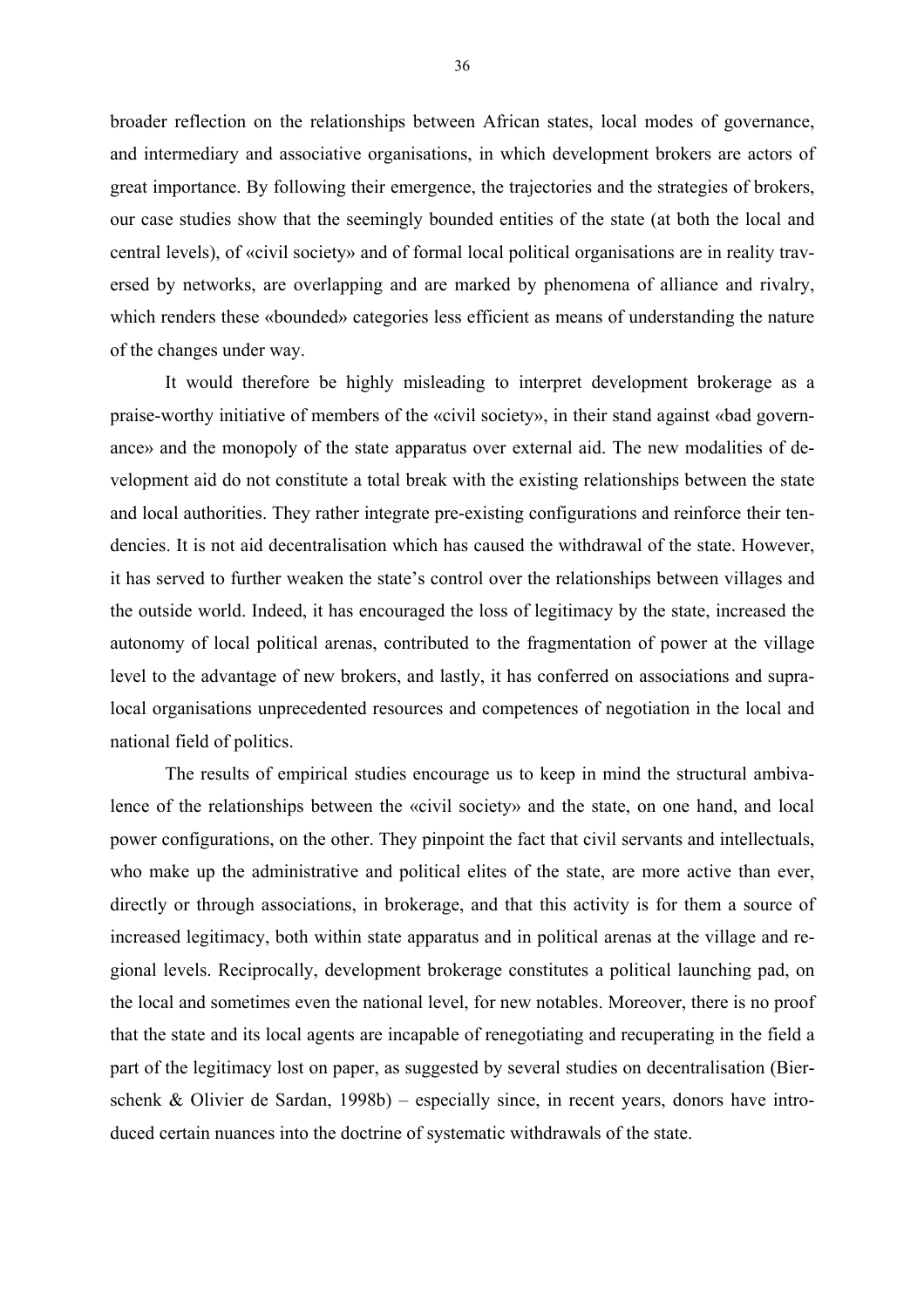Despite the fact that the emergence of development brokers increases the difficulties encountered by the state in its efforts to gain effective footing in local arenas which are more independent than ever before, this phenomenon also is a new element in the complex configuration of relationships between different levels of public policies. The new methods used to capture the development rent introduce a certain amount of confusion in the definition of classic social categories (state agents, development agents, local authorities, leaders of associations, NGO co-ordinators, school drop-outs and other locals who, having failed in town, have moved back to their villages, etc.). In other words, brokerage does not only allow us to «read» theses social and political recompositions, it is also a material factor which contributes actively to them.

Of course, it is difficult to determine *a priori,* without studying the matter case by case, the impact of the emergence of development brokerage on the relationship between the state and its agents, between classic centres of local authority and the new intermediary organisations based on brokerage. But it would appear, as far as these new organisations and brokers in development are concerned, that it is not only a matter of bringing projects to the village. For these new actors, it is also a question of defending «community» interests in national spaces, despite centrifugal influences which sometimes arise, and despite the fact that development brokerage allows some to cumulate a position in the classic bureaucratic and administrative apparatus and with a position of responsibility in local associations and networks. Development brokers are thus in a position to mediate between and straddle two fields: The first is the developmentalist apparatus. Brokers and brokerage associations constitute a kind of additional local development lobby (even though the local anchorage of the development aid apparatus which it generates does not necessarily lead to an increased «participation» of all of the categories which comprise the population). The second is the field of «connection» between the urban and rural milieus (Geschiere & Gugler, 1998). Seen in this light, development brokerage could be factor in reducing the cleavage between urban «citizens» and rural «subjects» (Mamdani, 1996).

Though the situations are far apart, could we not venture to say that that schoolteachers and notables of the second half of the 20th century in Africa may play role of promoters and modernizers assumed by this social category in rural France at the end of the  $19<sup>th</sup>$  century (Weber, 1976). In view of their differences in origin and trajectory, will African development brokers become the promoters of new historical compromises which will orientate, if only partially, political and social changes in Africa during the  $21<sup>st</sup>$  century?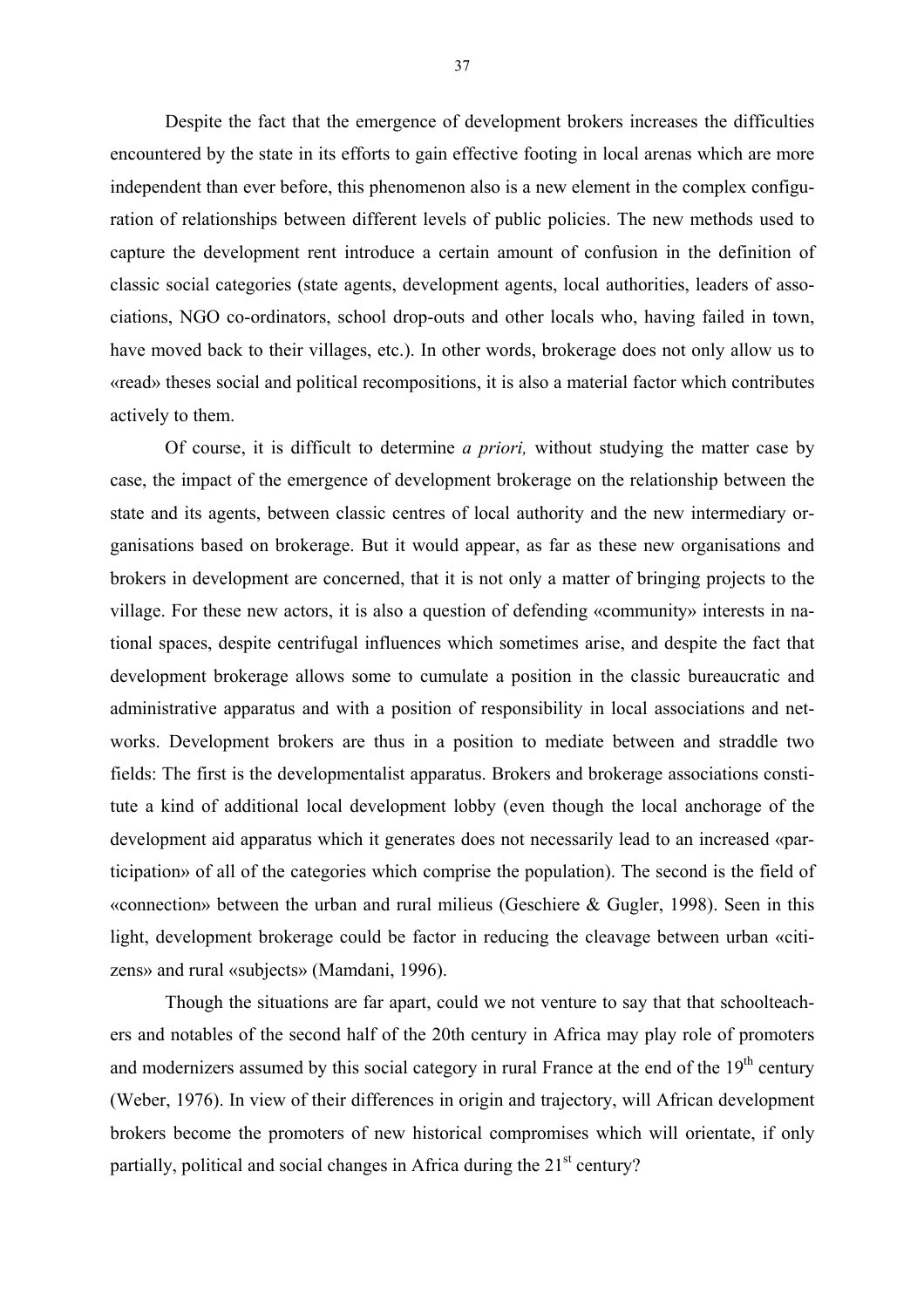# **Bibliography**

Bailey, F. G., 1960 Tribe, caste, and nation: a study of political activity and political change in highland Orissa. Manchester: Manchester University Press.

Bailey, F. G., 1969/1971 Stratagems and spoils. A social anthropology of politics. London: Basil Blackwell (transl. franç.: Les règles du jeu politique. Paris: PUF 1971).

Bako-Arifari, N., 1995 Démocratie et logique du terroir. Le Bénin. Politique Africaine 59: 7-24.

Bako-Arifari, N., 1999 Dynamiques et formes du pouvoir politique en milieu rural ouest-africain: étude comparative sur le Bénin et le Niger. Thèse de doctorat. EHESS Marseille (miméo.)

Bako-Arifari, N., 2000

Dans les interstices de l'État: des courtiers en col blanc. Cadres ressortissants et développement local à Kandi (Nord-Bénin). In: Bierschenk, T.; J.-P. Chauveau & J.-P. Olivier de Sardan (eds.): Courtiers en développement. Les villages africaines en quête des projets. Paris: Karthala: 43-70.

Barkan, J. D.; McNulty, M. L. & Ayeni, M. A. O., 1991 "Hometown" voluntary associations, local development, and the emergence of civil society in Western Nigeria. The Journal of Modern African Studies 29, 3: 457-480.

Bayart, J.-F., 1989 L'Etat en Afrique. La politique du ventre. Paris: Fayard.

Bierschenk, T., 1988

Development projects as arenas of negotiation for strategic groups. A case study from Benin. In: Elwert, G. & Bierschenk, T. (éd.): Aid and development (Sociologia Ruralis vol. 28, no. 2/3: 145-160.

Bierschenk, T. & Olivier de Sardan, J.-P., 1997 Local Powers and a Distant State in Rural Central African Republic. The Journal of Modern African Studies 35: 441-468.

Bierschenk, T. & Olivier de Sardan, J.-P. , 1998a Les arènes locales face à la décentralisation et à la démocratisation. In: Bierschenk, T. & J.-P. Olivier de Sardan, Les pouvoirs au village. Le Bénin rural entre démocratisation et décentralisation. Paris: Karthala: 11-56.

Bierschenk, T. & Olivier de Sardan, J.-P. (eds.), 1998b Les pouvoirs au village. Le Bénin rural entre démocratisation et décentralisation. Paris: Karthala.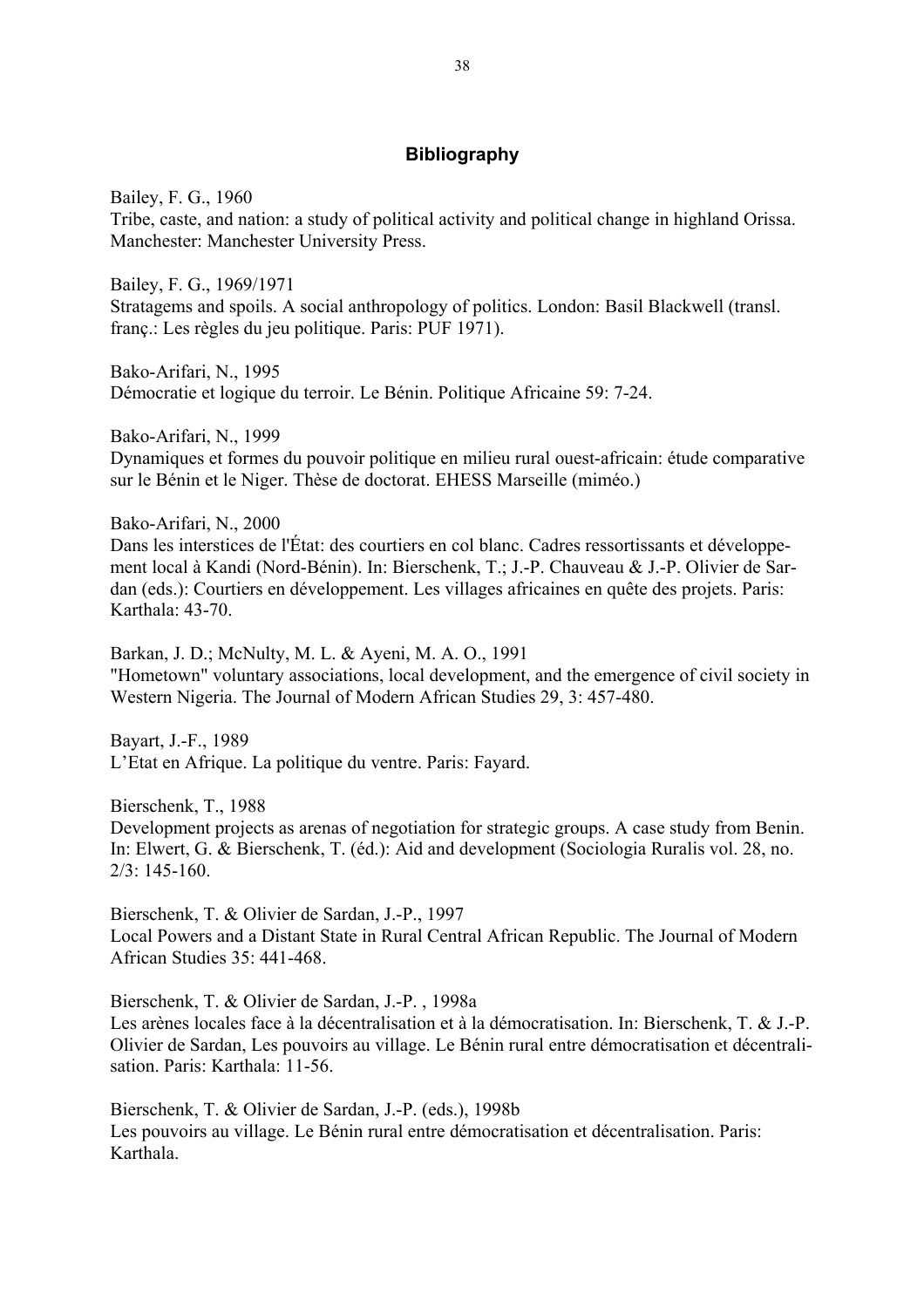Bierschenk, T.; J.-P. Chauveau & J.-P. Olivier de Sardan (eds.), 2000 Courtiers en développement. Les villages africaines en quête des projets. Paris: Karthala.

Blundo, G., 1994 Le conflit dans l'entente. Coopération et compétition dans les associations paysannes du bassin arachidier sénégalais. In: Jacob, J.-P. & Lavigne-Delville, P. (eds): Les associations paysannes en Afrique. Organisation et dynamiques. Paris: APAD-Karthala-IUED: 99-120.

Blundo, G., 2000 Élus locaux et courtiers du développement au Sénégal: Trajectoires politiques, modes de légitimation et stratégies d'alliance. In: Bierschenk, T.; J.-P. Chauveau & J.-P. Olivier de Sardan (eds.): Courtiers en développement. Les villages africaines en quête des projets. Paris: Karthala: 71-100.

Boissevain, J., 1962 Maltese Village politics and their relation to national politics. Journal of Commonwealth Political Studies 1: 211-222.

Boissevain, J., 1969 Patrons as Brokers. Sociologische Gids 16: 379-386.

Boissevain, J., 1974 Friends of Friends. Networks, Manipulators and Coalitions. Oxford: Basil Blackwell.

Bratton, M., 1990 Non-governmental organizations in Africa: can they influence public policy? Development and Change 21.

Chauveau, J.-P. & Samba, A., 1999 Evaluation de la coopération tripartite "Collectif national des pêcheurs senegalais-credetipfucid". Bergen: C. Michelsen Institute (mimeo.).

Cohen, A. P. & Comaroff, J. L., 1976 The management of meaning: on the phenomenology of political transactions. In Kapferer, Bruce (ed.): Transactions and Meanings. Philadelphia: Institute for the Study of Human Issues: 87-107.

Coll, J., 2000

Animateurs et coordinateurs. Les courtiers du développement de Malem-Hodar (Sénégal). In: Bierschenk, T.; J.-P. Chauveau & J.-P. Olivier de Sardan (eds.): Courtiers en développement. Les villages africaines en quête des projets. Paris: Karthala: 101-124.

Dartigues, 1997 La notion d'arène en anthropologie politique (Working Papers on African Societies. 18). Berlin, Das Arabische Buch

Deler, J.-P.; Fauré, Y.-A.; Piveteau, A. & Rocca, P.-J., 1998 ONG et développement. Société, économie et politique. Paris: Karthala.

Edja, H., 2000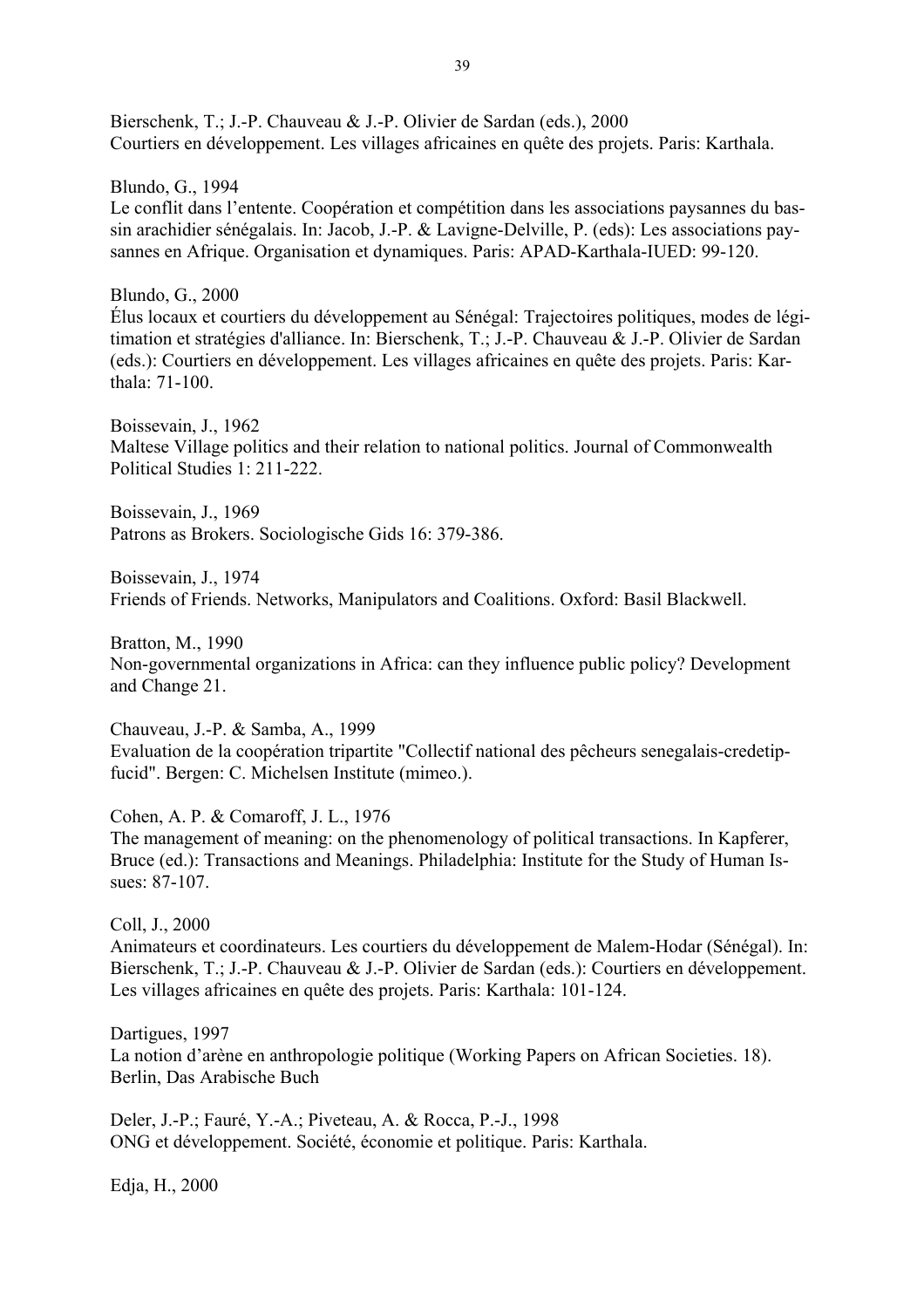Médiateurs traditionnels à l'école du courtage en développement. Un exemple autour des projets du service allemand de développement à Kalalé au Nord-Bénin. In: Bierschenk, T.; J.-P. Chauveau & J.-P. Olivier de Sardan (eds.): Courtiers en développement. Les villages africaines en quête des projets. Paris: Karthala: 125-144.

Evers, H.-D., 1987 Trade and State Formation. Siam in the Early Bangkok Period. Modern Asian Studies 21.

Fallers, L., 1955 The Predicament of the Modern African Chief. An Instance from Uganda. American Anthropologist 57: 290 – 305.

Fardon, R. (ed.), 1990 Localising strategies. Regional traditions of ethnographic writing. Edinburgh: Scottish Academic Press.

Fowler, A., 1992 Distant Obligations: Speculations on NGO Funding and the Global Market. Review of African Political Economy 55: 9-29.

Geschiere, P., 1982

Village Communities and the State: Changing Relations among the Maka of Southeastern Cameroon since the Colonial Conquest. (Monographs from the Leiden African Studies Centre). London: Kegan Paul.

Geschiere, P. & Gugler, J., 1998 The urban-rural connexion: changing issues of belonging and identification. Africa 68: 309- 319.

Gluckman, M.; Mitchell, C. & J.A. Barnes, 1949 The Village Headman in British Central Africa. Africa 19: 89-106.

Goffman, E., 1990 Stigma. Notes on the Management of Spoiled Identities. London: Penguin  $3<sup>rd</sup>$  edition).

Gonzalez, N. L., 1972 Patron-client relationships at the international level. In: Strickon, A. & Greenfield, S. M. (ed.): Structure and process in Latin America, Albuquerque.

Grémion, P. 1976 Le pouvoir périphérique. Bureaucrates et notables dans le système politique francais, Paris 1976.

Hyden, G., 1994

The role of social capital in African development. In: Secher Marcussen, H. (éd.): Improved natural resource management. The role of the state versus that of the local community. (Occasional Paper 12). Roskilde University, Dep. of International Development Studies.

Jacob, J.-P. & Lavigne-Delville, P. (eds), 1994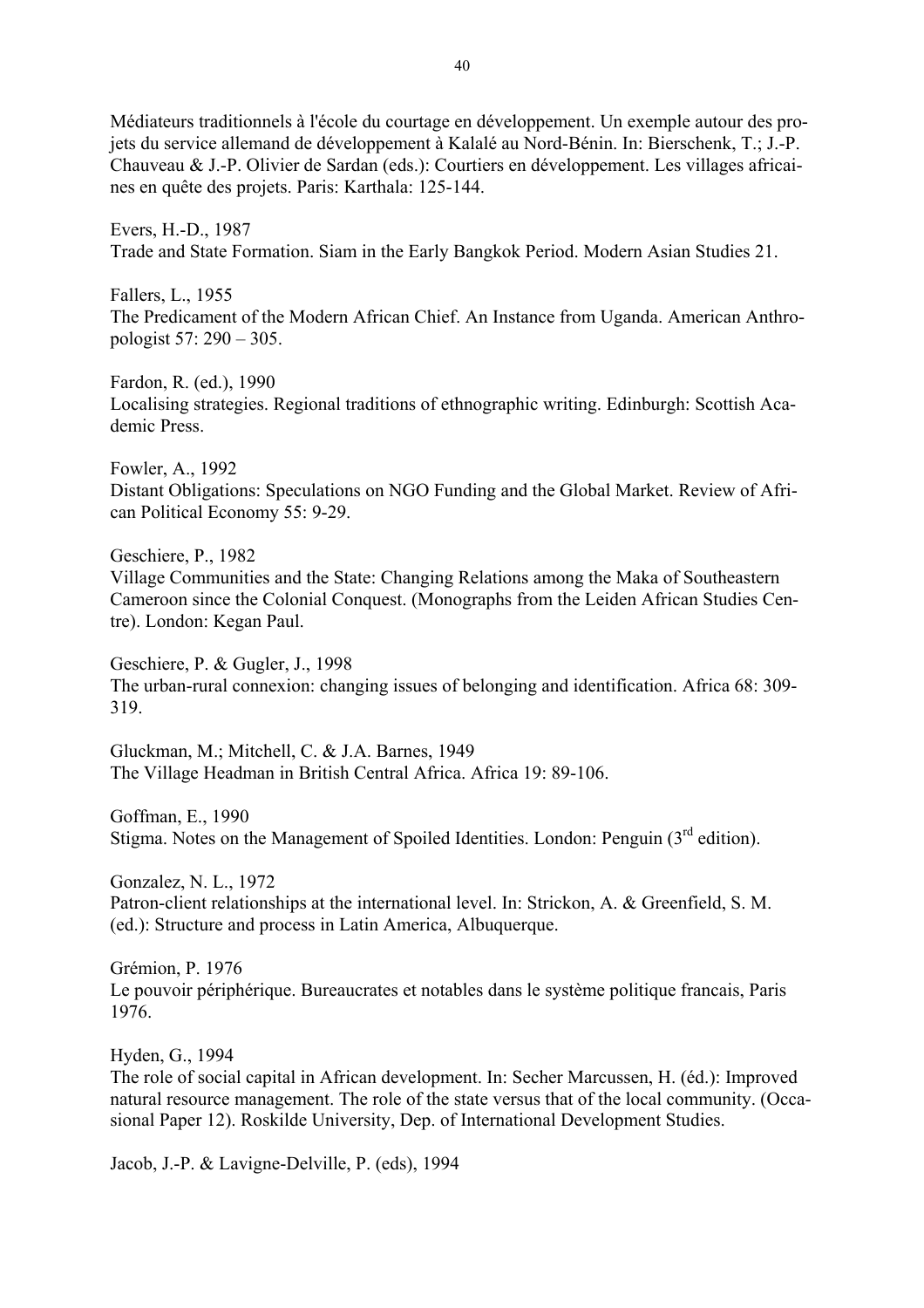Les associations paysannes en Afrique. Organisation et dynamiques. Paris: APAD-Karthala-IUED.

Jackson, R.H. & C.G. Rosberg 1982 Why Africa's weak states persist: the empirical and judicial statehood, World Politics 25: 1-24

Koné, M., 1994

Être encadreur en Côte d'Ivoire: principes et pratiques (le cas de Sakassou). Thèse de doctorat. EHESS Marseille (mimeo.)

Koschützke, Albrecht 1994

Die Lösung auf der Suche nach einem Problem; NGOs diesseits und jenseits des Staates, in: Dirmoser, Dietmar *et al* (eds.): Lateinamerika. Analysen und Berichte. Unkel.

Kossi, A., 2000

Dynamique associative, courtage en développement, compétences et stratégies d'insertion: L'association des ressortissants d'Enouli-Kodzo-Aza au Togo. In: Bierschenk, T.; J.-P. Chauveau & J.-P. Olivier de Sardan (eds.): Courtiers en développement. Les villages africaines en quête des projets. Paris: Karthala: 145-164.

Kuper, A., 1970 Gluckman's village headman. American Anthropologist 72: 355-358.

Laurent, P.-J., 1997

L'église des assemblées de Dieu du Burkina Faso. Histoire, transitions et recompositions identitaires. In: Garcia-Ruiz, J. & Willaime, J. P. (eds.): Approche comparée des pentecôtismes, pour Archives de Sciences Sociales des Religions.

Lavigne-Delville, P., 2000

Courtiers en développement ou entrepreneurs politiques? Les responsables d'associations villageoises de développement dans une région d'émigration internationale (Mali, Sénégal). In: Bierschenk, T.; J.-P. Chauveau & J.-P. Olivier de Sardan (eds.): Courtiers en développement. Les villages africaines en quête des projets. Paris: Karthala: 165-188.

Le Meur, P.-Y., 2000

Courtage en développement et champ du pouvoir local au Sud-Bénin. In: Bierschenk, T.; J.-P. Chauveau & J.-P. Olivier de Sardan (eds.): Courtiers en développement. Les villages africaines en quête des projets. Paris: Karthala: 189-216.

Lentz, C., 1988

Why the most Incompetent are on the Village Council. Development Projects in an Indian Village in Ecuador, Sociologia Ruralis (special issue on "Aid and Development, T. Bierschenk & G. Elwert, (eds.)) 28, 2/3: 199-215.

Long, N., 1968 Social Change and the Individual. A study of the Social and Religious Responses to Innovation. Manchester: Manchester University Press.

Long, N., 1975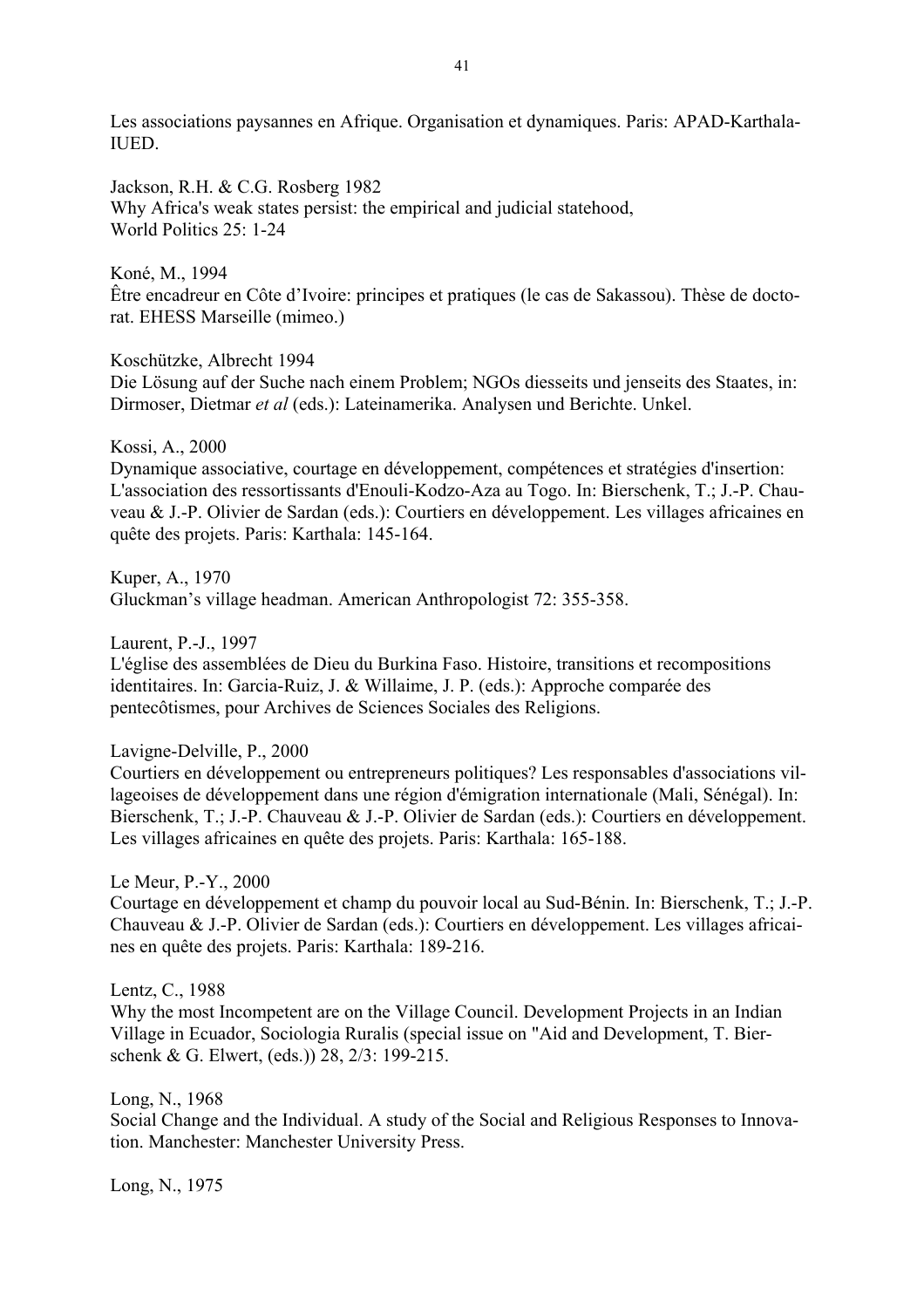Structural dependency, modes of production and economic brokerage in rural Peru. In: Oxaal, I.; Barnett, T. & D. Booth (eds): Beyond the sociology of development: economy and society in Latin America and Africa. London: Routledge & Kegan: 253-282.

Long, N. (ed.), 1989 Encounters at the Interface. A perspective on social discontinuities in rural development. Wageningen: Agricultural University.

Lucas, J., 1994 The state, civil society and regional elites: a study of three associations in Kano, Nigeria. African Affairs 93: 21-38.

von der Lühe, N., 1996 Landwirtschaftliche Beratung oder Tauschhandel? Zur Funktionsweise des T&V-Beratungssystems in den CARDER Atlantique und Borgou, Republik Benin. Weikersheim: Margraf Verlag.

Mair, L., 1968 Anthropology and Social Change. (London School of Economics Monographs on Social Anthropology. 38) London: Athlone.

Mamdani, M., 1996. Citizen and Subject. Contemporary Africa and the Legacy of Late Colonialism. Kampala/London: James Currey.

Mendras, H., 1976 Sociétés paysannes. Eléments pour une théorie de la paysannerie. Paris: Armand Colin.

Mitchell, C., 1956 The Kalela Dance. Manchester: Manchester University Press.

Mitchell, C., 1983 Case and situation analysis. Sociological Review 31: 187-211.

Mongbo, R., 1995

The appropriation and dismembering of development intervention. Policy, discourse and practice in the field of rural development in Benin. Ph.D. dissertation. Wageningen, Agricultural University.

Mongbo, R.L., 2000 Le développement local et les courtiers: concepts et realites d'un phénomène social au Benin. In: Bierschenk, T.; J.-P. Chauveau & J.-P. Olivier de Sardan (eds.): Courtiers en développement. Les villages africaines en quête des projets. Paris: Karthala: 217-240.

Moore, S. F., 1996 Post-socialist micro-politics: Kilimanjaro, 1993. Africa 66: 587-606.

Nelson, M. H. 1994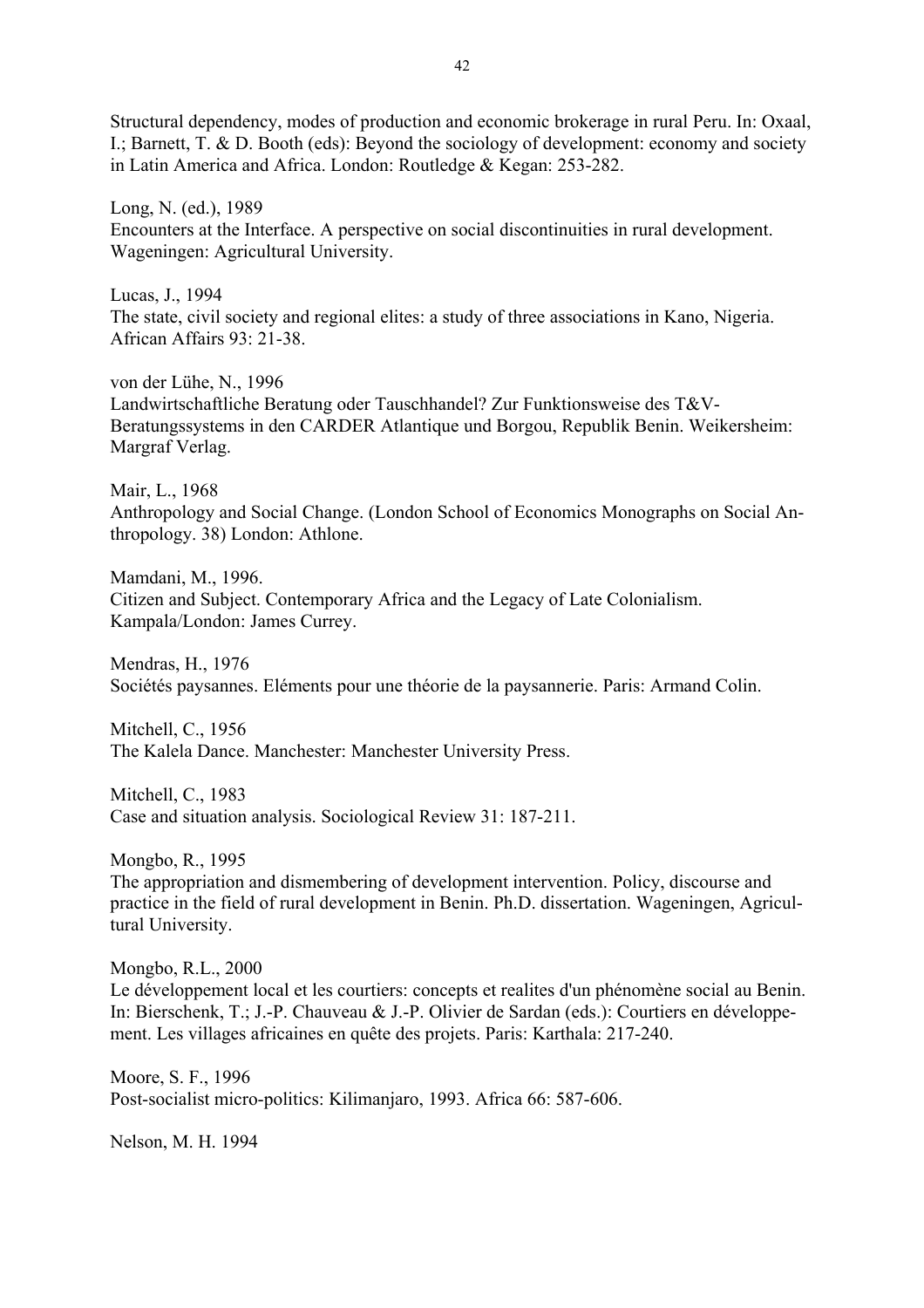Administration and Politics in Rural Thailand. Internal Differentiation and Expansion of the Political System. Doktorarbeit (Ph. D. disseration), Universität Bielefeld, Fakultät für Soziologie.

Neubert, D., 1997 Entwicklungspolitische Hoffnungen und gesellschaftliche Wirklichkeit. Eine vergleichende Länderfallstudie von afrikanischen Nicht-Regierungsorganisationen in Kenia und Ruanda. Frankfurt: Campus.

Neubert, D., 2000 Le rôle des courtiers locaux dans le système du développement. Quelques expériences de "projets d'autopromotion" en Afrique de l'Est. In: Bierschenk, T.; J.-P. Chauveau & J.-P. Olivier de Sardan (eds.): Courtiers en développement. Les villages africaines en quête des projets. Paris: Karthala: 241-258.

Ockey, J., 1992 Business Leaders, Gangsters and the Middle Class: Societal Groups and Civilian Rule in Thailand. PhD dissertation. Cornell University.

Olivier de Sardan, J.-P., 1995 Anthropologie et développement. Essai en socio-anthropologie du changement social. Paris: APAD-Karthala.

Olivier de Sardan, J.-P. & Paquot, E., 1989 D'un savoir à l'autre. Paris: La Documentation Française/GRET.

Petiteville, F., 1996 La coopération décentralisée Nord-Sud: vieux vin, nouvelle bouteille? Politique Africaine 62: 136-142.

Putnam, R. D., 1993 Making democracy work. Civic traditions in modern Italy. Princeton: Princeton University Press.

Sahlins, M., 1963 Poor man, Big man, rich man, chief. Political types in Melanesia. Comparative Studies in Society and History 5: 285-303.

Salomon, L. M., 1994 The Rise of the Nonprofit Sector. Foreign Affairs 13: 109-122.

Seeley, J. A., 1985 Praise, prestige and power: the organisation of social welfare in a developing Kenyan town. Ph. D. dissertation. University of Cambridge (mimeo.)

Seeley, J. A., 1987 Social welfare in a Kenyan town: policy and practice. African Affairs 86: 541-566.

Silverman, S. F., 1965 Patronage and community-nation relationships in central Italy. Ethnology 4: 172-189.